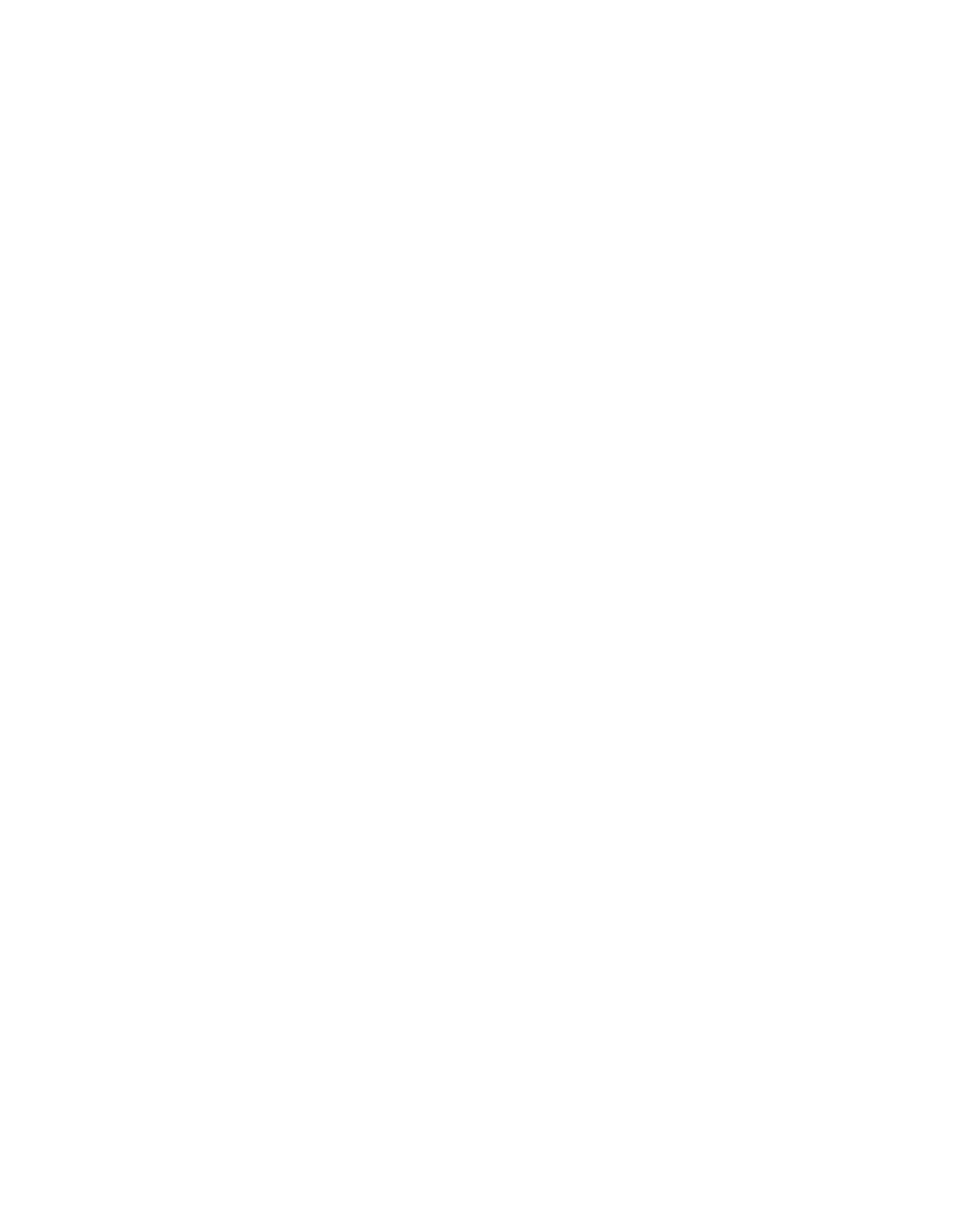## **MPQSIM User Manual**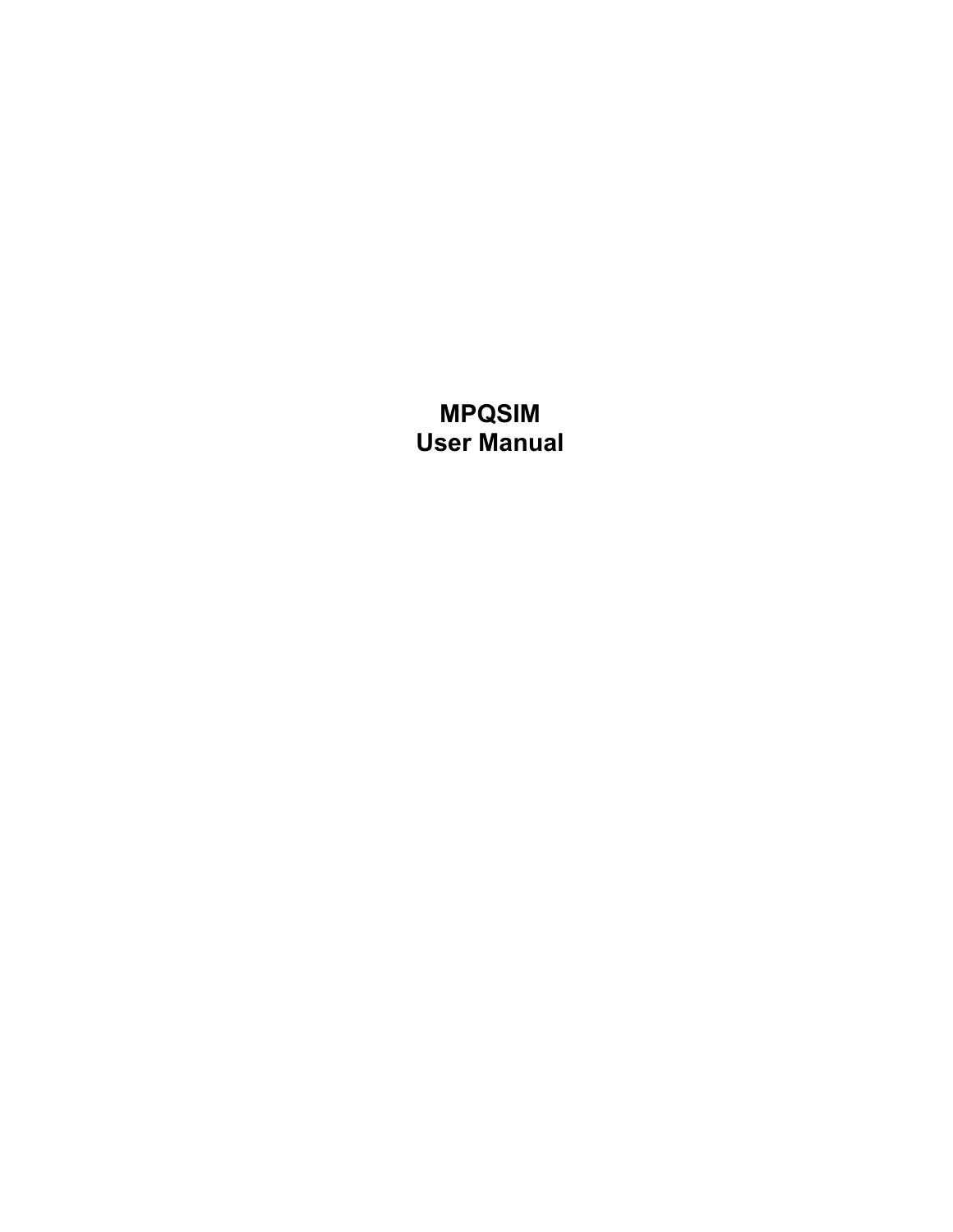Copyright© 2017 by Megger. All rights reserved.

The information presented in this manual is believed to be adequate for the intended use of the product. If the product or its individual instruments are used for purposes other than those specified herein, confirmation of their validity and suitability must be obtained from Megger. Refer to the warranty information below. Specifications are subject to change without notice.

#### WARRANTY

Products supplied by Megger are warranted against defects in material and workmanship for a period of one year following shipment. Our liability is specifically limited to replacing or repairing, at our option, defective equipment. Equipment returned to the factory for repair must be shipped prepaid and insured. Contact your MEGGER representative for instructions and a return authorization (RA) number. Please indicate all pertinent information, including problem symptoms. Also specify the serial number and the catalog number of the unit. This warranty does not include batteries, lamps or other expendable items, where the original manufacturer's warranty shall apply. We make no other warranty. The warranty is void in the event of abuse (failure to follow recommended operating procedures) or failure by the customer to perform specific maintenance as indicated in this manual.

#### Megger.

Valley Forge Corporate Center 2621 Van Buren Ave Norristown, PA 19403-2329

610-676-8500 (Telephone) 610-676-8610 (Fax)

*www.megger.com*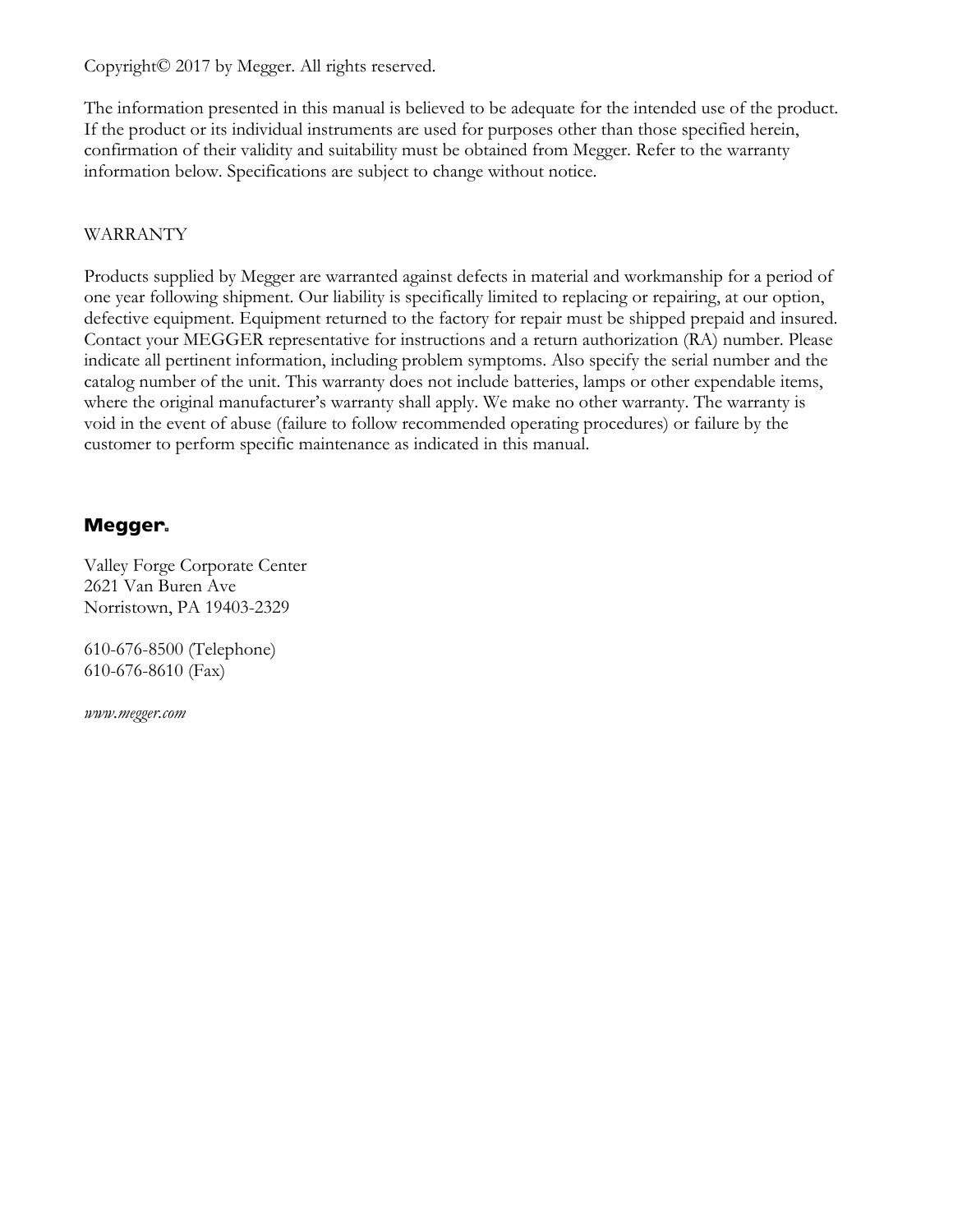## **Table of Contents**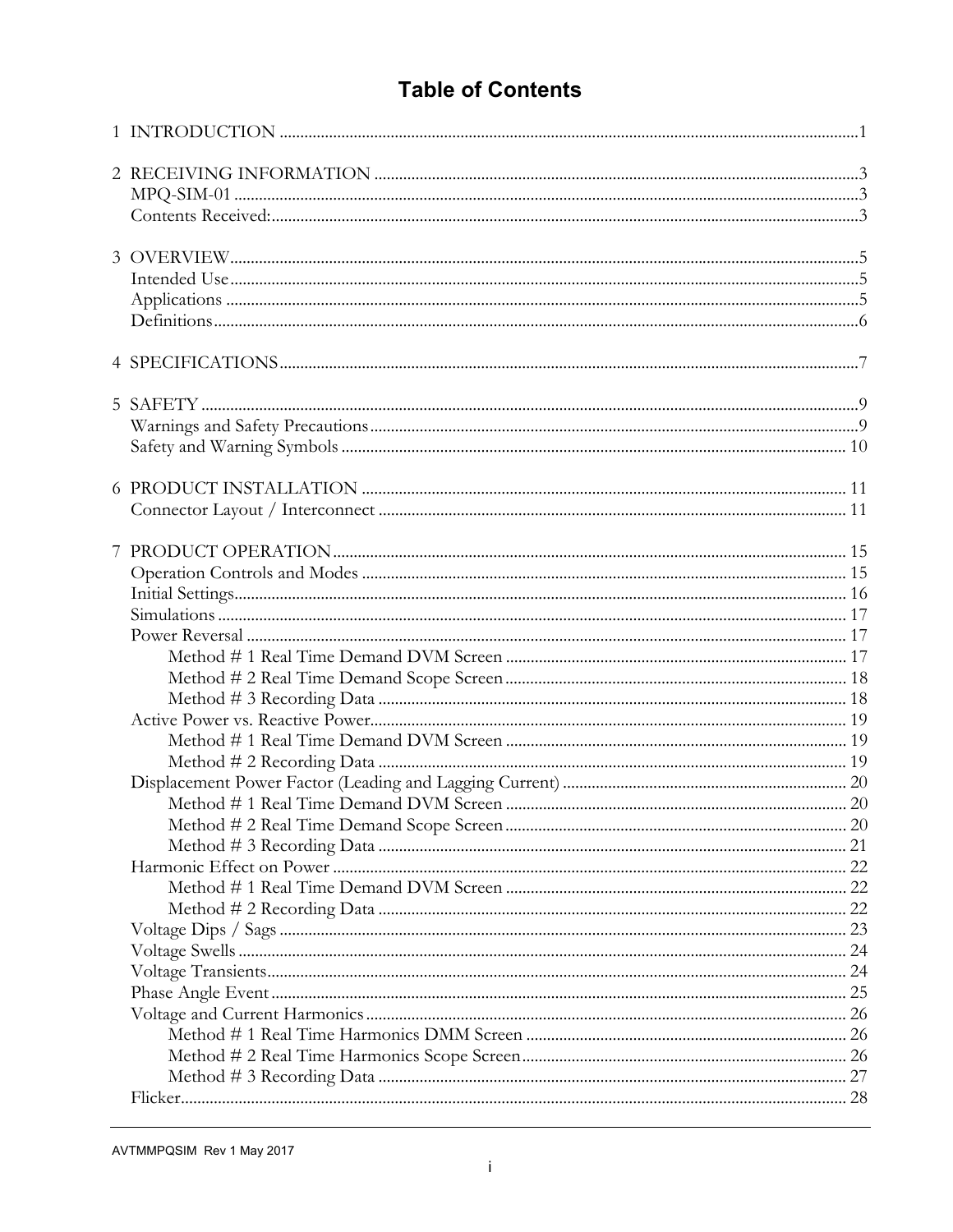| ${\large \bf ADDENDUM\ E\ COMPLETE\ 230V\ MPQ\ SET UP\ FILE\  \  \, \ldots\  \  \, \ldots\  \  \, \ldots\  \  \, \ldots\  \  \, \ldots\  \  \, \ldots\  \  \, \ldots\  \  \, \ldots\  \  \, \ldots\  \  \, \ldots\  \  \, \ldots\  \  \, \ldots\  \  \, \ldots\  \  \, \ldots\  \  \, \ldots\  \  \, \ldots\  \  \, \ldots\  \  \, \ldots\  \  \, \ldots\  \  \, \ldots\  \  \, \ldots\  \$ |  |
|---------------------------------------------------------------------------------------------------------------------------------------------------------------------------------------------------------------------------------------------------------------------------------------------------------------------------------------------------------------------------------------------|--|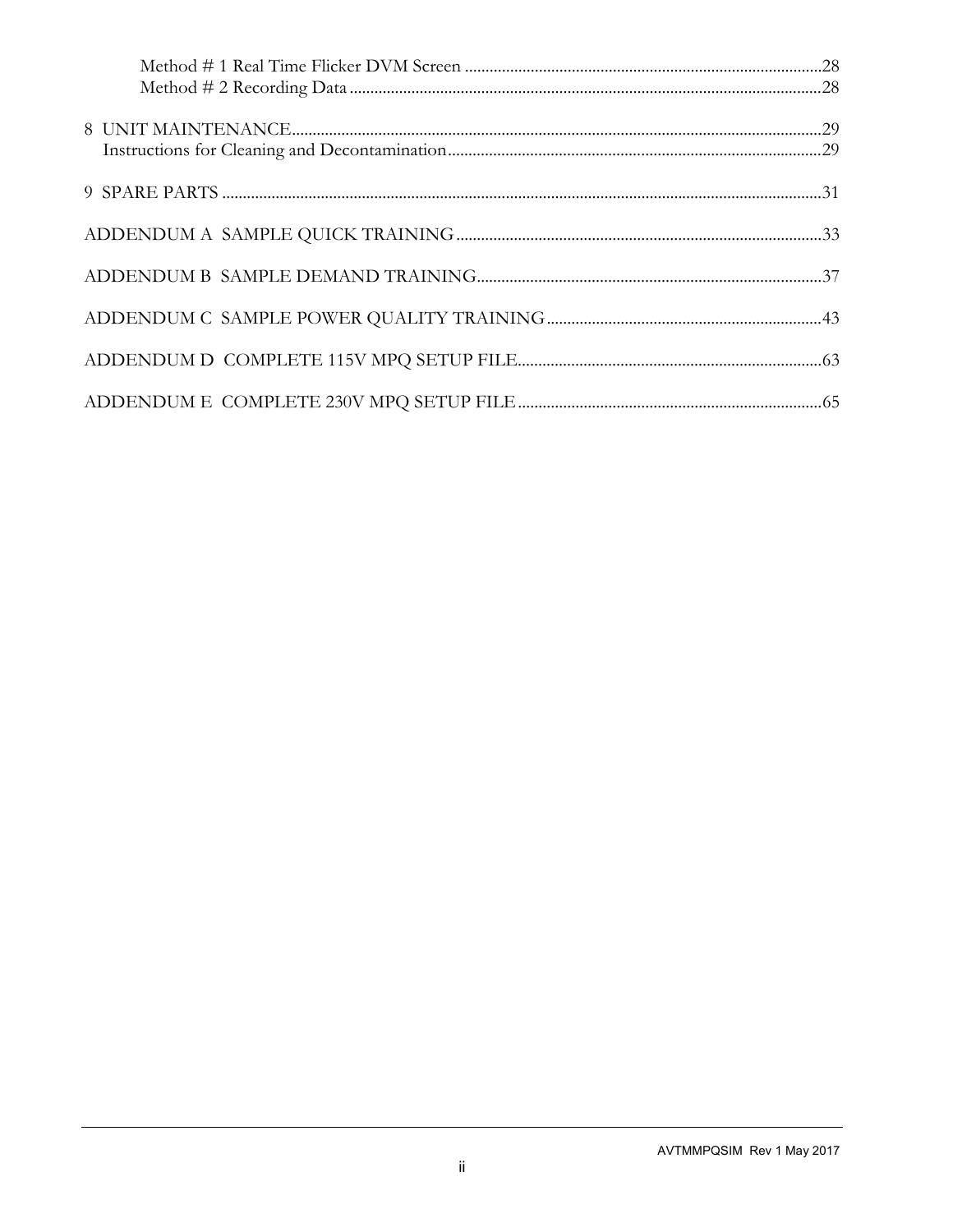## **INTRODUCTION**

Thank you for purchasing the MPQSIM Power Quality Simulator, from Megger.

If you find any discrepancies in the product or its accessories or have any comments, please send them to Megger via fax, e-mail or phone.

Megger Valley Forge Corporate Center 2621 Van Buren Avenue Norristown, PA, 19403 Attn: Customer Service

Fax: (214) 331 7397 E-mail: USTechSupportGrp@megger.com

For Technical Support please consult the Megger Web Site at *www.megger.com* for the local distributor near you.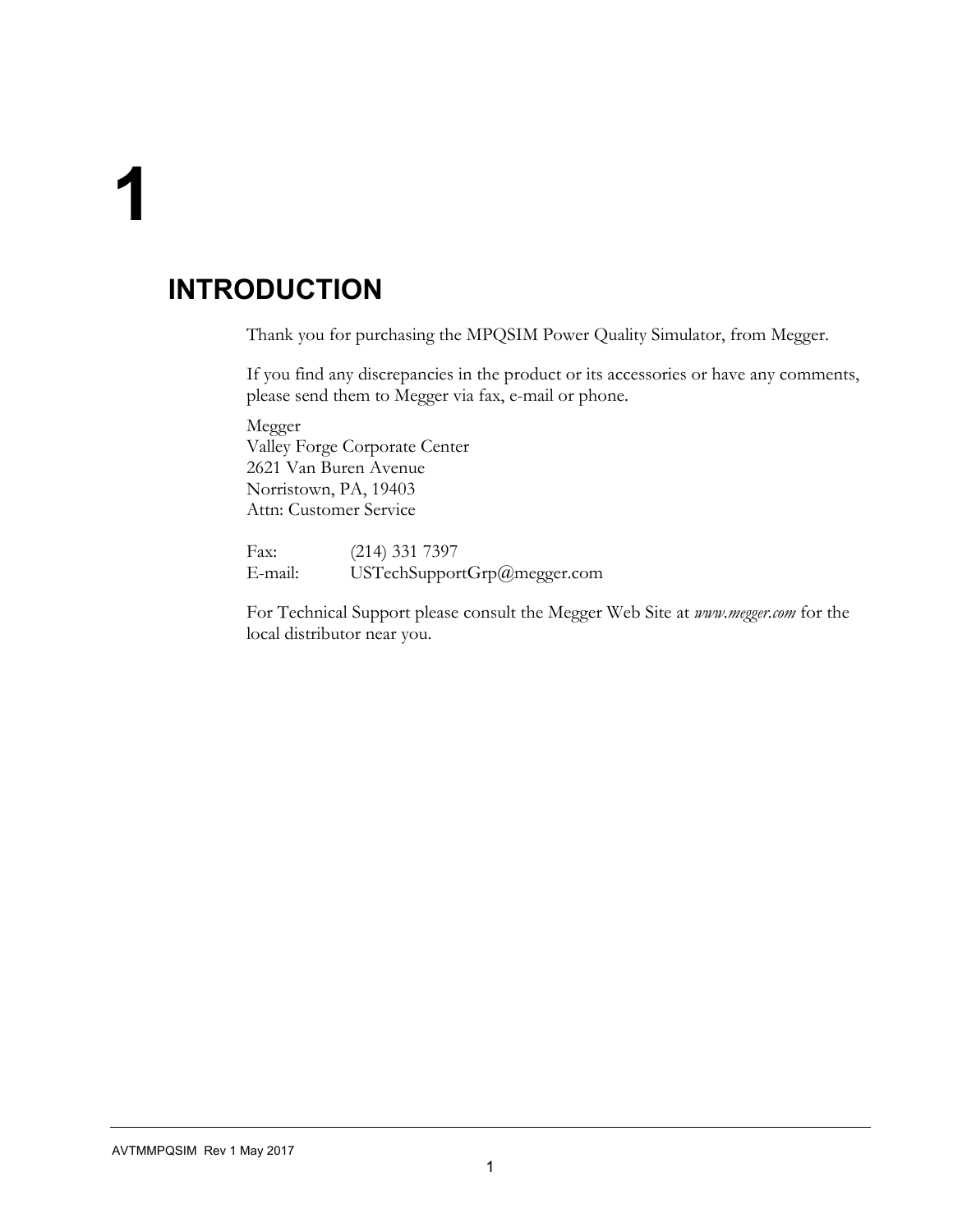# Megger.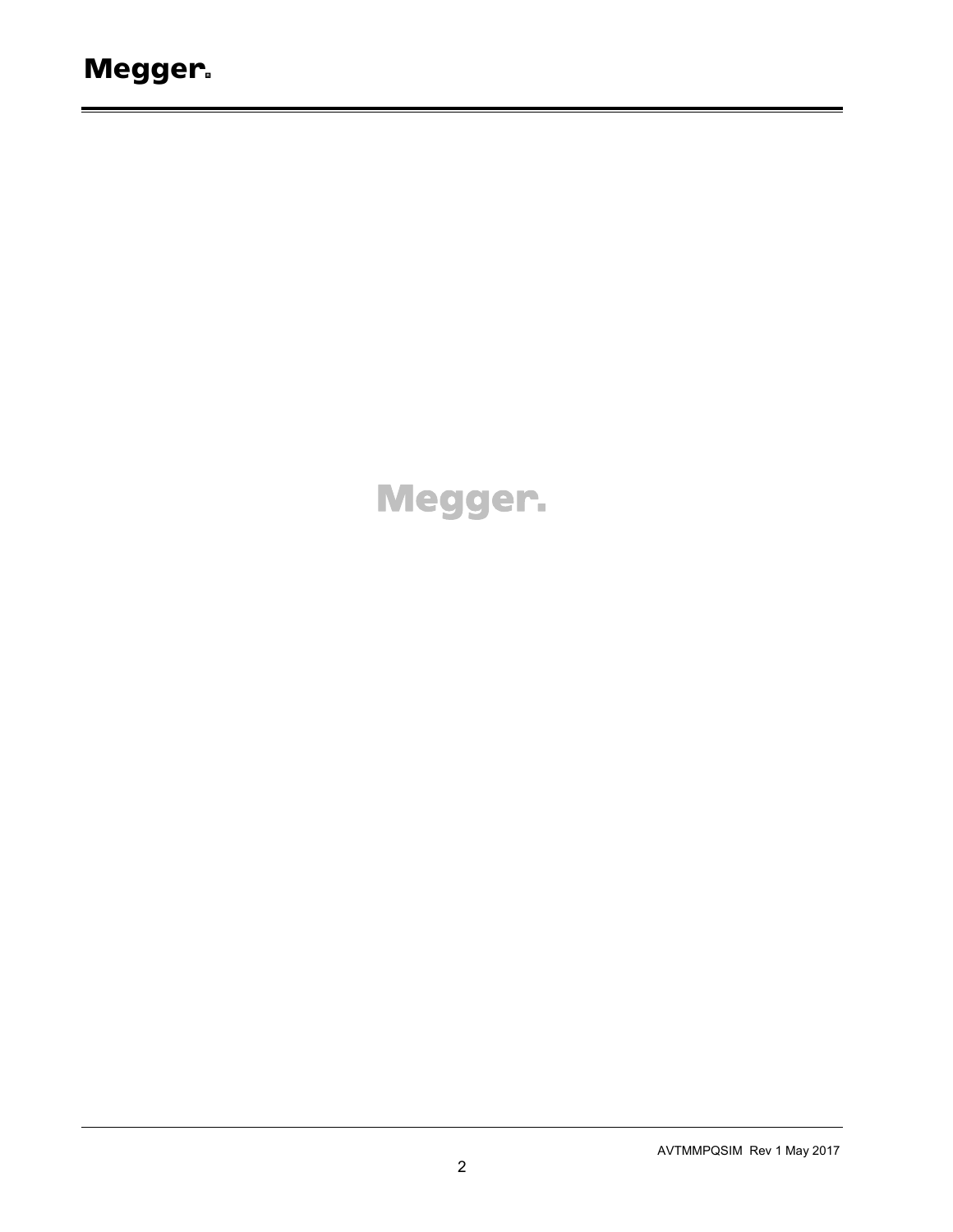## **RECEIVING INFORMATION**

*MPQ-SIM-01* 

#### **Contents Received:**

| QTY. | <b>PART NO.</b> | <b>DESCRIPTION</b>             |
|------|-----------------|--------------------------------|
| 1    | 1007-055        | <b>Power Quality Simulator</b> |
| 1    | 90017-548       | <b>AC Adapter</b>              |
| 3    | 2008-124        | <b>Current Cables</b>          |

When your Megger product arrives, check the equipment received against the packaging list to ensure that all materials are present. Notify Megger of any shortages.

Examine the contents for damage received during transit. If any damage is discovered, file a claim with the carrier at once and notify Megger or it's nearest authorized sales representative, giving a detailed description of the damage.

AVTMMPQSIM Rev 1 May 2017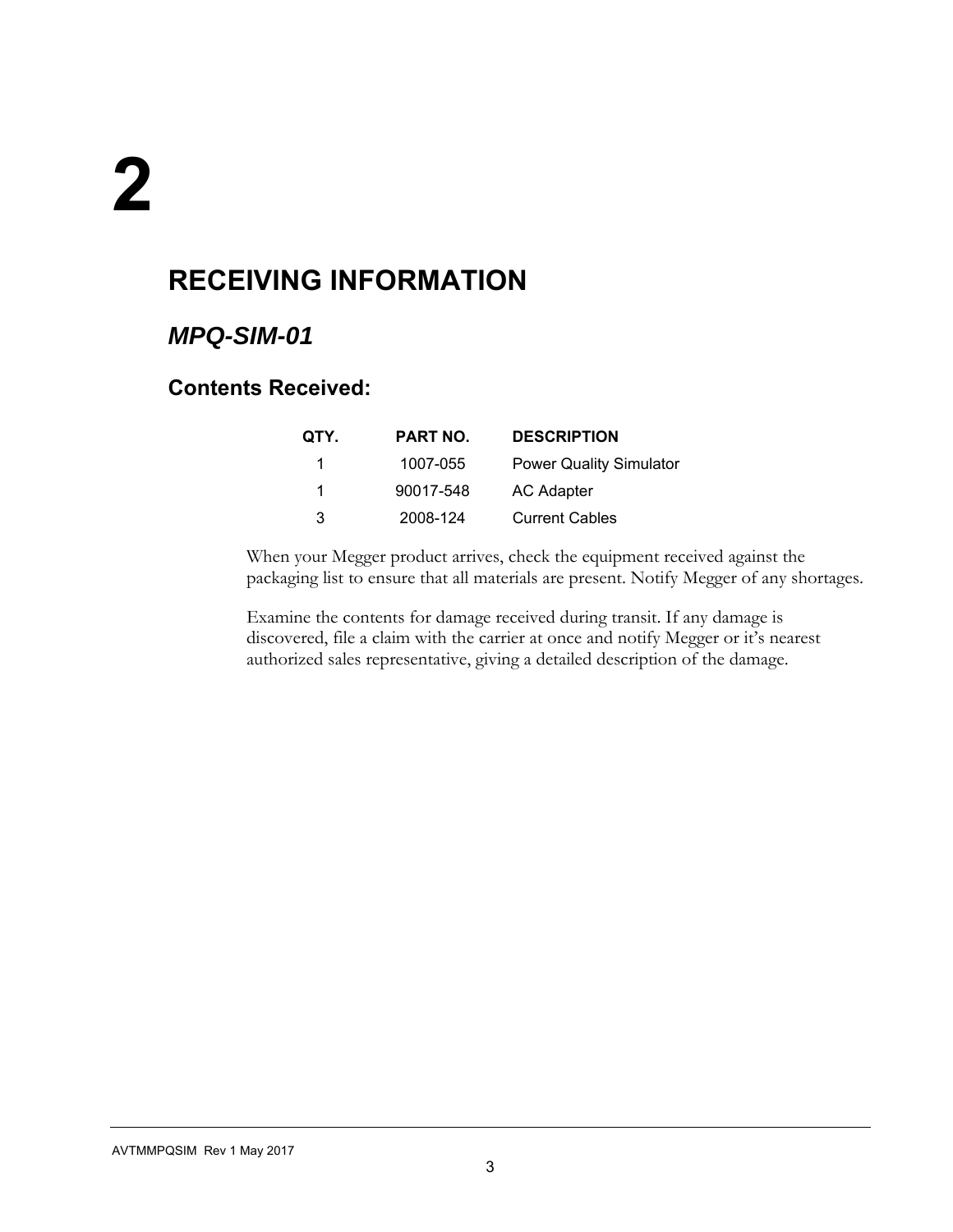# Megger.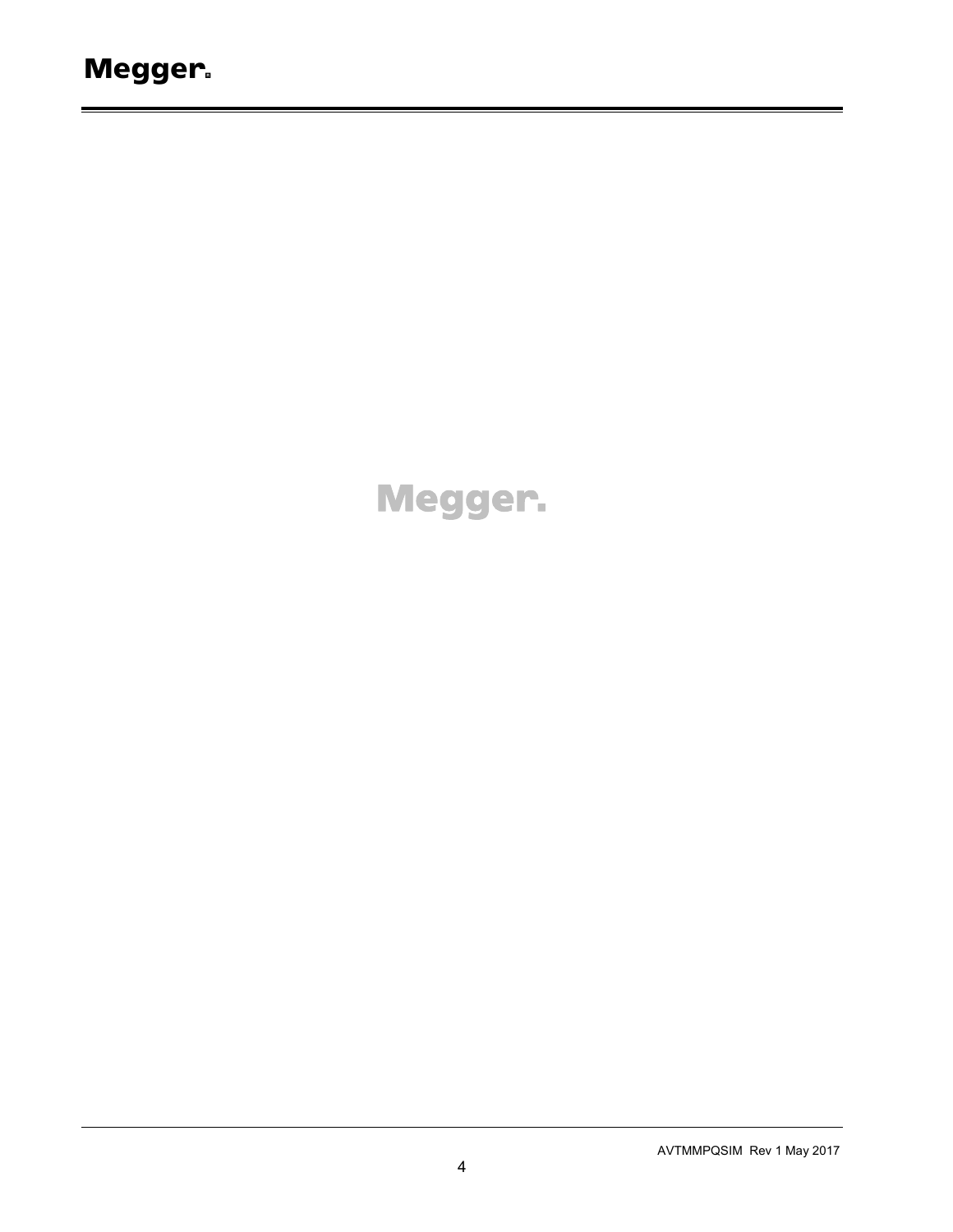# **3**

## **OVERVIEW**

## *Intended Use*

The MPQSIM is a power quality event simulator. This simulator is intended for use with the Megger MPQ line of power quality analyzers. The MPQSIM power quality simulator box is a training tool that simulates various power quality phenomenons. *The MPQSIM is not intended to be used for instrument calibration or troubleshooting.* 

## *Applications*

Applications include:

- **Demonstrating Power Quality Phenomenon**
- **Power Quality Phenomenon Locating and Identification Training.**

*NOTE: If this product is to be used in an industrial location with high ambient EMI levels, some degradation of performance may occur. If this degradation is objectionable, the unit should be moved to a more benign location.*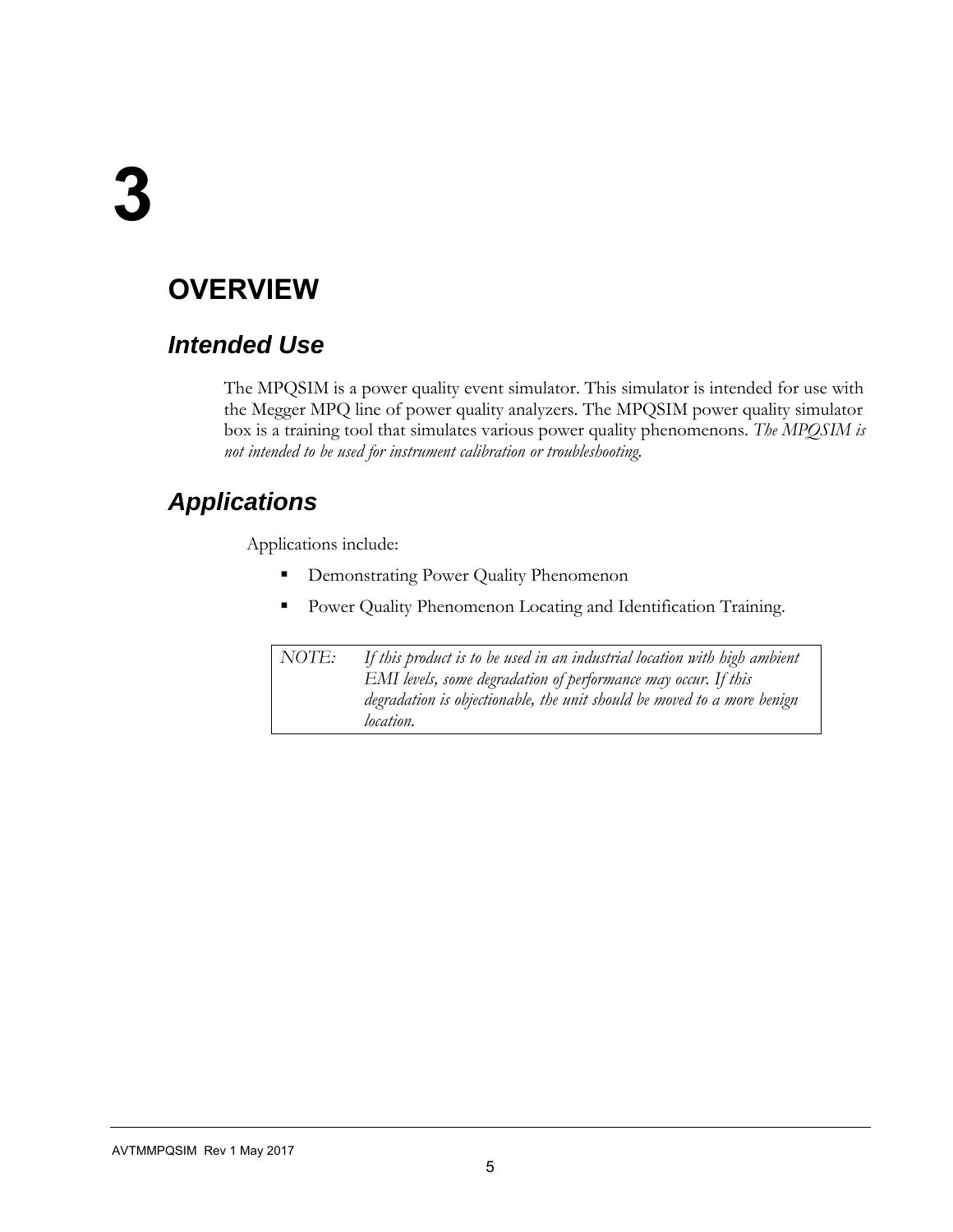## *Definitions*

| Term                  | <b>Definition</b>                                                                                                                                                                                                                                                                |
|-----------------------|----------------------------------------------------------------------------------------------------------------------------------------------------------------------------------------------------------------------------------------------------------------------------------|
| <b>Power Quality</b>  | The concept of powering and grounding sensitive equipment<br>in a manner that is suitable to the operation of that equipment.                                                                                                                                                    |
| <b>Transient</b>      | A sudden, non-power frequency change in the steady-state<br>condition of voltage, current, or both.                                                                                                                                                                              |
| <b>Amplitude</b>      | In this document amplitude will refer to the percentage of<br>change from 100% of the RMS voltage and or current value.                                                                                                                                                          |
| <b>Phase Angle</b>    | In this document phase angle will refer to the number of<br>degrees between the phase voltages as well as the number of<br>degrees between the phase voltage and phase current.                                                                                                  |
| <b>Harmonics</b>      | Sinusoidal components of periodic waves that have<br>frequencies that are multiples of the fundamental frequency.<br>The MPQSIM product creates 3 <sup>rd</sup> and 5 <sup>th</sup> order harmonics.                                                                             |
| <b>Flicker</b>        | Flicker is a very specific problem related to human perception<br>and incandescent light bulbs. It is not a general term for<br>voltage variations. The MPQSIM product produces voltage<br>variations over time that will create Flicker phenomenon in<br>incandescent lighting. |
| <b>Source</b>         | The source of electrical generation or supply.                                                                                                                                                                                                                                   |
| Load                  | The load of an electrical generator or supply.                                                                                                                                                                                                                                   |
| <b>Line Frequency</b> | The fundamental AC frequency of the power network.                                                                                                                                                                                                                               |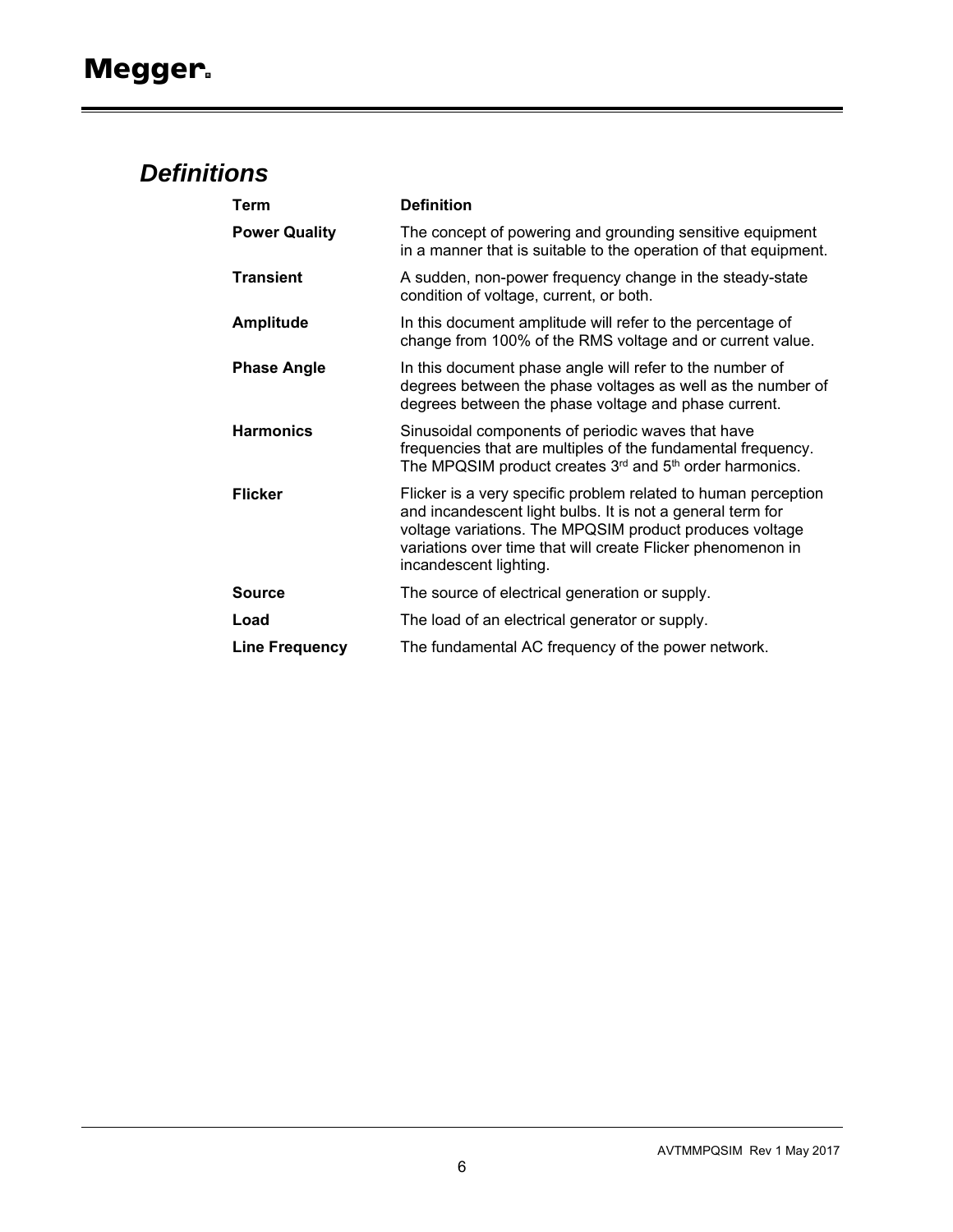## **SPECIFICATIONS**

| <b>DC Input Voltage:</b>            | 12VDC +/-0.5VDC                                     |
|-------------------------------------|-----------------------------------------------------|
| <b>AC Adapter:</b>                  | 100-240VAC 50/60Hz                                  |
| <b>Nominal Output Voltage:</b>      | 115VAC +/- 1.2VAC                                   |
|                                     | 230VAC +/- 2.4VAC                                   |
| <b>Voltage Selections Accuracy:</b> | 85.0 %+/- 0.5%                                      |
| (% of nominal)                      | $102.0\% +/- .2\%$                                  |
|                                     | 115.0% +/- 0.5%                                     |
| <b>Current Ranges:</b>              | 10A, 100A, 1000A & 6000A                            |
| <b>Current Accuracy:</b>            | +/-2% Full Scale                                    |
| <b>Nominal Phase Angles:</b>        | 0°, 120°, 240°                                      |
| <b>Phase Angle Selection</b>        | $-30^\circ$ , $-11^\circ$ , $0^\circ$ , $+11^\circ$ |
| (from nominal)                      |                                                     |
| <b>Phase Accuracy:</b>              | $+/-1.5^{\circ}$                                    |
| <b>Voltage Transient Amplitude:</b> | 1075 +/-50Vpk                                       |
| <b>Voltage Transient Rise Time:</b> | $18 + -5$ usec                                      |
| <b>Voltage Transient Duration:</b>  | $35+/-10$ usec                                      |
| <b>Harmonic Orders:</b>             | 3rd and 5th                                         |
| <b>Harmonic Amplitudes</b>          | $10.0 + (-3.% of fundamental)$                      |
| <b>Frequency Output:</b>            | 50Hz / 60Hz                                         |
| <b>Frequency Accuracy:</b>          | $+/-0.05$ Hz                                        |
| Flicker:                            | 2% ∆U @ 0.2Hz                                       |
| (Square wave modulation)            | 2% ∆U @ 1.0Hz                                       |
|                                     | 2% ∆U @ 5.0Hz                                       |
| <b>Physical size</b>                | 14.2" x 12.0" x 7.6"                                |
|                                     | (36cm x 30.5cm x 19.3cm)                            |
| Weight:                             | 11.5lbs (5.2kg)                                     |
| <b>Operating Temperature:</b>       | $OC$ to $+4OC$                                      |
| <b>Storage Temperature:</b>         | $-20C$ to $+50C$                                    |
| Humidity:                           | 0 to 95% non-condensing                             |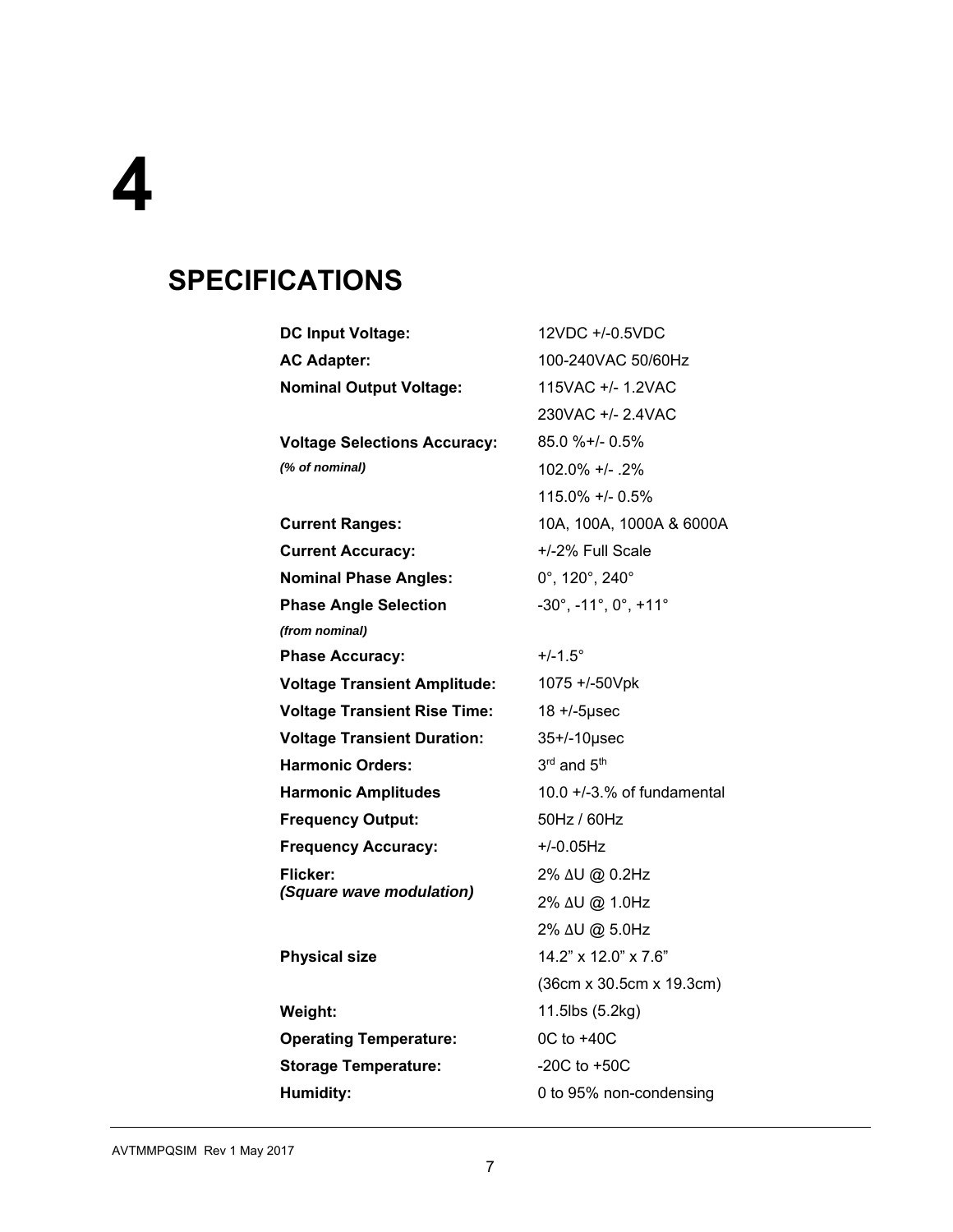## **Megger**.

**Altitude:** 2000 meters **EMF IEC 61326:2012 Class A, Basic Immunity Safety** IEC61010-1 **IP Rating** 40 **CAT Rating** CAT II @ 300V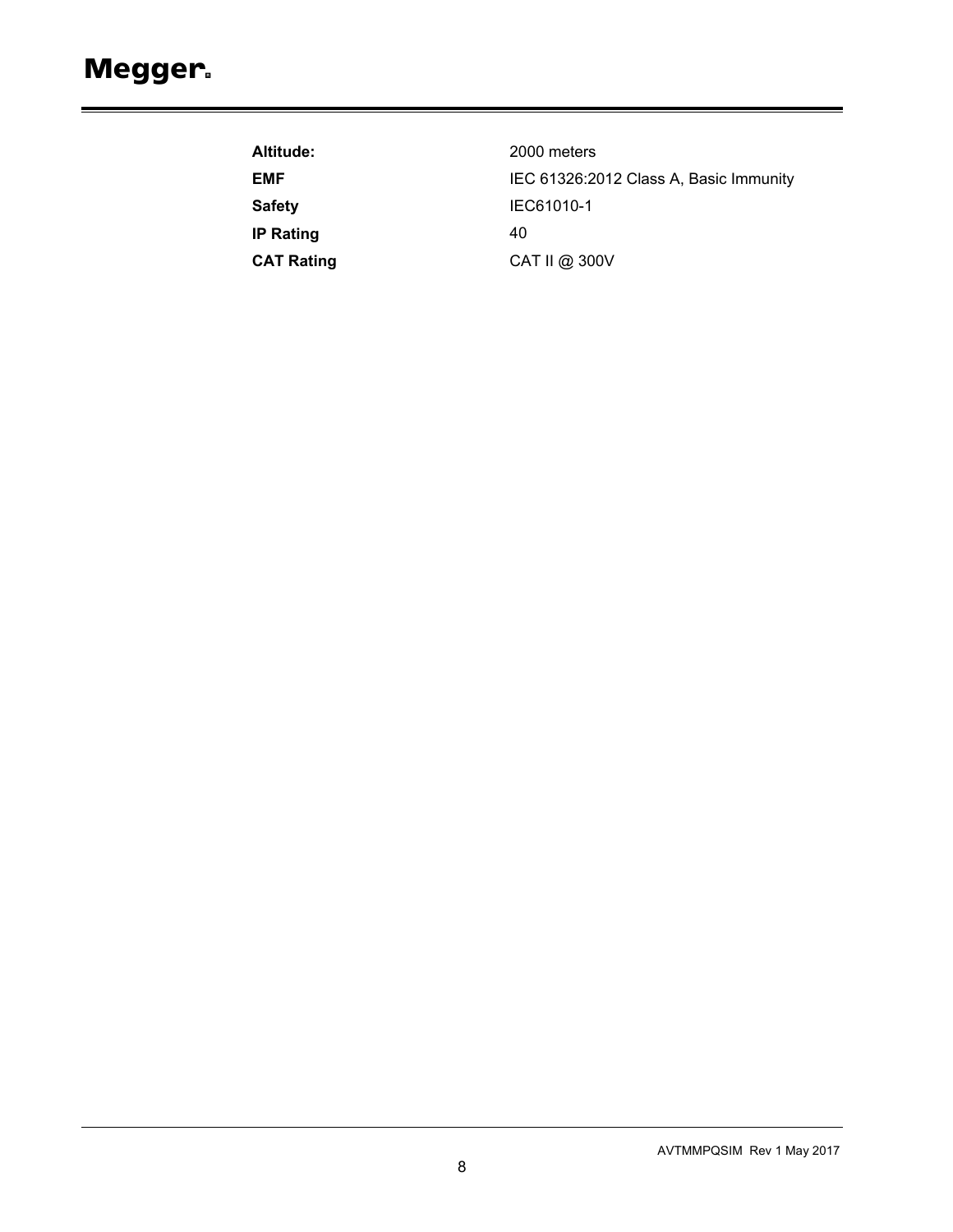## **SAFETY**

## *Warnings and Safety Precautions*



#### **WARNING!**

**Death, serious injury, or fire hazard could result from improper use/installation of this instrument. Read and understand this manual before installing this instrument.** 

- Installation of this instrument MUST be performed in compliance with the National Electric Code and any additional safety requirements applicable to your installation.
- Installation, operation and maintenance of this instrument MUST be performed by qualified personnel only. The National Electrical Code defines a qualified person as one familiar with the construction and operation of the equipment and the hazards involved.
- Do not leave the instrument connected to the system under test when not in use.
- Do not touch circuit connections or any metal that is exposed due to damaged insulation.
- Do not use the instrument or connect it to any external system if it shows any visible signs of damage, malfunction or if it has been stored in unfavorable conditions.
- Always inspect the instrument prior to use.
- Replace any defective parts or return the instrument to an authorized center for repair.
- Do not use the instrument or connect it to any external system if the enclosure is open or any parts of the enclosure are missing.
- Only use specified batteries as described by this document, if applicable.
- The instrument shall not be used if any parts are damaged.
- This instrument is not intrinsically safe and must not be used in hazardous atmospheres.

The following safety precautions MUST be taken whenever this product is installed.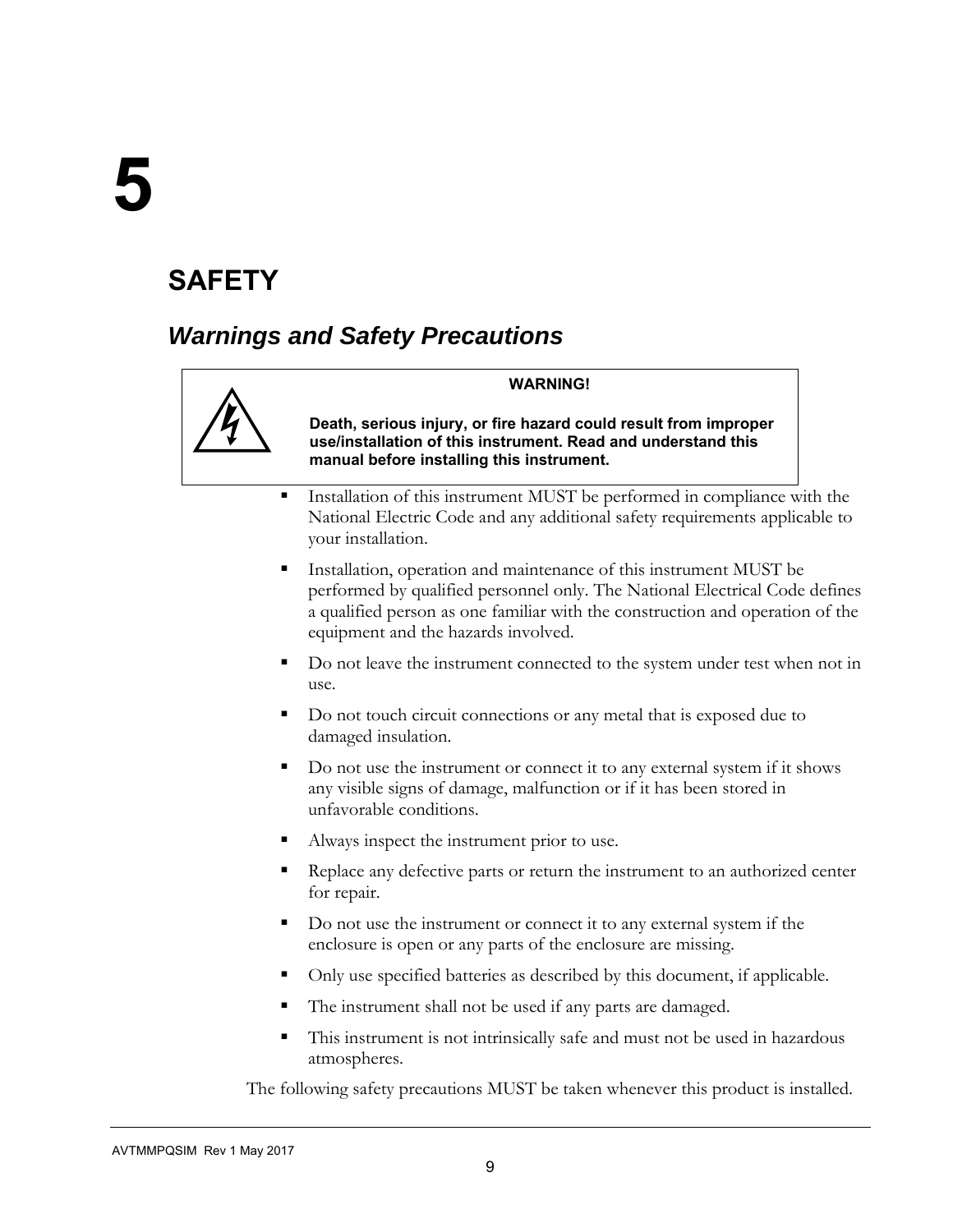- Wear safety glasses and insulated gloves when making connections to power circuits
- Hands, shoes, floor/ground must be dry when making any connection to a power line

These warnings and safety precautions are to be used where appropriate when following instructions in this manual.



#### **CAUTION!**

**If this equipment is used in the manner not specified by the manufacturer, the protection provided by the equipment may be impaired.** 



#### **PROTECTIVE TERMINAL**

**The Phase C RTN banana jack must be connected to Earth Ground prior to the connection of any of the other voltage output banana jacks.** 

## *Safety and Warning Symbols*

| <b>SYMBOL</b> | <b>REFERENCE</b>         | <b>DESCRIPTION</b>                                                                                                                                                                                                                                                                       |
|---------------|--------------------------|------------------------------------------------------------------------------------------------------------------------------------------------------------------------------------------------------------------------------------------------------------------------------------------|
|               | IEC 60417-5031 (2002-10) | Direct current                                                                                                                                                                                                                                                                           |
|               | IEC 60417-5019 (2006-08) | Protective conductor terminal                                                                                                                                                                                                                                                            |
|               |                          | Warning, possibility of electric shock                                                                                                                                                                                                                                                   |
|               | ISO 7000-0434B (2004-01) | Caution                                                                                                                                                                                                                                                                                  |
|               | <b>WFFF</b>              | The crossed out wheeled bin placed on<br>Megger products is a reminder not to<br>dispose of the product at the end of its life<br>with general waste. Megger is registered<br>in the UK as a Producer of Electrical and<br>Electronic Equipment. The Registration<br>No is WEE/DJ2235XR. |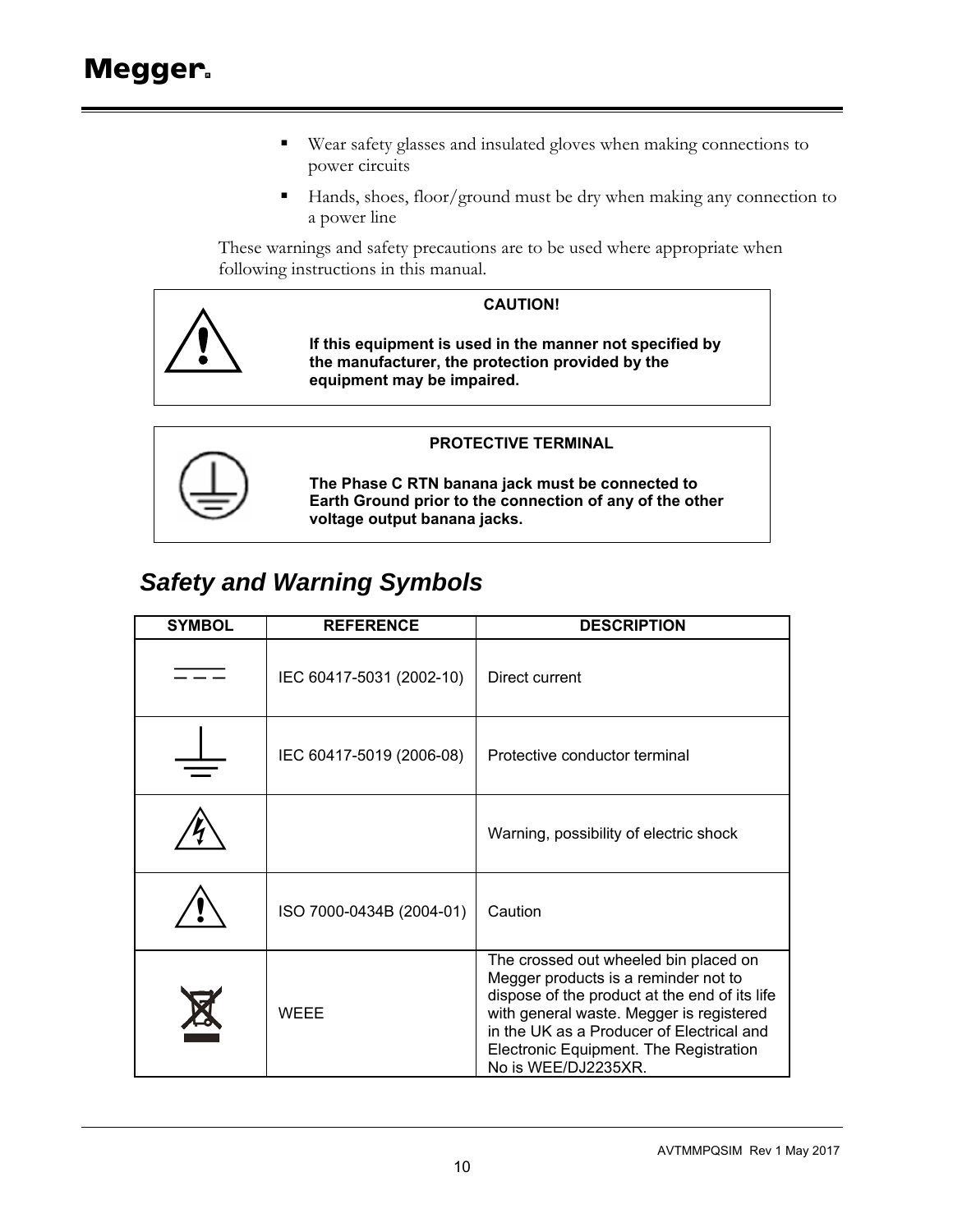## **PRODUCT INSTALLATION**

## *Connector Layout / Interconnect*



Plug the AC Adapter into the AC Adapter jack of the MPQSIM product.

#### **When used with an MPQ1000:**

- 1. Connect the Phase C RTN jack on the MPQSIM to Earth Ground.
- 2. Connect the GND input on the MPQ1000 to Earth Ground.
- 3. Plug the Phase A voltage lead (supplied with the Megger PQ Product) between the Phase A 115V or 230V banana jack on the MPQ-SIM and the Phase A voltage input of the MPQ1000.
- 4. Plug the Phase B voltage lead (supplied with the Megger PQ Product) between the Phase B 115V or 230V banana jack on the MPQ-SIM and the Phase B voltage input of the MPQ1000.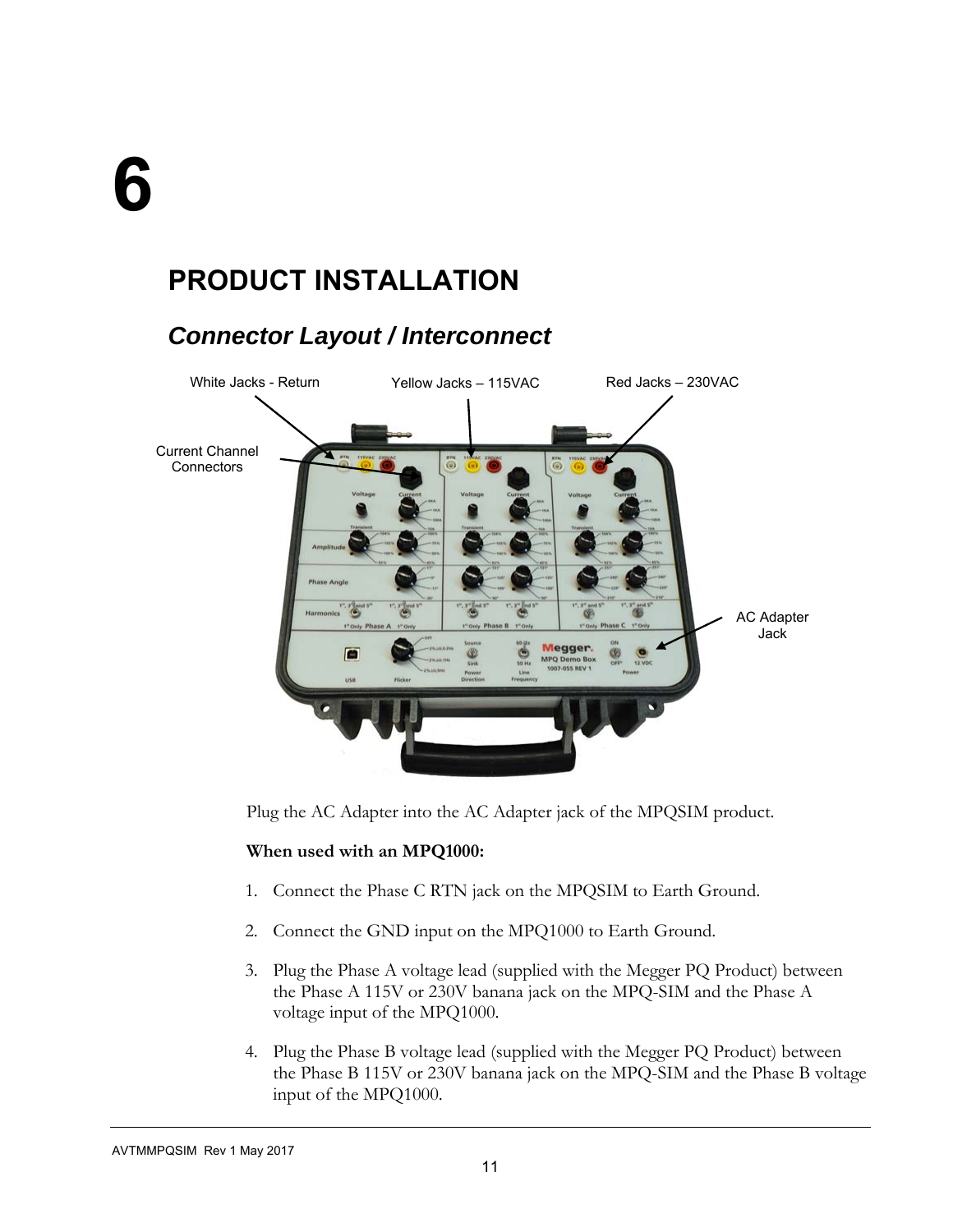- 5. Plug the Phase C voltage lead (supplied with the Megger PQ Product) between the Phase C 115V or 230V banana jack on the MPQ-SIM and the Phase C voltage input of the MPQ1000.
- 6. Plug the Neutral lead (supplied with the Megger PQ Product) between the Phase A RTN banana jack on the MPQ-SIM and the Neutral lead of the MPQ1000.

#### **When used with the MPQ2000:**

- 1. Connect the Phase C RTN jack on the MPQSIM to Earth Ground.
- 2. Connect the GND input on the MPQ2000 to Earth Ground.
- 3. Using two of the white Jumper Leads (supplied with the Megger PQ Product), connect the VA-Low, VB-Low and VC-Low banana jack inputs on the MPQ2000 together in daisy-chain fashion.
- 4. Using the voltage leads supplied with the Megger PQ Product connect the Phase A high input on the MPQ2000 analyzer to either the Phase A 115V or 230V banana jack on the MPQ-SIM.
- 5. Using the voltage leads supplied with the Megger PQ Product connect the Phase A low input to the Phase A RTN jack on the MPQ-SIM.
- 6. Using the voltage leads supplied with the Megger PQ Product connect the Phase B high input on the MPQ2000 analyzer to either the Phase B 115V or 230V banana jack on the MPQ-SIM.
- 7. Using the voltage leads supplied with the Megger PQ Product connect the Phase C high input on the MPQ2000 analyzer to either the Phase C 115V or 230V banana jack on the MPQ-SIM.

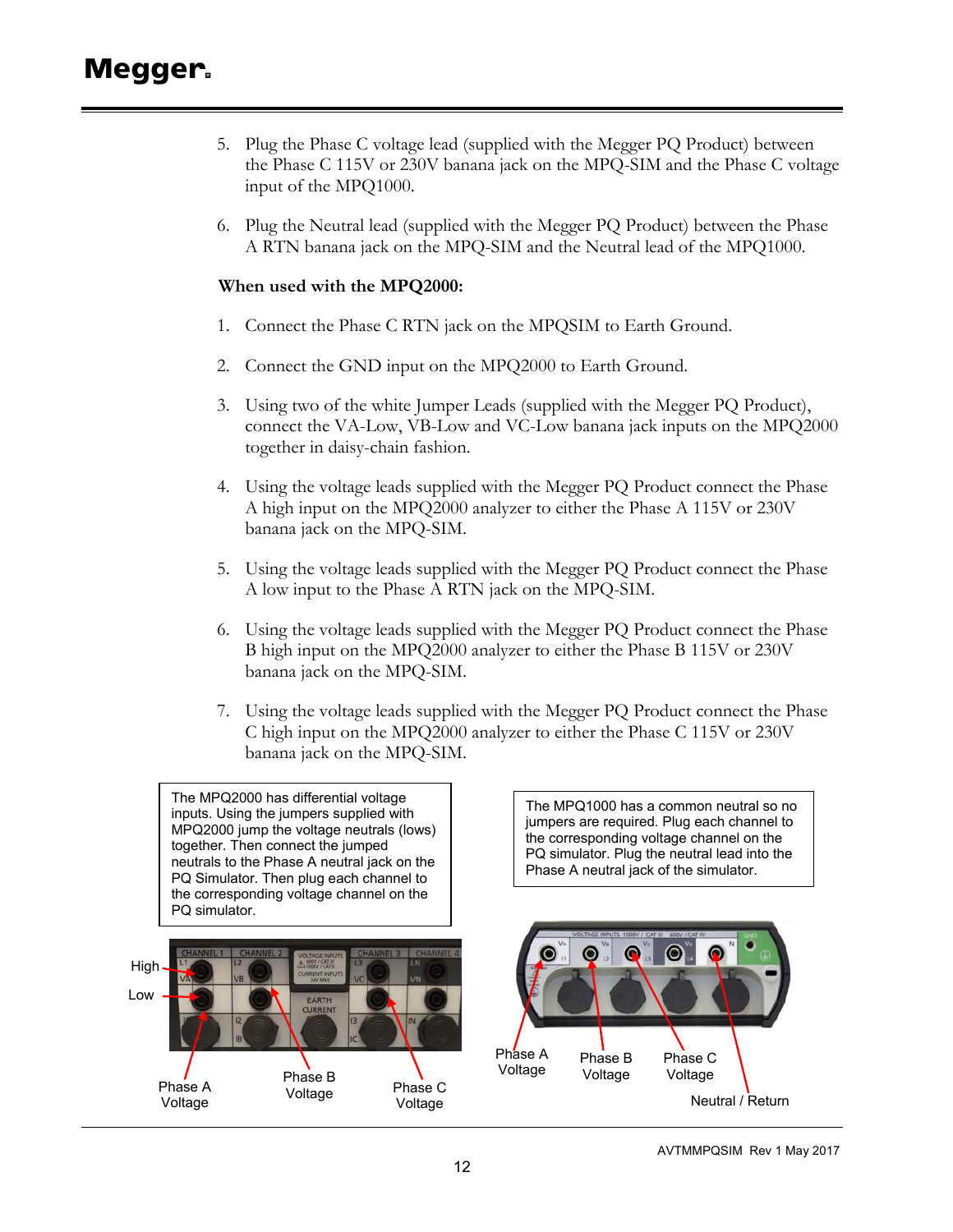- 8. Plug the Phase A current lead into the MPQSIM Phase A current connector.
- 9. Plug the other side of the Phase A current lead into the Phase A current connector of the Megger PQ Product.
- 10. Plug the Phase B current lead into the MPQSIM Phase B current connector.
- 11. Plug the other side of the Phase B current lead into the Phase B current connector of the Megger PQ Product.
- 12. Plug the Phase C current lead into the MPQSIM Phase C current connector.
- 13. Plug the other side of the Phase A current lead into the Phase A current connector of the Megger PQ Product.

Both the MPQ1000 and MPQ2000 use the same type self-identifying current clamps. No actual current clamps are required to use the PQ Simulator with an MPQ Analyzer. Connect the MPQ Analyzer CT connector directly to the PQ Simulator using the provided current cable.

**Current** 



Phase A **Current** 

Phase B Phase B<br>Current Phase C



AVTMMPQSIM Rev 1 May 2017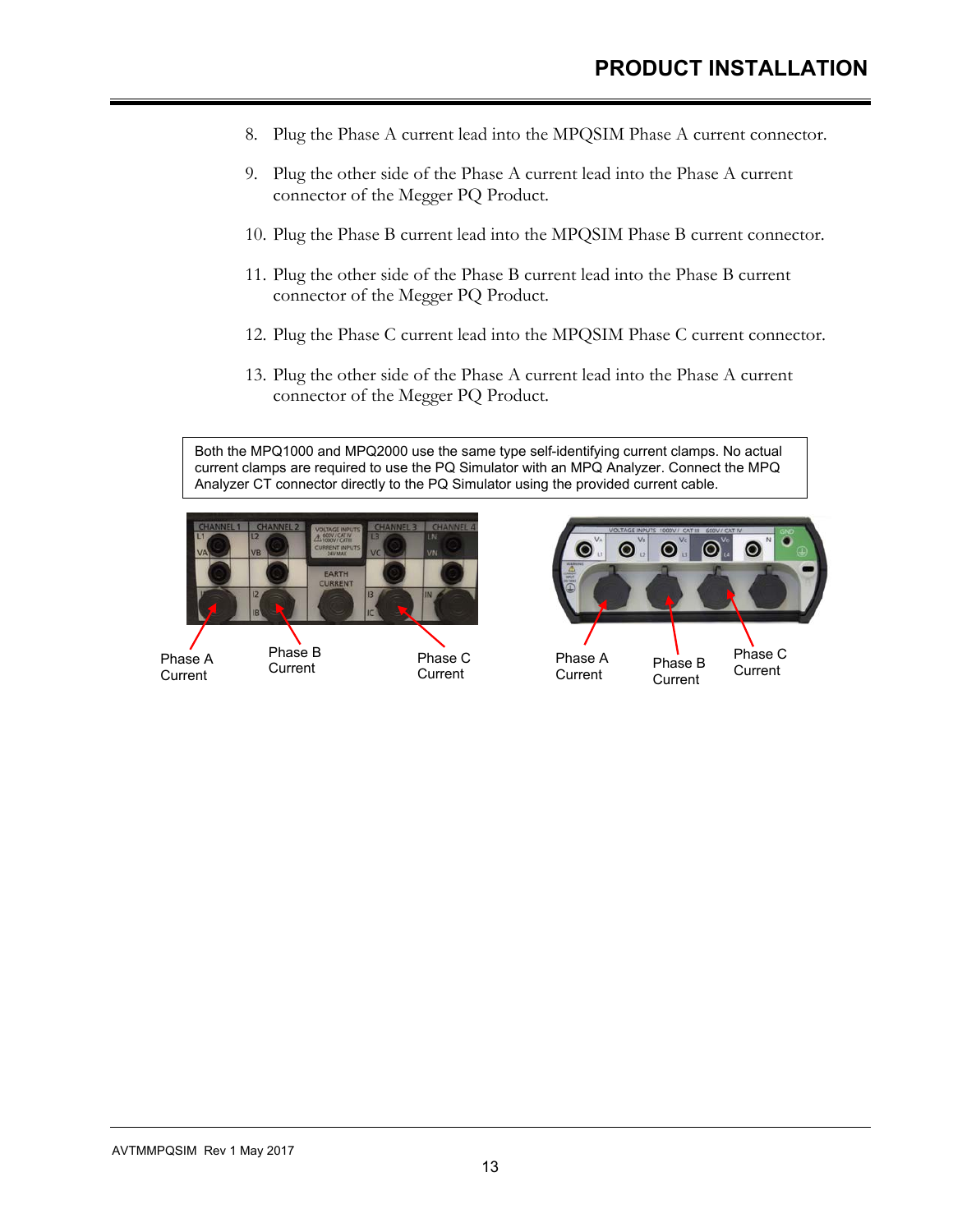## Megger.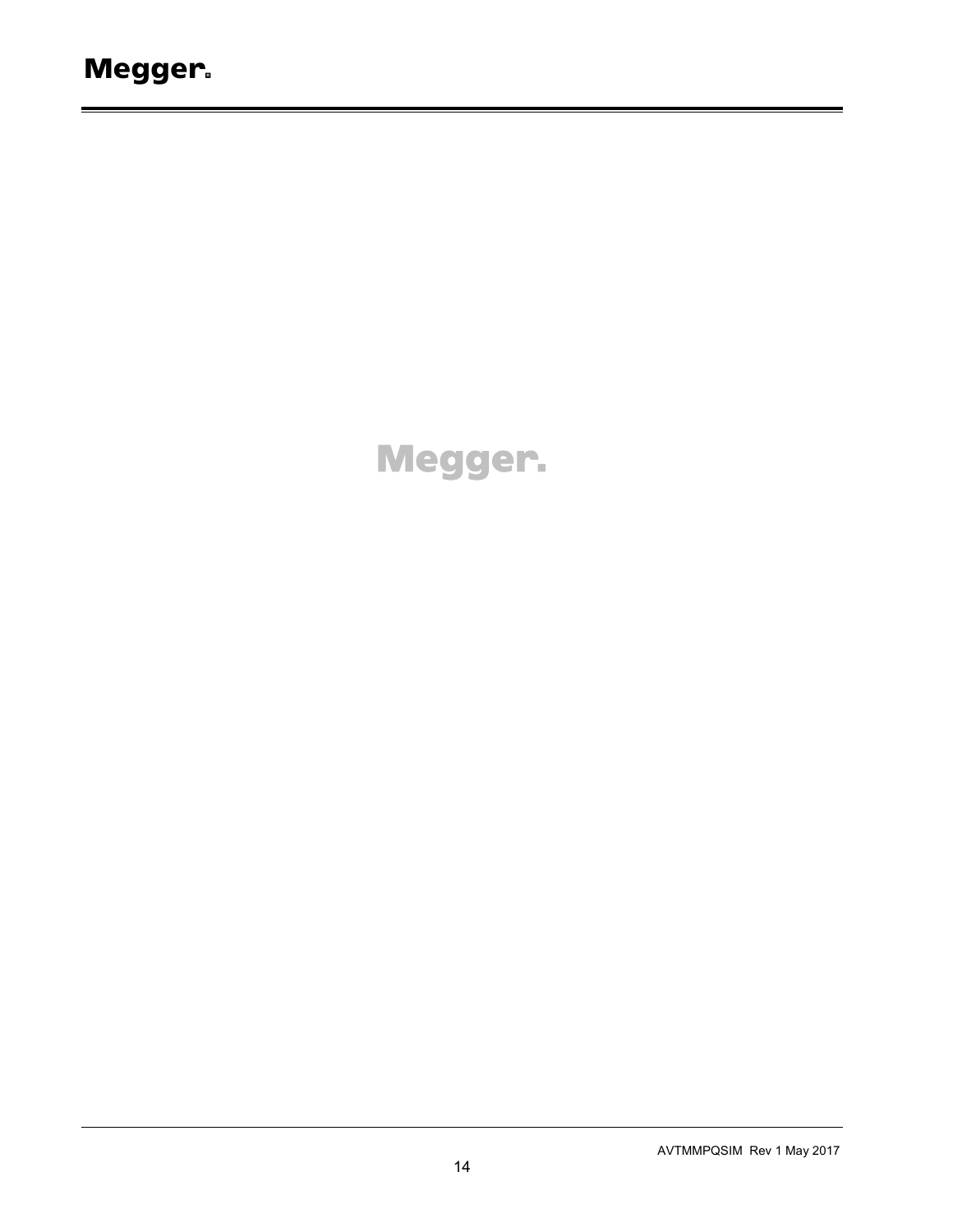# **7**

## **PRODUCT OPERATION**

The following section describes the operation of the MPQSIM Power Quality Simulator. This section will describe in a step by step manner how to operate the unit.

## *Operation Controls and Modes*



Definitions of switch and control functions.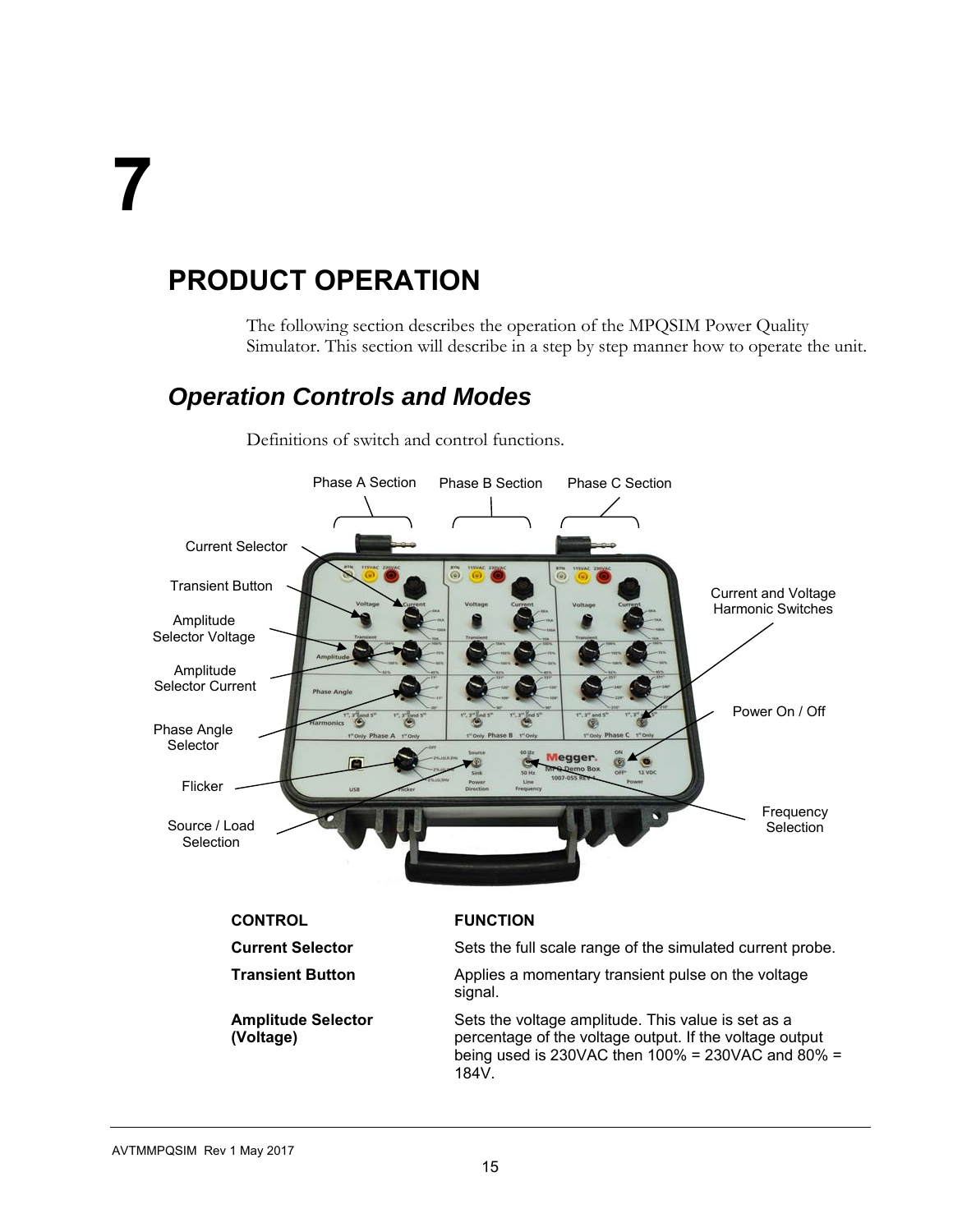| <b>FUNCTION</b>                                                                                                                                                                                       |
|-------------------------------------------------------------------------------------------------------------------------------------------------------------------------------------------------------|
| Sets the current amplitude. This value is set as a<br>percentage of the full scale current range. If the current<br>selector is set to 6000A output then $100\% = 6000$ AAC<br>and $80\% = 4800$ AAC. |
| Sets the voltage phase angles. Phase A is used as the                                                                                                                                                 |
| reference.                                                                                                                                                                                            |
| Sets the current phase angles. The Phase A Voltage is<br>used as the reference.                                                                                                                       |
| Turns ON and OFF the voltage and / or current<br>harmonics.                                                                                                                                           |
| Sets the level and rate of voltage variation which causes<br>flicker in incandescent lighting.                                                                                                        |
| Sets the power flow. The power flow can either be from<br>the source or the load.                                                                                                                     |
| Sets the fundamental line frequency. The line frequency<br>can be at either 50Hz or 60Hz.                                                                                                             |
| Turns the MPQSIM ON and OFF.                                                                                                                                                                          |
|                                                                                                                                                                                                       |

## *Initial Settings*

Connect the Power Quality Simulator to the Megger MPQ Analyzer as described in *Section 6.* 

| <b>CONTROL</b>                   | <b>SETTING</b>               |
|----------------------------------|------------------------------|
| <b>PHASE A</b>                   |                              |
| <b>Phase A Current Range</b>     | <b>Desired Current Range</b> |
| <b>Phase A Voltage Amplitude</b> | 100%                         |
| <b>Phase A Current Amplitude</b> | 100%                         |
| <b>Phase A Current Angle</b>     | $0^{\circ}$                  |
| <b>Phase A Voltage Harmonics</b> | <b>OFF</b>                   |
| <b>Phase A Current Harmonics</b> | <b>OFF</b>                   |
| <b>PHASE B</b>                   |                              |
| <b>Phase B Current Range</b>     | <b>Desired Current Range</b> |
| <b>Phase B Voltage Amplitude</b> | 100%                         |
| <b>Phase B Current Amplitude</b> | 100%                         |
| <b>Phase B Voltage Angle</b>     | $120^\circ$                  |
| <b>Phase B Current Angle</b>     | $120^\circ$                  |

Set the controls to the following initial settings.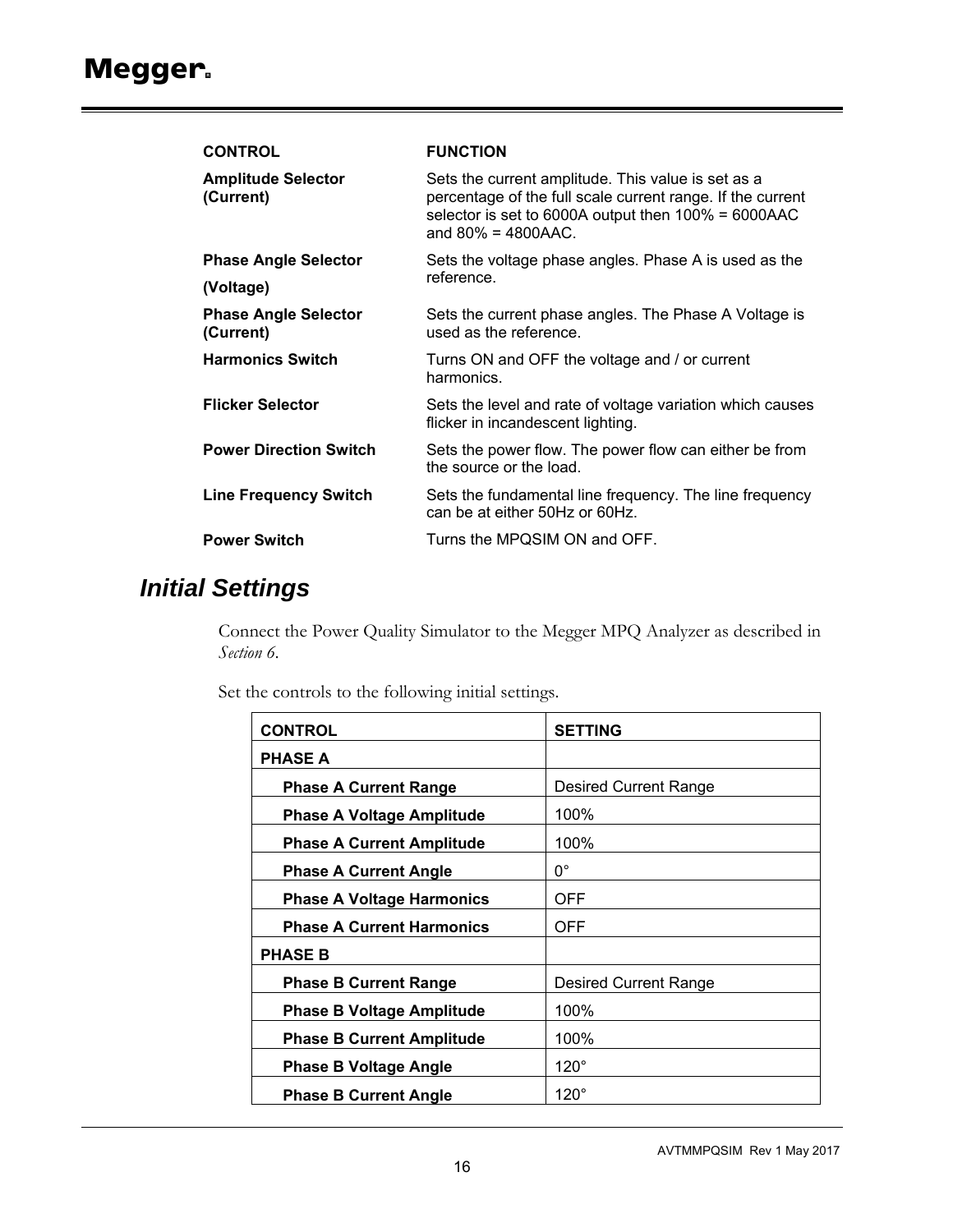| <b>CONTROL</b>                   | <b>SETTING</b>               |
|----------------------------------|------------------------------|
| <b>Phase B Voltage Harmonics</b> | <b>OFF</b>                   |
| <b>Phase B Current Harmonics</b> | <b>OFF</b>                   |
| <b>PHASE C</b>                   |                              |
| <b>Phase C Current Range</b>     | <b>Desired Current Range</b> |
| <b>Phase C Voltage Amplitude</b> | 100%                         |
| <b>Phase C Current Amplitude</b> | 100%                         |
| <b>Phase C Voltage Angle</b>     | $240^\circ$                  |
| <b>Phase C Current Angle</b>     | $240^\circ$                  |
| <b>Phase C Voltage Harmonics</b> | <b>OFF</b>                   |
| <b>Phase C Current Harmonics</b> | <b>OFF</b>                   |
| <b>GENERAL</b>                   |                              |
| <b>Flicker</b>                   | <b>OFF</b>                   |
| <b>Power Direction</b>           | <b>SOURCE</b>                |
| <b>Line Frequency</b>            | <b>Desired Frequency</b>     |
| <b>Power</b>                     | ON                           |

### *Simulations*

#### **Power Reversal**

Verify the Power Quality instrument connected to the simulator is programmed to record power in a 4-wire wye 3-wattmeter configuration.

#### *Method # 1 Real Time Demand DVM Screen*

- 1. Verify the controls are set to their initial settings.
- 2. View the real time demand (DVM screen) and note the KW is positive.
- 3. Set the Power Direction switch on the PQ Simulator to Sink.
- 4. The KW now reads negative. This indicates a reversal of power.

*NOTE: The current vectors are now 180° out of phase with the voltage. Current vectors should never exceed 90° of the voltage. If the current does exceed 90° of the voltage angle then this indicates a reverse power flow.* 

#### AVTMMPQSIM Rev 1 May 2017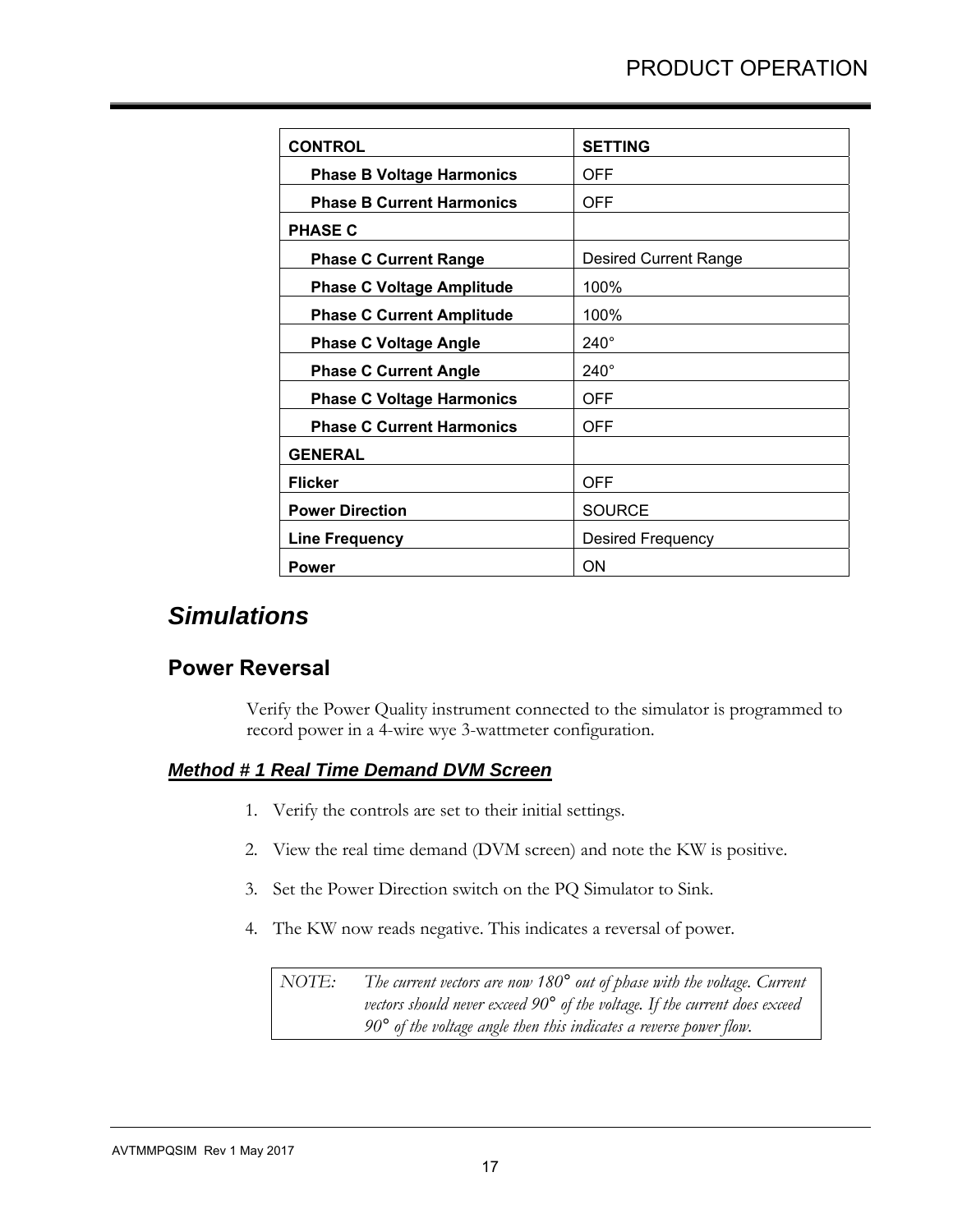#### *Method # 2 Real Time Demand Scope Screen*

- 1. Verify the controls are set to their initial settings.
- 2. View the Phase A voltage and current on the scope screen.
- 3. Note the current is in Phase with the Voltage.
- 4. Set the Power Direction switch on the PQ Simulator to Sink.

*NOTE: The current is now 180° out of phase with the voltage. This indicates a reversal of power.* 

#### *Method # 3 Recording Data*

- 1. Verify the Power Quality instrument connected to the simulator has a programmed demand interval of no more than 1 minute. This simulation will require that at least 6 demand intervals are captured. The longer the demand interval the longer this test will take.
- 2. Verify the controls are set to their initial settings.
- 3. Start the unit recording.
- 4. Allow the unit to record for at least 2 demand intervals.
- 5. Set the Power Direction switch on the PQ Simulator to Sink.
- 6. Allow the unit to record for at least 2 demand intervals.
- 7. Set the Power Direction Switch back to Source.
- 8. Allow the unit to record for at least 2 demand intervals.
- 9. Stop the recording.
- 10. View the Active Power (KW).
- 11. Note that during the phase reversal the KW value went negative.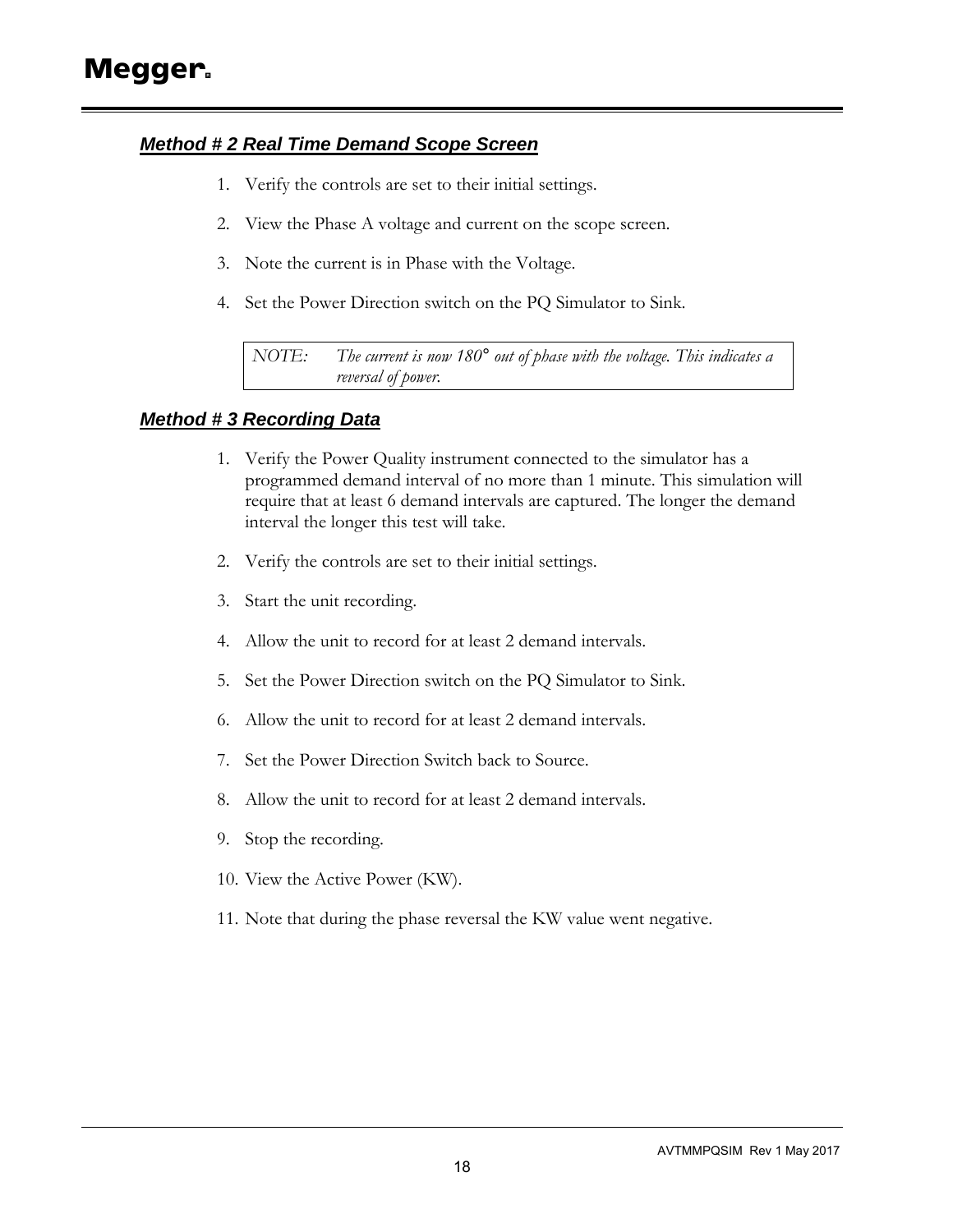#### **Active Power vs. Reactive Power**

Verify the Power Quality instrument connected to the simulator is programmed to record power in a 4-wire wye 3-wattmeter configuration.

#### *Method # 1 Real Time Demand DVM Screen*

- 1. Verify the controls are set to their initial settings.
- 2. View the real time demand (DVM screen) and note the KW displays a value and the KVAR is near 0.
- 3. Set any of the Current Phase Angle selectors to 30° from its nominal angle. (-30° for Phase A, 90° for Phase B or 210° for Phase C)

*NOTE: The KW value for the selected channel goes down while the KVAR value goes up. As inductive load is added the phase angle increases which reduces the active power and increases the reactive power.* 

#### *Method # 2 Recording Data*

- 1. Verify the Power Quality instrument connected to the simulator has a programmed demand interval of no more than 1 minute. This simulation will require that at least 6 demand intervals are captured. The longer the demand interval the longer this test will take.
- 2. Verify the controls are set to their initial settings.
- 3. Start the unit recording.
- 4. Allow the unit to record for at least 2 demand intervals.
- 5. Set any of the Current Phase Angle selectors to 30° from its nominal angle. (-30° for Phase A, 90° for Phase B or 210° for Phase C)
- 6. Allow the unit to record for at least 2 demand intervals.
- 7. Set the Current Phase Angle Selectors back to their nominal angles  $(0^{\circ}, 120^{\circ}$  and 240°).
- 8. Allow the unit to record for at least 2 demand intervals.
- 9. Stop the recording.
- 10. View the Active Power (KW) and Reactive Power (KVAR).

*NOTE: As the phase angle increases the reactive power increases and the active power decreases.*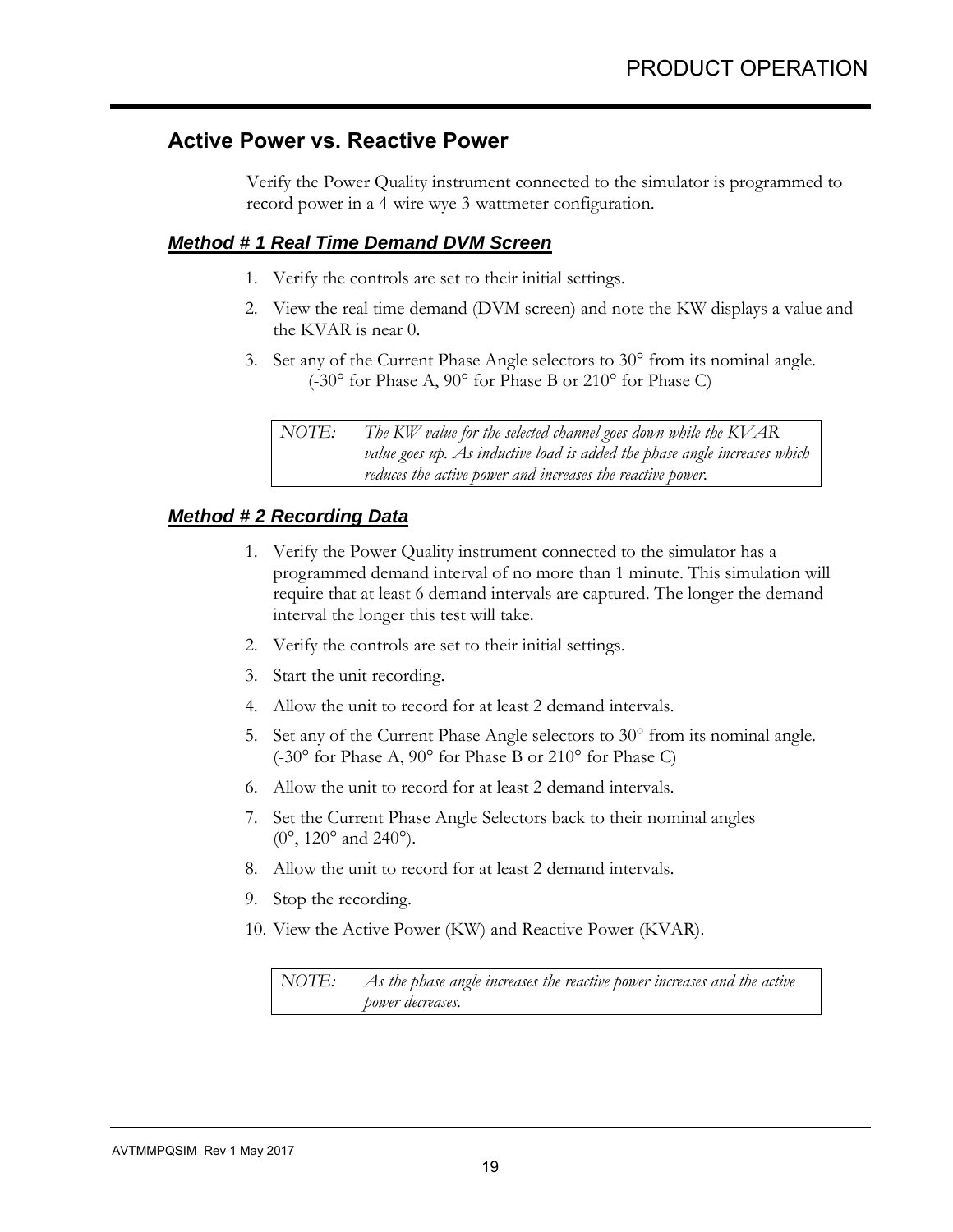### **Displacement Power Factor (Leading and Lagging Current)**

Verify the Power Quality instrument connected to the simulator is programmed to record power in a 4-wire wye 3-wattmeter configuration.

#### *Method # 1 Real Time Demand DVM Screen*

- 1. Verify the controls are set to their initial settings.
- 2. Set the Phase A, B and C Current Phase Angle selector switches to -11°.
- 3. View the real time demand (DVM screen) and note the DPF for each channel is positive.
- 4. Set the Phase A, B and C Current Phase Angle selector switches to 11°.
- 5. View the real time demand (DVM screen) and note the DPF for each channel is negative.

*NOTE: When the load is inductive (as in a motor) the current lags the voltage. This will be seen as a positive displacement power factor (DPF). When the load is capacitive (as in a cap bank) the current leads the voltage. This will be seen as a negative displacement power factor (DPF).* 

*The sign of the DPF will always equal the sign of the KVAR.* 

#### *Method # 2 Real Time Demand Scope Screen*

- 1. Verify the controls are set to their initial settings.
- 2. Set the Phase A Phase Angle selector switch to -30°.
- 3. View the Phase A voltage and current on the scope screen.
- 4. Note the current lags the voltage.
- 5. Set the Phase A Phase Angle selector switch to 11°.
- 6. View the Phase A voltage and current on the scope screen.

*NOTE: The current now leads the voltage.* 

*NOTE: When the load is inductive (as in a motor) the current lags the voltage. This will be seen as a positive displacement power factor (DPF). When the load is capacitive (as in a cap bank) the current leads the voltage. This will be seen as a negative displacement power factor (DPF).* 

*The sign of the DPF will always equal the sign of the KVAR.*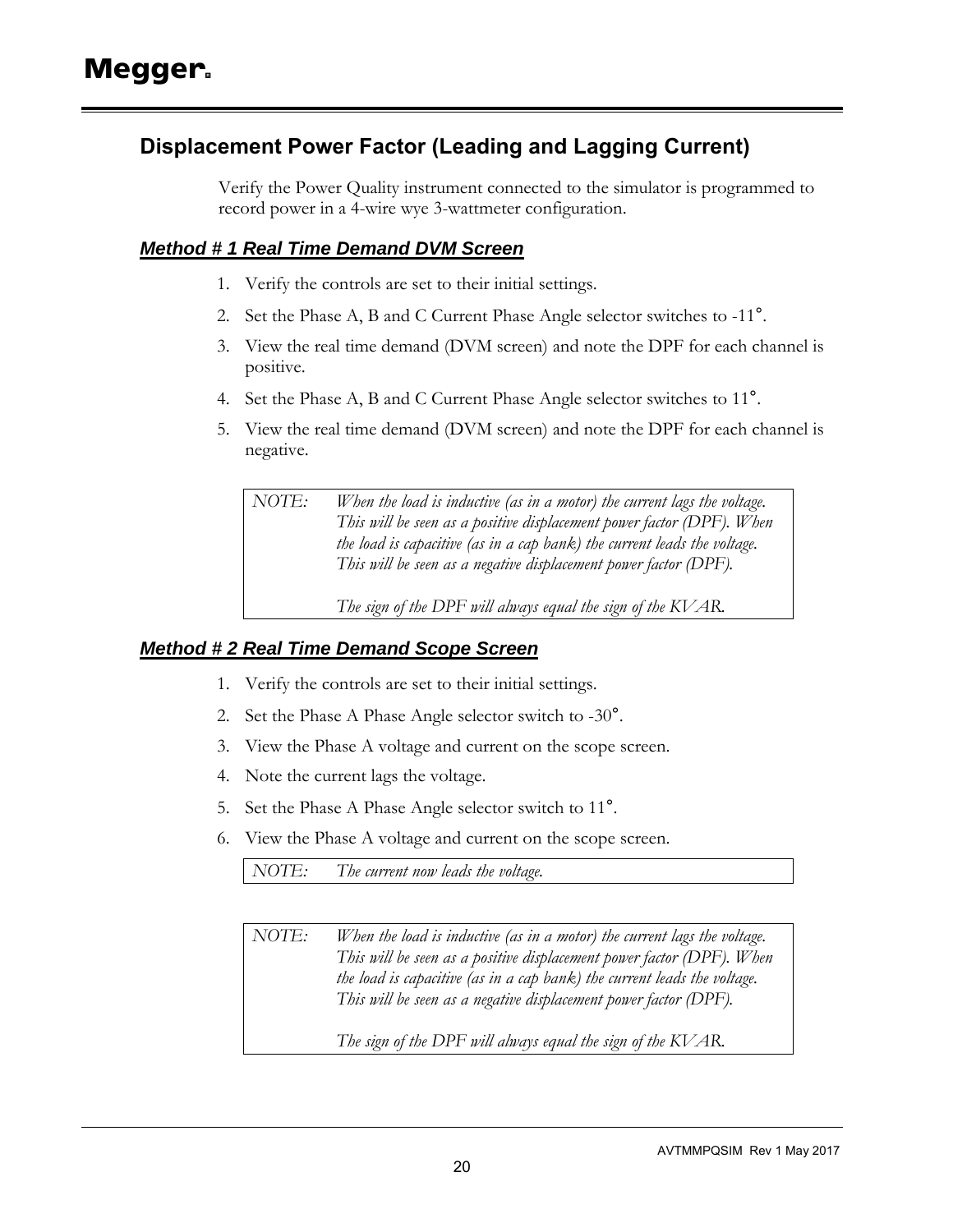#### *Method # 3 Recording Data*

- 1. Verify the Power Quality instrument connected to the simulator has a programmed demand interval of no more than 1 minute. This simulation will require that at least 8 demand intervals are captured. The longer the demand interval the longer this test will take.
- 2. Verify the controls are set to their initial settings.
- 3. Set the Voltage Phase A, B and C Phase Angle selector switches to 11°.
- 4. Start the unit recording.
- 5. Allow the unit to record for at least 3 demand intervals.
- 6. Set the Voltage Phase A, B and C Phase Angle selector switches to -30°.
- 7. Allow the unit to record for at least 3 demand intervals.
- 8. Set the Voltage Phase A, B and C Phase Angle selector switches to 11°.
- 9. Allow the unit to record for at least 2 demand intervals.
- 10. Stop the recording.
- 11. View the Displacement Power Factor (DPF).

*NOTE: When the phase angle was 30° the DPF was positive. When the phase angle was -30° the DPF was negative.* 

*NOTE: When the load is inductive (as in a motor) the current lags the voltage. This will be seen as a positive displacement power factor (DPF). When the load is capacitive (as in a cap bank) the current leads the voltage. This will be seen as a negative displacement power factor (DPF).* 

*The sign of the DPF will always equal the sign of the KVAR.*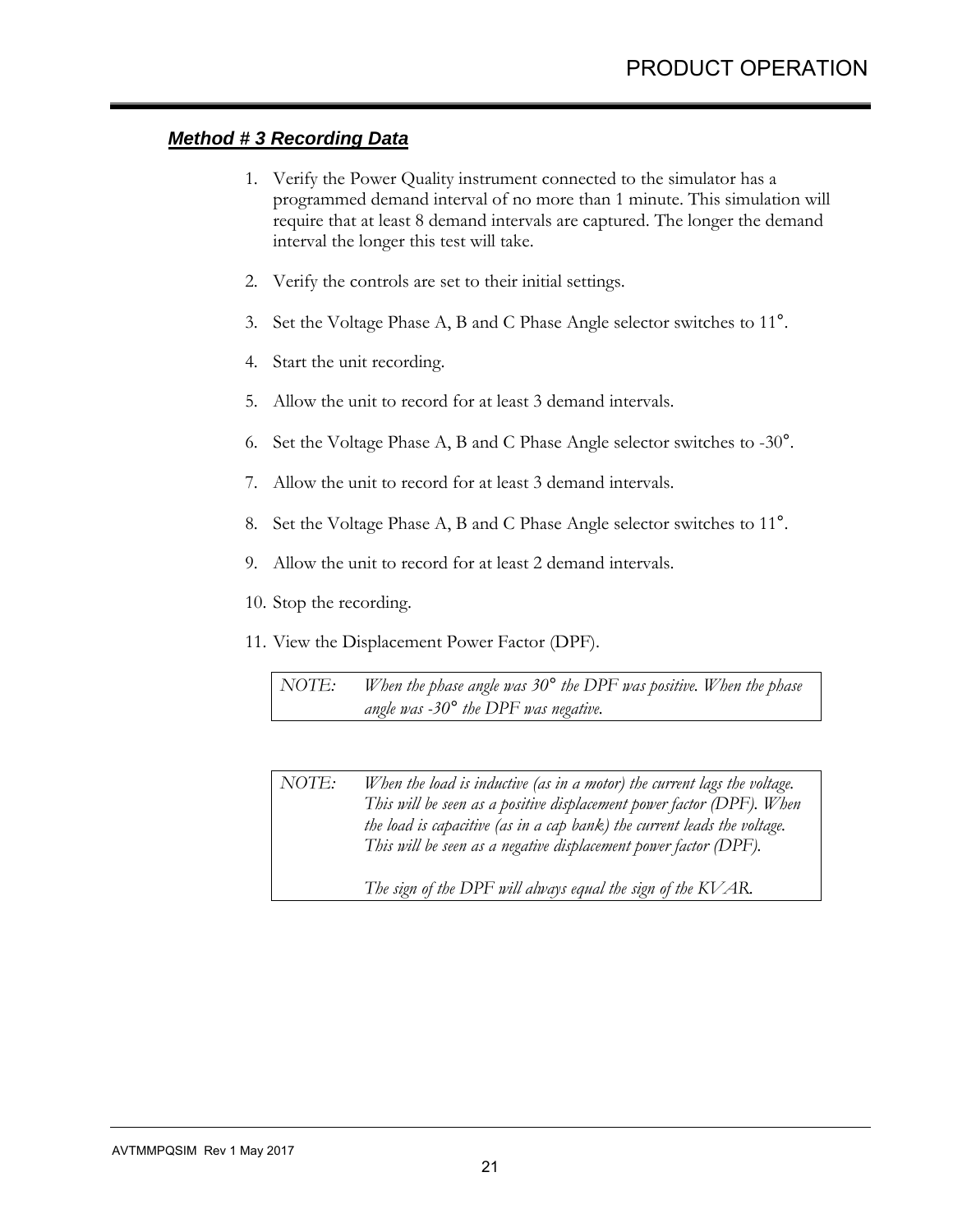#### **Harmonic Effect on Power**

Verify the Power Quality instrument connected to the simulator is programmed to record power in a 4-wire wye 3-wattmeter configuration.

#### *Method # 1 Real Time Demand DVM Screen*

- 1. Verify the controls are set to their initial settings.
- 2. Set the Phase A, B and C Current Phase Angle selector switches to 30°.
- 3. View the real time demand (DVM screen) and note the Apparent Power (KVA), the Active Power (KW) and the Reactive Power (KVAR).

*NOTE: The Power Triangle holds true*   $S = \sqrt{P^2 + Q^2}$ *S = Apparent Power P = Active Power Q = Reactive Power* 

- 4. Set the voltage and current harmonic switches to ON.
- 5. View the real time demand (DVM screen) and note the Apparent Power (KVA), the Active Power (KW) and the Reactive Power (KVAR).

*NOTE: The power triangle now has increased errors. This shows that power triangle does not hold true for non-sinusoidal waveforms.* 

#### *Method # 2 Recording Data*

- 1. Verify the Power Quality instrument connected to the simulator has a programmed demand interval of no more than 1 minute. This simulation will require that at least 6 demand intervals are captured. The longer the demand interval the longer this test will take.
- 2. Verify the controls are set to their initial settings.
- 3. Set the Phase A, B and C Phase Angle selector switches to 30°.
- 4. Start the unit recording.
- 5. Allow the unit to record for at least 3 demand intervals.
- 6. Set the voltage and current harmonic switches to ON.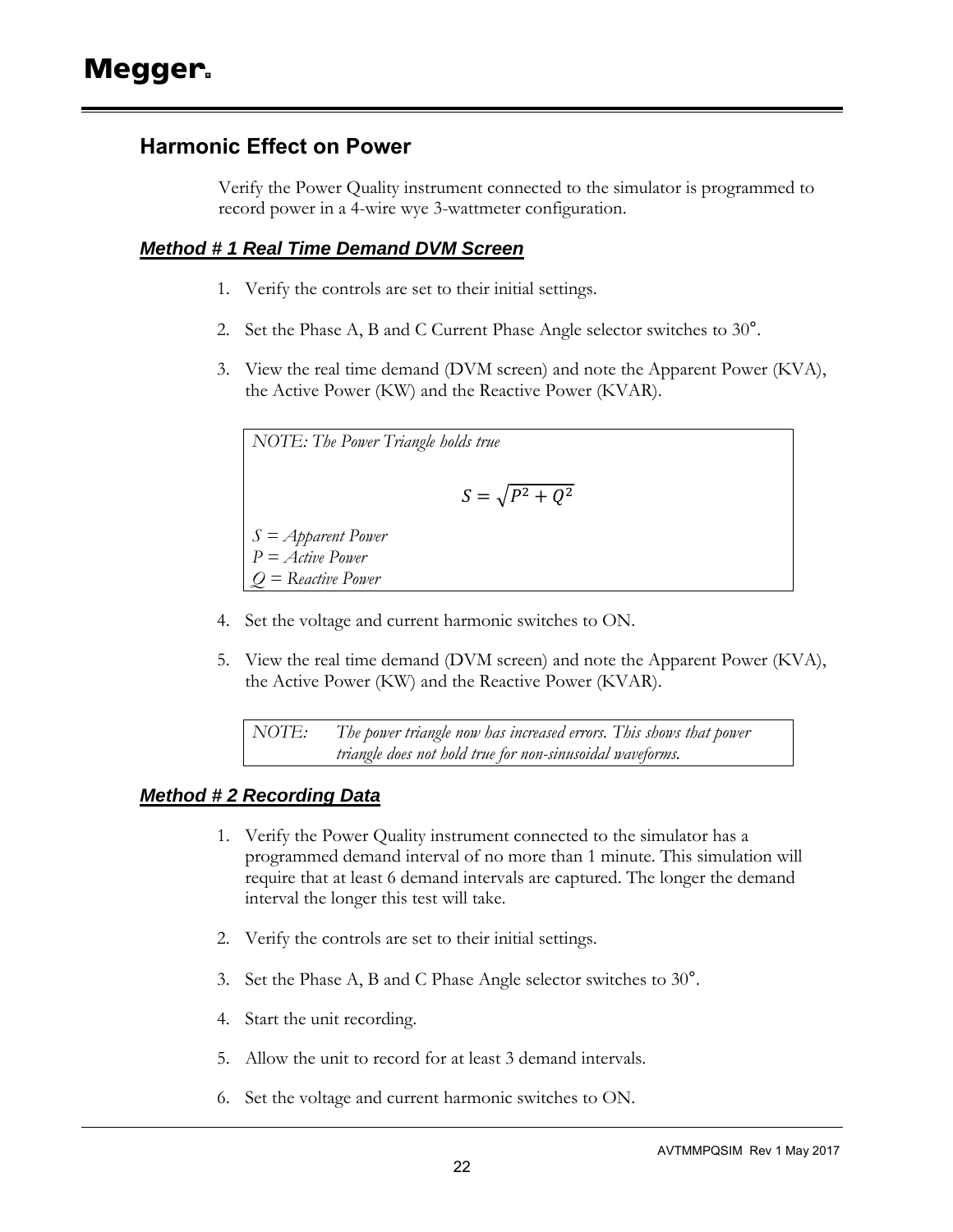- 7. Allow the unit to record for at least 3 demand intervals.
- 8. Stop the recording.
- 9. View the Apparent Power (KVA), the Active Power (KW) and the Reactive Power (KVAR).

*NOTE: The Power Triangle holds true when the harmonics are off.*   $S = \sqrt{P^2 + Q^2}$ *S = Apparent Power P = Active Power Q = Reactive Power* 

The power triangle now has increased errors when the harmonics are on. This shows that power triangle does not hold true for non-sinusoidal waveforms.

#### **Voltage Dips / Sags**

1. Verify the Power Quality instrument connected to the simulator has a programmed sag / dip limit of no more that 10% of the MPQSIM voltage output that it is connected.

*NOTE: If you wish to record RMS values as well it may be best to set the RMS storage interval to 3 seconds, so you do not need to wait a long period to acquire saved RMS intervals.* 

- 2. Verify the controls are set to their initial settings.
- 3. Start the unit recording.
- 4. Allow the unit to record for several seconds.
- 5. Note there are no recorded Sags / Dip events.
- 6. Set one of the voltage phase Amplitude selector switches to 85%.
- 7. Allow the unit to record for several seconds.
- 8. Set the voltage phase Amplitude selector switch back to 100%.
- 9. Allow the unit to record for several seconds.
- 10. Note the unit now displays a Sag / Dip event.
- 11. Stop the recording.
- 12. The Sag event can now be viewed on the unit.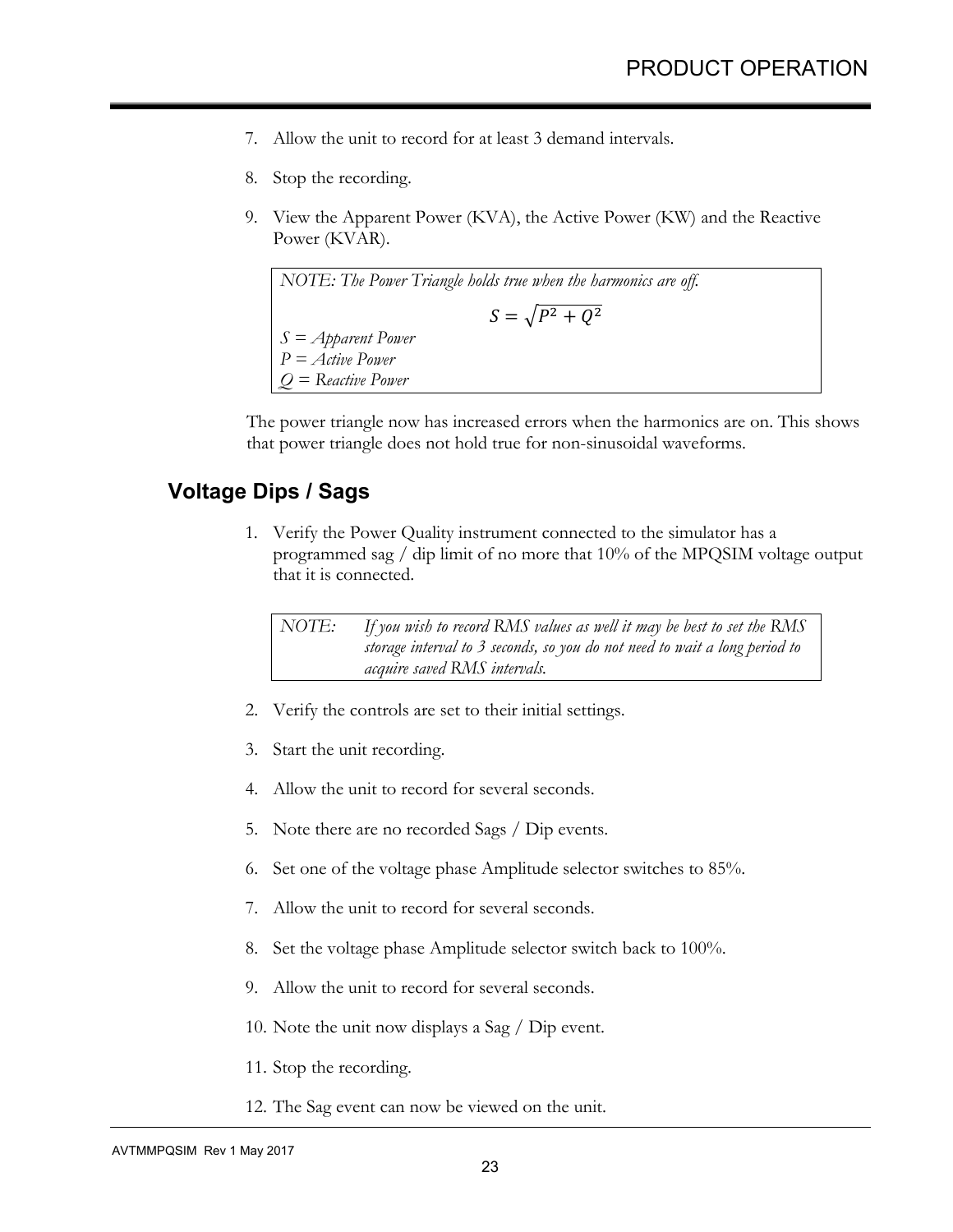#### **Voltage Swells**

Verify the Power Quality instrument connected to the simulator has a programmed swell limit of no more that 10% of the MPQSIM voltage output that it is connected.

*NOTE: If you wish to record RMS values as well it may be best to set the RMS storage interval to 3 seconds, so you do not need to wait a long period to acquire saved RMS intervals.* 

- 1. Verify the controls are set to their initial settings.
- 2. Start the unit recording.
- 3. Allow the unit to record for several seconds.
- 4. Note there are no recorded Swell events.
- 5. Set one of the voltage phase Amplitude selector switches to 115%.
- 6. Allow the unit to record for several seconds.
- 7. Set the voltage phase Amplitude selector switch back to 100%.
- 8. Allow the unit to record for several seconds.
- 9. Note the unit now displays a Swell event.
- 10. Stop the recording.
- 11. The Swell event can now be viewed on the unit.

#### **Voltage Transients**

- 1. Verify the Power Quality instrument connected to the simulator has a programmed with sag and swell limit of no more that 10% of the MPQSIM voltage output that it is connected.
- 2. Verify the Power Quality instrument connected to the simulator has a programmed with transient limit of 140.00 for a 115VAC voltage connection or a transient limit of 280.00 for a 230VAC voltage connection.

*NOTE: If you wish to record RMS values as well it may be best to set the RMS storage interval to 3 seconds, so you do not need to wait a long period to acquire saved RMS intervals.* 

3. Verify the controls are set to their initial settings.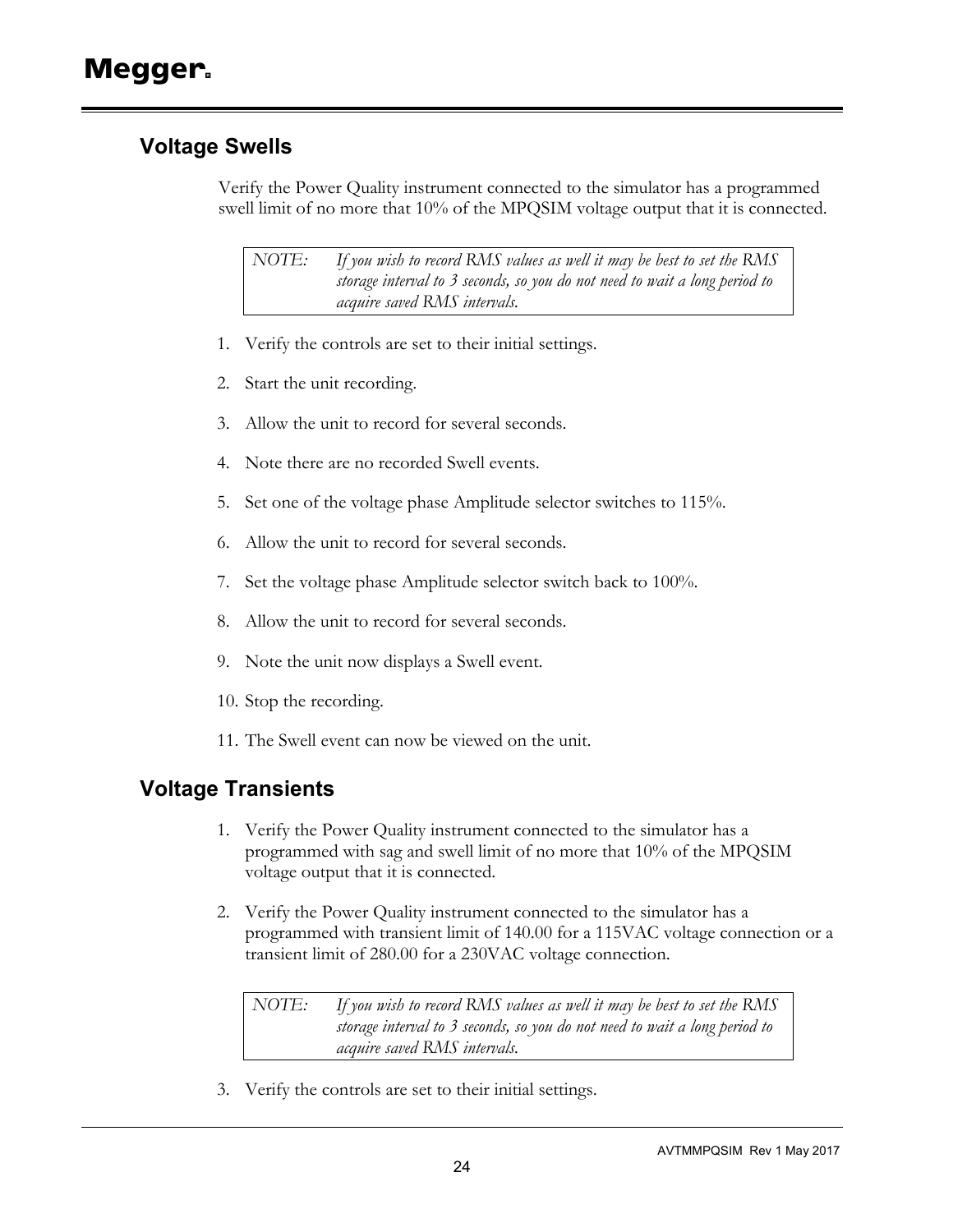- 4. Start the unit recording.
- 5. Allow the unit to record for several seconds.
- 6. Note there are no recorded Transient events.
- 7. Depress and release one of the transient buttons.
- 8. Allow the unit to record for several seconds.
- 9. Note the unit now displays a Transient event.
- 10. Stop the recording.
- 11. The Transient event can now be viewed on the unit.

#### **Phase Angle Event**

- 1. Verify the Power Quality instrument connected to the simulator has the following settings programmed.
	- a. Phase Ange Events Enabled
	- b. Rotation ABC
	- c. Phase A Nominal Angle  $= 0$
	- d. Phase B Nominal Angle  $= 120$
	- e. Phase C Nominal Angle = 240
	- f. Phase B Angle Deviation = 2.00
	- g. Phase C Angle Deviation = 2.00

*NOTE: If you wish to record RMS values as well it may be best to set the RMS storage interval to 3 seconds, so you do not need to wait a long period to acquire saved RMS intervals.* 

- 2. Verify the controls are set to their initial settings.
- 3. Start the unit recording.
- 4. Allow the unit to record for several seconds.
- 5. Note there are no phase angle events.
- 6. Set Phase B Voltage Angle to 131°
- 7. Allow the unit to record for several seconds.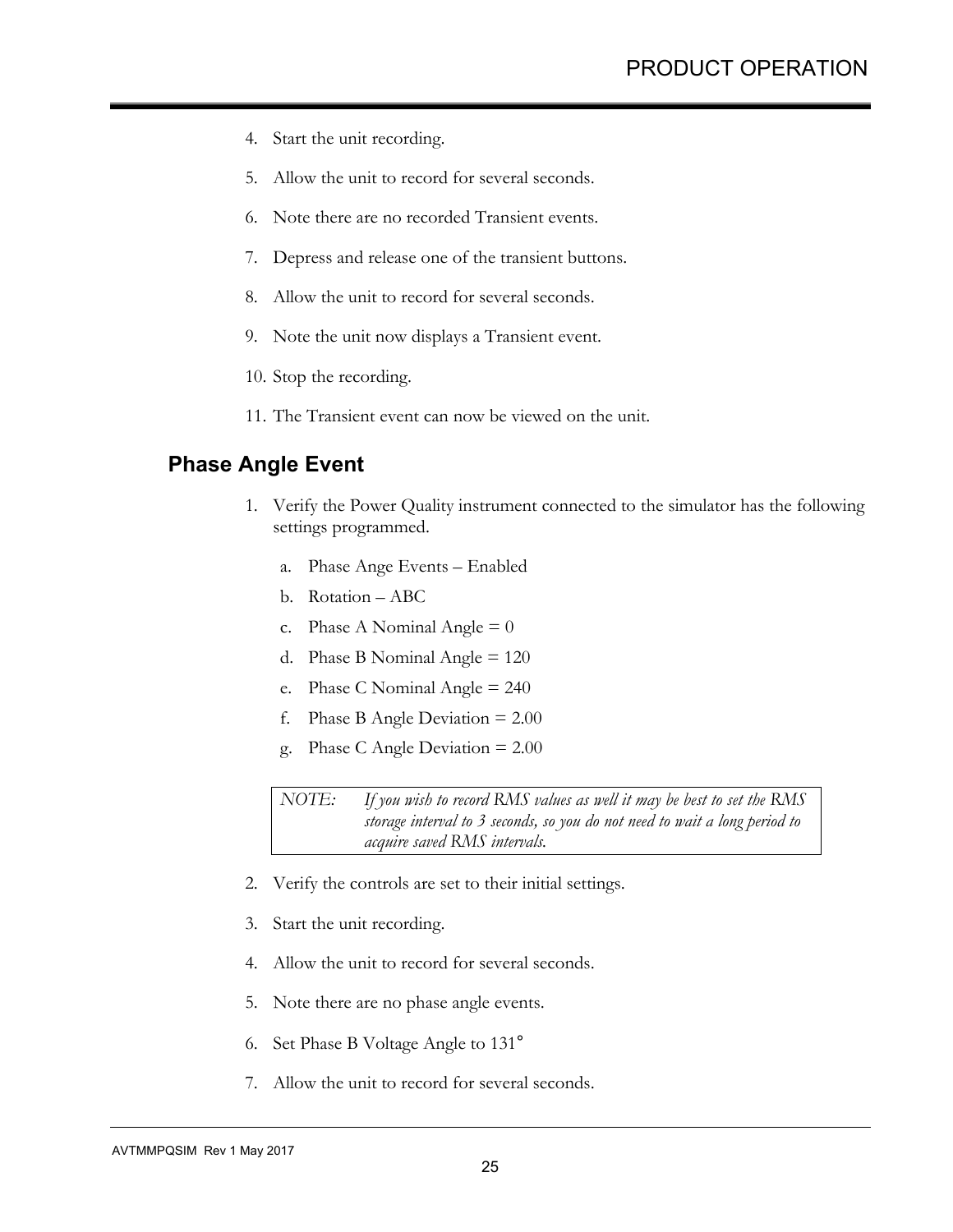## Megger.

- 8. Set Phase B Voltage Angle to 120°
- 9. Allow the unit to record for several seconds.
- 10. Note the unit now displays a Phase Angle Event.
- 11. Set Phase C Voltage Angle to 251°
- 12. Allow the unit to record for several seconds.
- 13. Set Phase C Voltage Angle to 240°
- 14. Allow the unit to record for several seconds.
- 15. Note the unit now displays another Phase Angle Event.
- 16. Stop the recording.
- 17. The Phase Angle events can now be viewed on the unit

#### **Voltage and Current Harmonics**

Verify the Power Quality instrument connected to the simulator is programmed to record power in a 4-wire wye 3-wattmeter configuration.

#### *Method # 1 Real Time Harmonics DMM Screen*

- 1. Verify the controls are set to their initial settings.
- 2. Verify the Voltage and Current Harmonic switches are set to OFF.
- 3. View the real time harmonics in the units real time DMM screen and note the harmonic content is near 0.
- 4. Set the Phase A, B and C Voltage Harmonics to ON.
- 5. View the real time harmonics in the units real time DMM screen and note the 3rd order and 5<sup>th</sup> order voltage harmonics now display

#### *Method # 2 Real Time Harmonics Scope Screen*

- 1. Verify the controls are set to their initial settings.
- 2. Verify the Voltage and Current Harmonic switches are set to OFF.
- 3. View the real time harmonics in the units real time Scope screen and note the harmonic content is near 0.
- 4. Set the Phase A, B and C Current Harmonics to ON.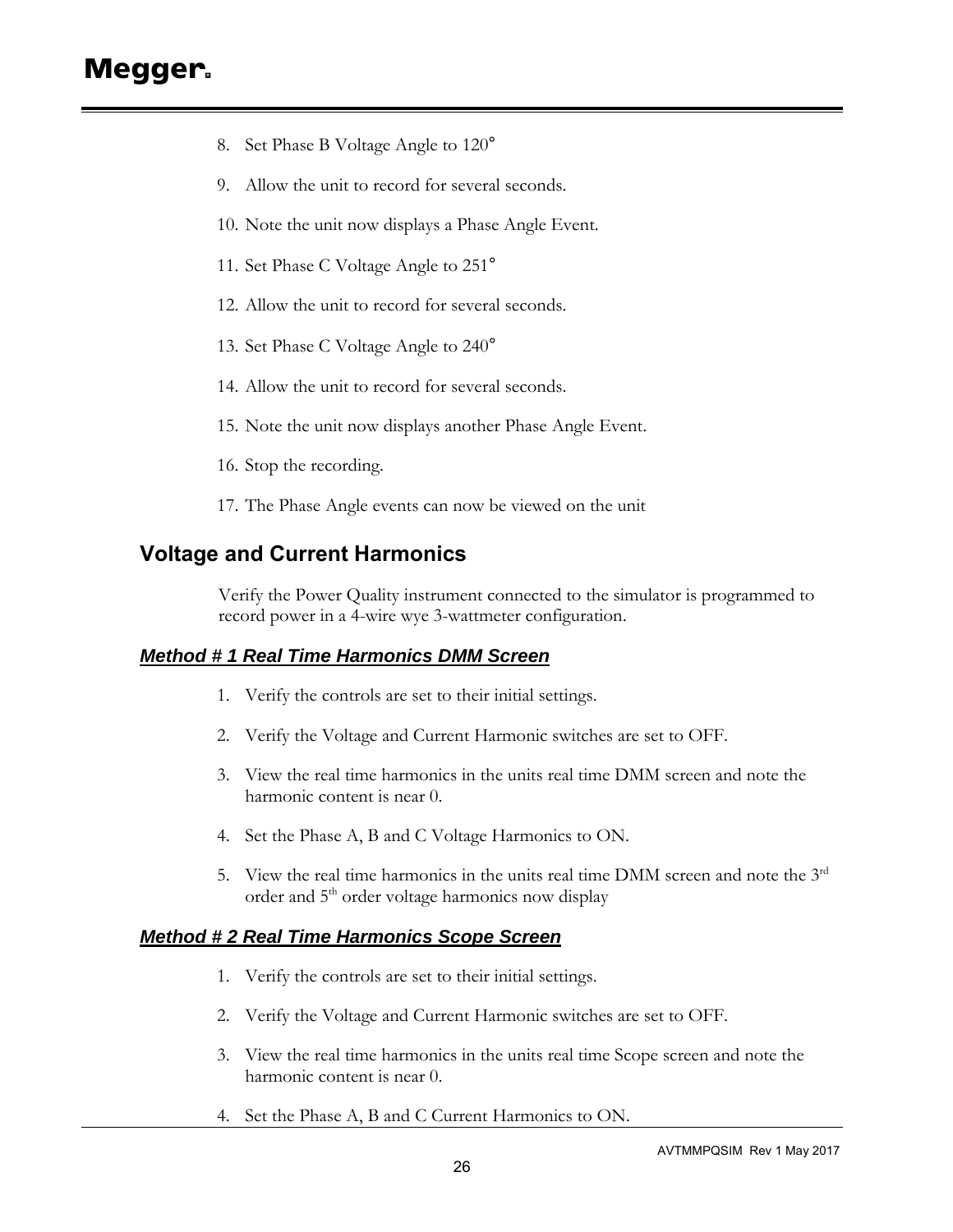- 5. View the real time harmonics in the unit's real time Scope screen and note the 3rd order and 5th order current harmonics now display.
- 6. Set the Phase A, B and C Voltage Harmonics to ON.
- 7. View the real time harmonics in the units real time Scope screen and note the 3rd order and 5th order voltage harmonics now display.

#### *Method # 3 Recording Data*

- 1. Verify the Power Quality instrument connected to the simulator is programmed to record power in a 4-wire wye 3-wattmeter configuration and has the following settings programmed.
	- a. RMS Storage Interval 3 Seconds
	- b. Timed Waveform Capture Enabled
	- c. Timed Capture Rate  $= 1$  Minute
	- d. Timed Capture Duration in Cycles = 6
	- e. Enable THD Recording = Enabled
	- f. Enable IEC Harmonics Recording = Enabled
	- g. THD / Harmonic Storage Interval = 3 Seconds
- 2. Verify the controls are set to their initial settings.
- 3. Verify the Voltage and Current Harmonic switches are set to OFF.
- 4. Start the unit recording.
- 5. Allow the unit to record for at least 30 seconds to 1 minute.
- 6. Set the Phase A, B and C Current Harmonics to ON.
- 7. Allow the unit to record for at least 30 seconds to 1 minute.
- 8. Set the Phase A, B and C Voltage Harmonics to ON.
- 9. Allow the unit to record for at least 30 seconds to 1 minute.
- 10. Set the Phase A, B and C Voltage and Current Harmonics to OFF.
- 11. Allow the unit to record for at least 30 seconds to 1 minute.
- 12. Stop the recording.
- 13. You can now view the recorded harmonic on the unit.

*NOTE: You can transfer the data to the PC for a more advanced analysis.*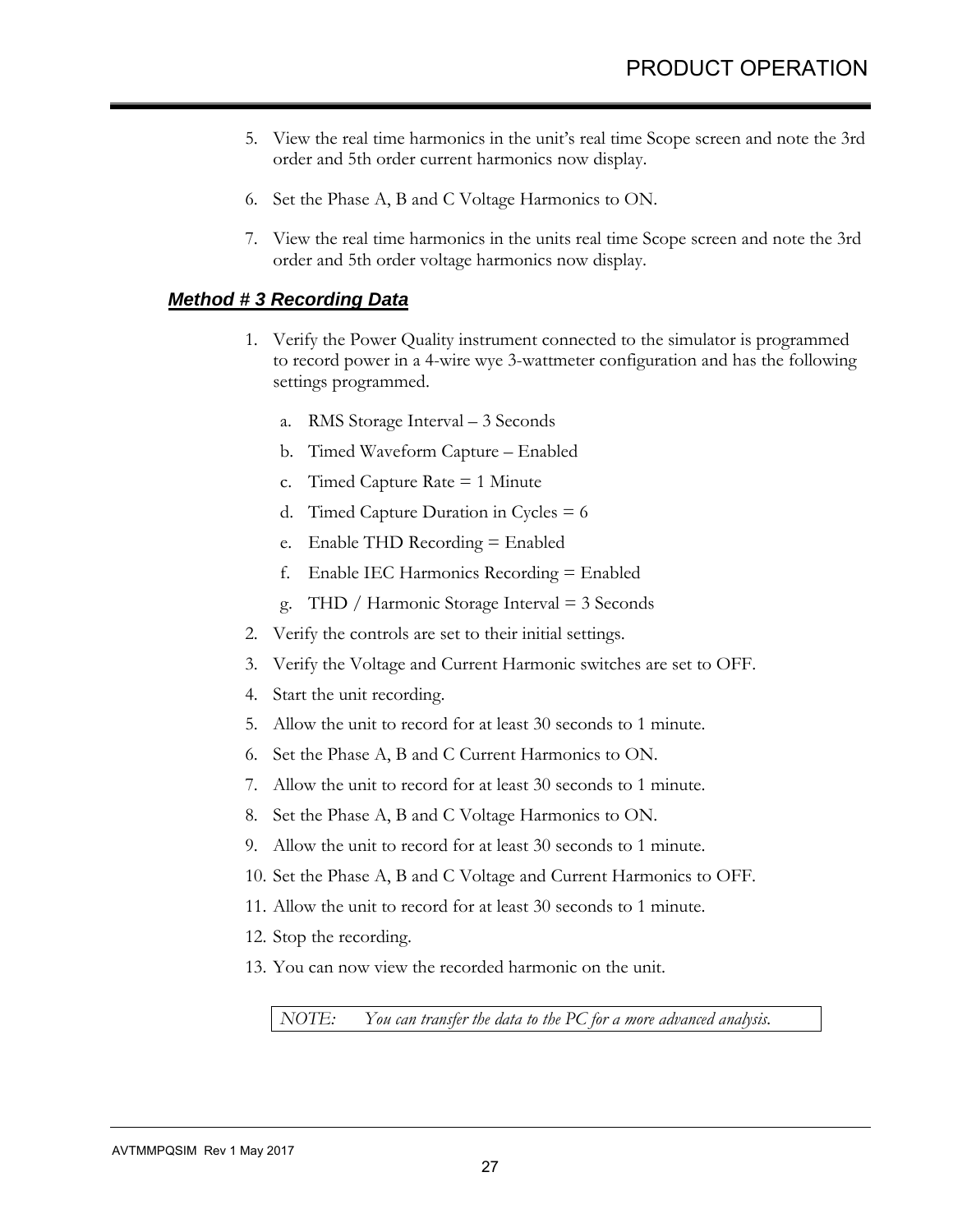#### **Flicker**

#### *Method # 1 Real Time Flicker DVM Screen*

- 1. Verify the controls are set to their initial settings.
- 2. Load a setup file into the MPQ Analyzer that has flicker recording enabled. (Pst and Plt)
- 3. Verify the flicker knob on the unit Power Quality Simulator is set to OFF.
- 4. View the real time flicker on the flicker portion of the DVM screen and note the flicker content is near 0.
- 5. Set the flicker knob on the Power Quality Simulator to one of the flicker settings.
- 6. Note the instantaneous flicker value on the MPQ DVM screen is now showing a value.
- 7. Wait one minute for the Pst 1 Minute value to display.

#### *Method # 2 Recording Data*

- 1. Verify the Power Quality instrument connected to the simulator is programmed to record power in a 4 wire wye 3 wattmeter configuration and has the flicker capture enabled. (Pst and Plt)
- 2. Verify the controls are set to their initial settings.
- 3. Set the flicker knob on the Power Quality Simulator to one of the flicker settings.
- 4. Start the MPQ Analyzer recording.
- 5. Let the unit record for 30 minutes, in order to record several flicker intervals.
- 6. Stop the recording and view the flicker data on the unit or download the data to the Megger PQ PC software.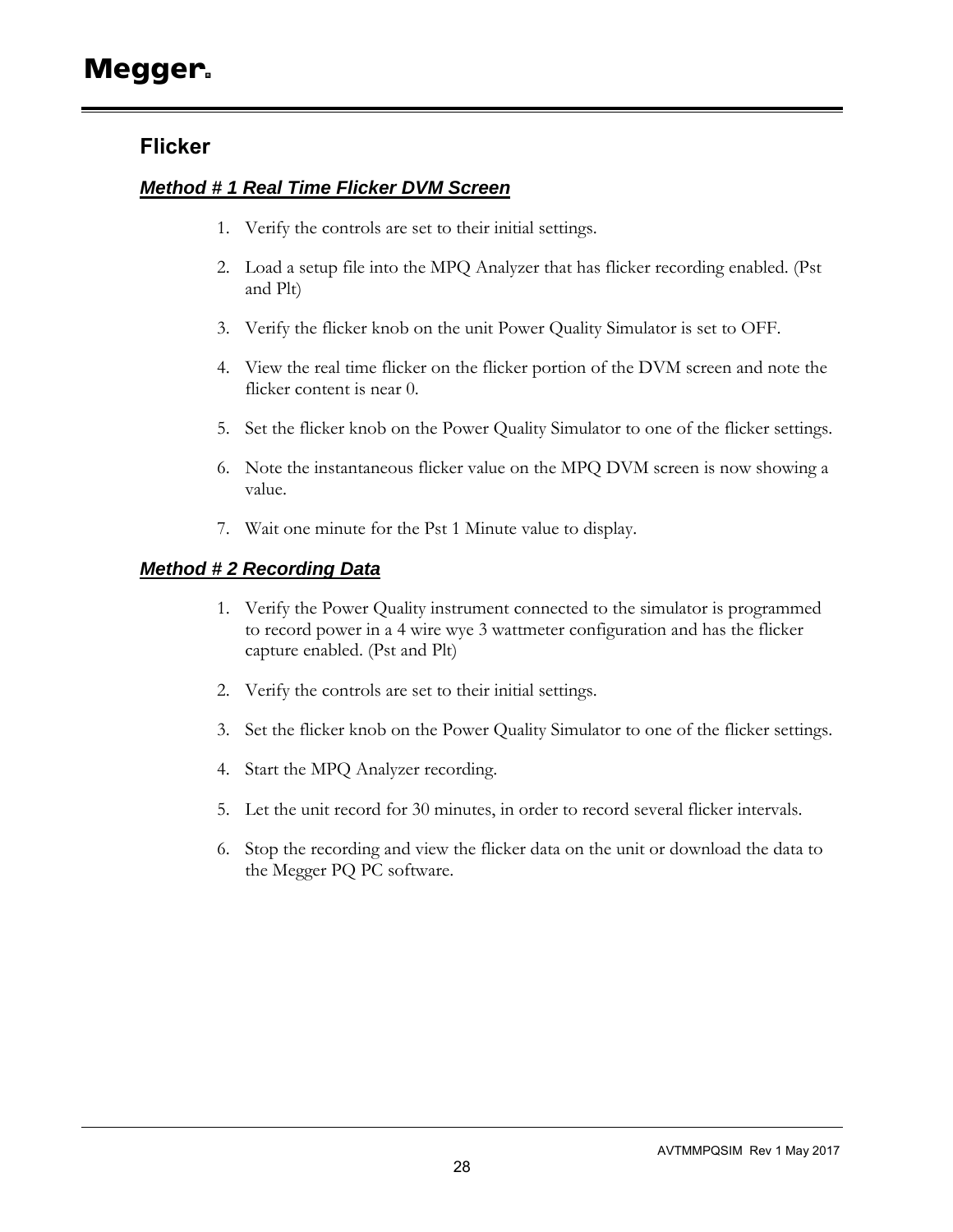## **UNIT MAINTENANCE**

This unit has no field serviceable parts within it.

## *Instructions for Cleaning and Decontamination*

The unit should not be cleaned with anything more than a clean dry cloth.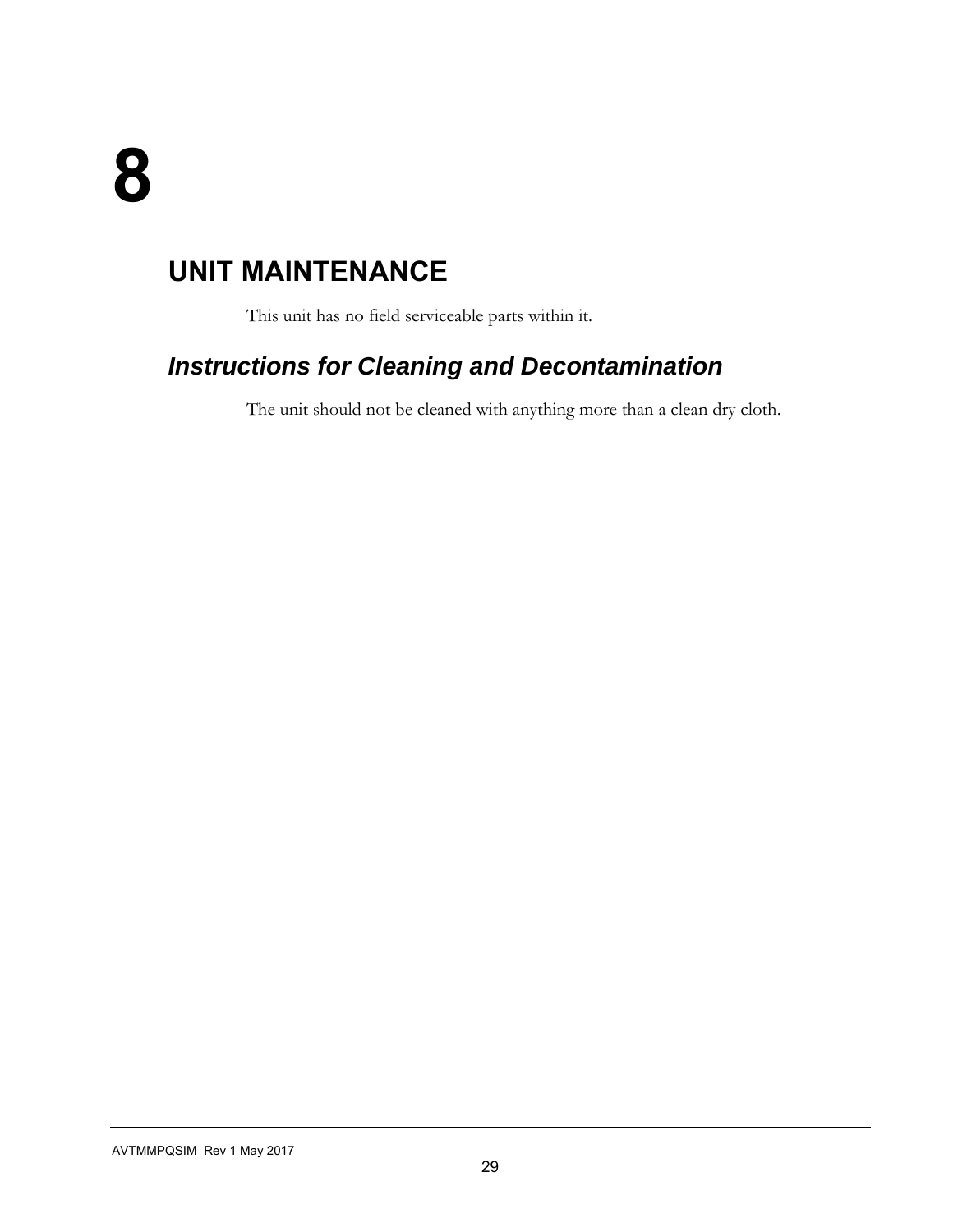## Megger.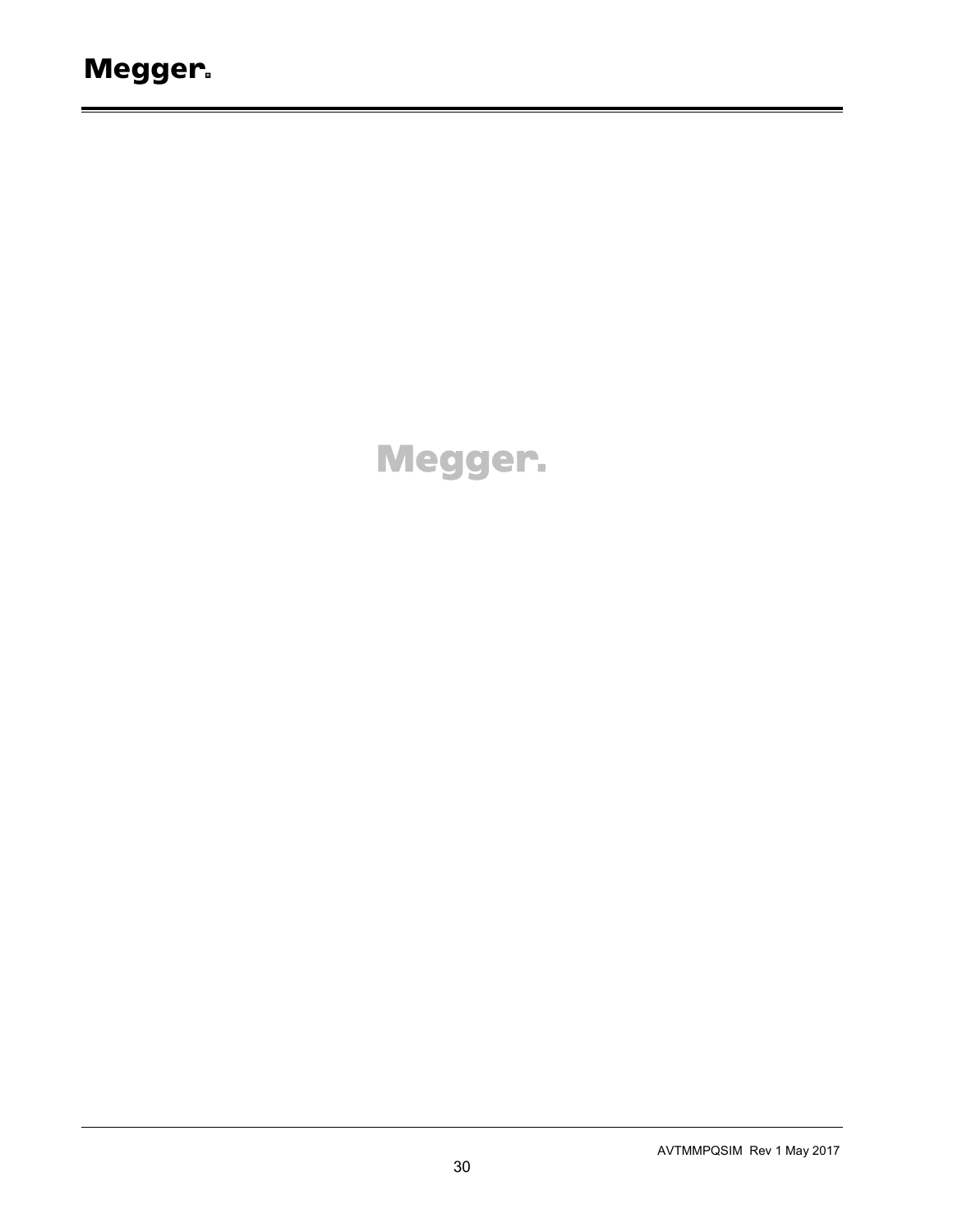## **9**

 $\setminus$ 

## **SPARE PARTS**

#### **PART NO. DESCRIPTION**

2008-124 Current Cable 90017-548 AC Adapter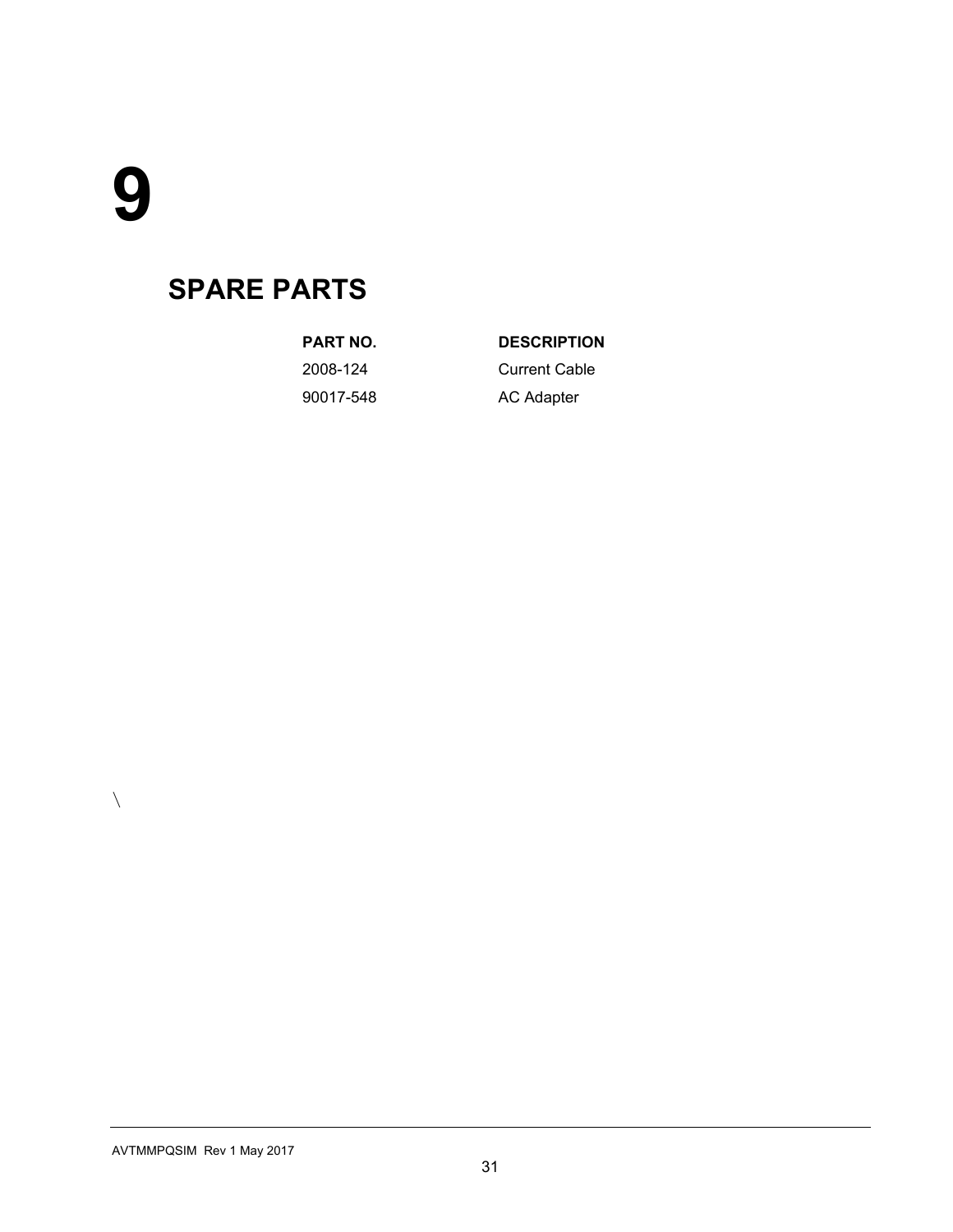## Megger.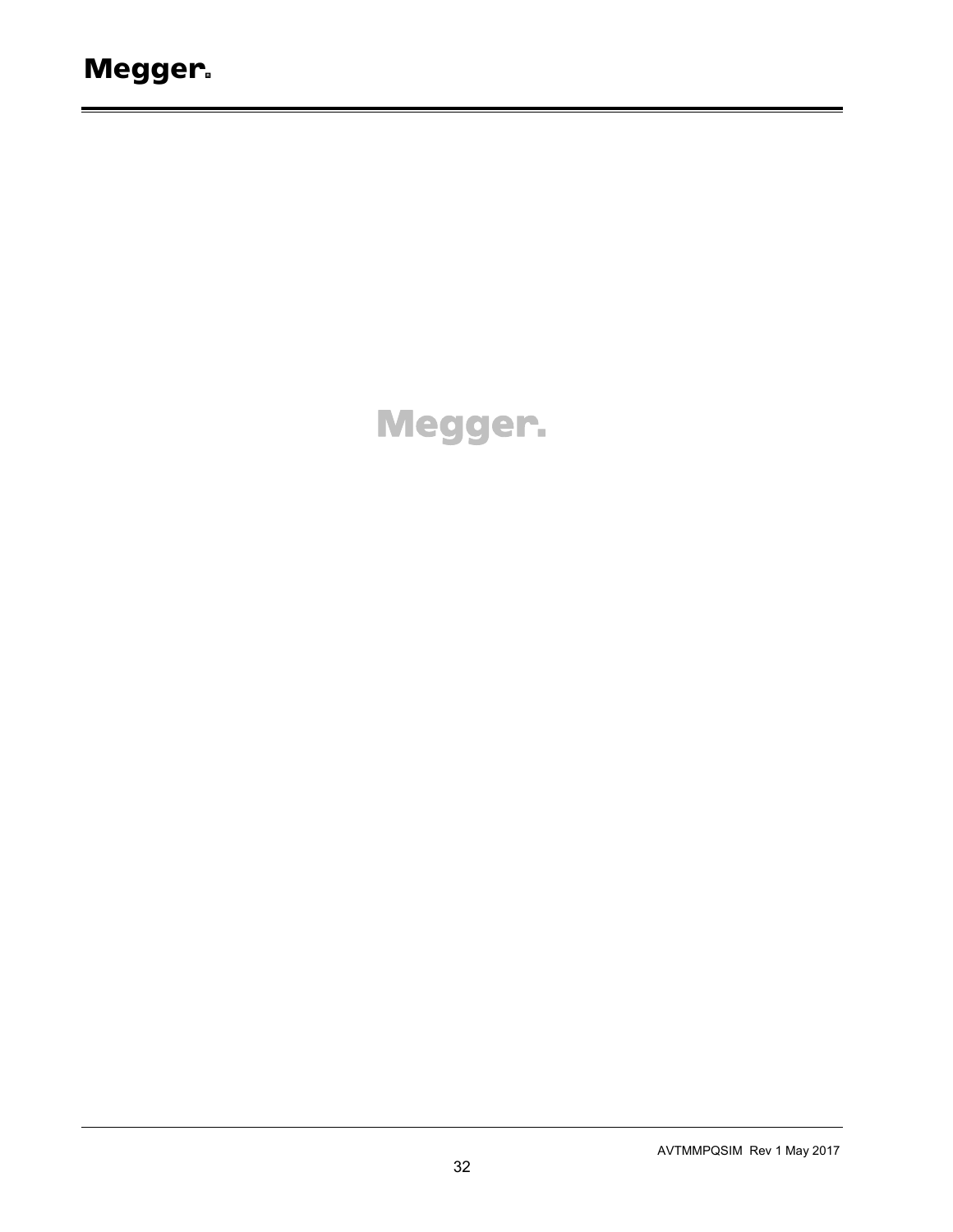## **ADDENDUM A**

### **SAMPLE QUICK TRAINING**

This Addendum is meant to offer a possible sample training routine for the MPQ line of power quality analyzers.

#### **1. Initial PQ Simulator Configuration**

Configure the PQ Simulator as shown in *Section 7 Initial Settings* of this manual

#### **2. Program the MPQ Analyzer**

| Programming the MPQ Analyzer for 115V input from simulator.        |        |  |
|--------------------------------------------------------------------|--------|--|
| Voltage sag / dip limit                                            | 108.00 |  |
| <b>Voltage swell limit</b>                                         | 132.00 |  |
| <b>Fast transient limit</b>                                        | 400.00 |  |
| <b>THD limit</b>                                                   | 5.0    |  |
| <b>RMS</b> storage interval<br>3 Seconds                           |        |  |
| See Addendum D - Complete 115V MPQ Setup File for full setup file. |        |  |

| Programming the MPQ Analyzer for 230V input from simulator.      |           |  |
|------------------------------------------------------------------|-----------|--|
| Voltage sag / dip limit                                          | 207.00    |  |
| <b>Voltage swell limit</b>                                       | 262.00    |  |
| <b>Fast transient limit</b>                                      | 600.00    |  |
| <b>THD limit</b>                                                 | 5.0       |  |
| <b>RMS storage interval</b>                                      | 3 Seconds |  |
| See Addendum E. Complete 2201/MDO Sotun File for full potun file |           |  |

See *Addendum E - Complete 230V MPQ Setup File* for full setup file.

Connect the unit to the simulator as shown in *Section 6 Product Installation* of this manual.

#### **3. Operation of Scope Mode and DVM Mode**

- a. View the voltages and demand values on the DVM screen of the MPQ Analyzer.
- b. View the waveforms on the Scope screen of the MPQ Analyzer. Scroll through the phases.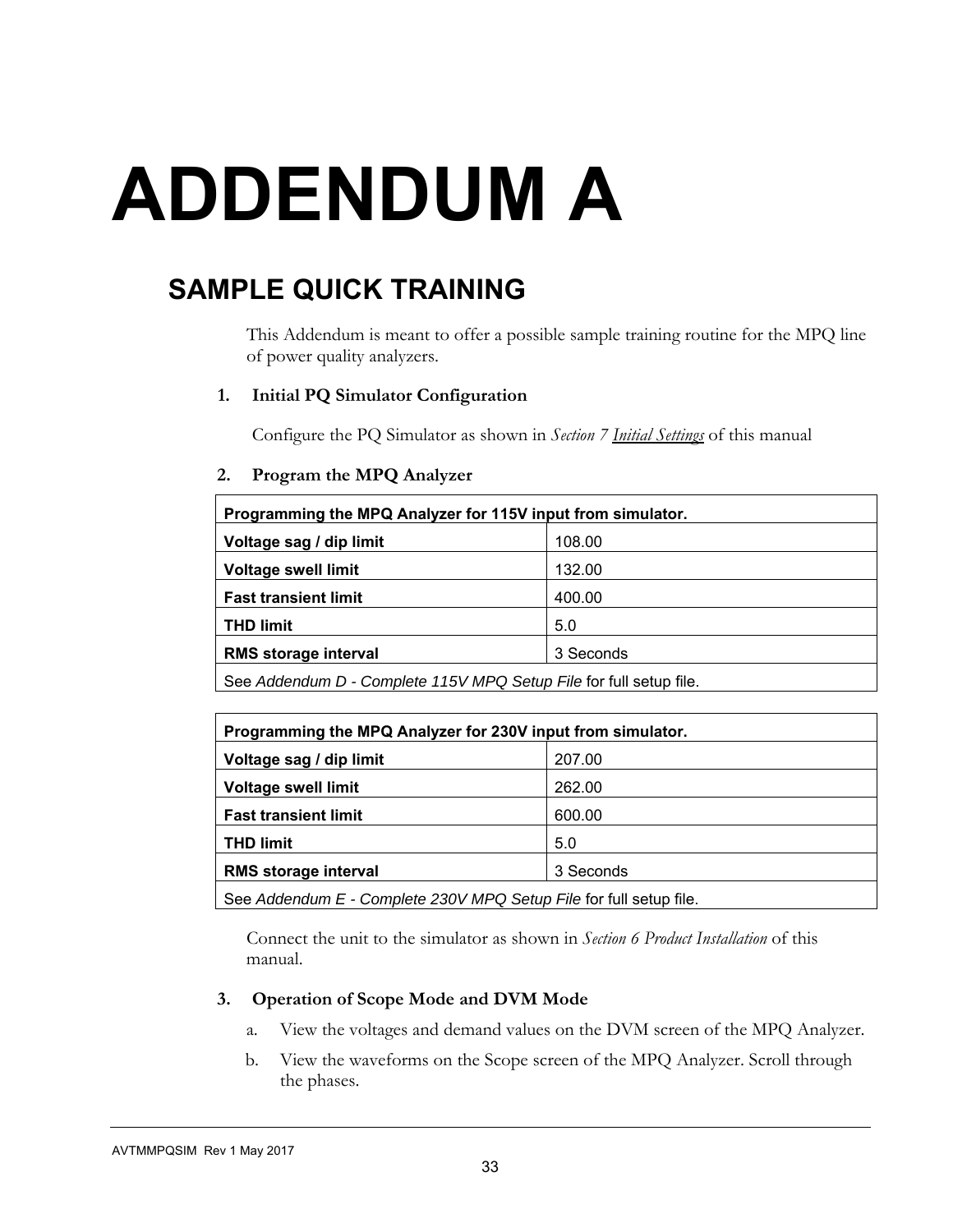#### **4. Harmonic Bar Chart**

- a. View the waveforms on the Scope screen of the MPQ Analyzer. *Scroll through the phases.*
- b. Turn ON the Voltage Harmonics switch on the PQ Simulator. *The harmonics are displayed.*
- c. Turn OFF the Voltage Harmonics switch ON the PQ Simulator.

#### **5. Phase Angles**

- a. View the Vectors on the Unbalance screen of the MPQ Analyzer.
- b. Change the Current phase angles on the PQ Simulator. *View the changes on the vector diagram.*
- c. Set the Current phase angles on the PQ Simulator back to nominal.

#### **6. Source Reversal**

- a. View the demand values on the DVM screen of the MPQ Analyzer.
- b. Set the Power Direction Switch on the PQ Simulator to SINK. *The KW values are now negative, indicating reversed power flow*.

*NOTE: This can also be viewed in the scope mode and in the unbalance vectors as currents being 180° out of phase.* 

c. Set the Power Direction Switch on the PQ Simulator to SOURCE.

#### **7. Leading/Lagging Current**

- a. View the Waveforms on the Scope screen of the MPQ Analyzer.
- b. Change the Current phase angle on the PQ Simulator to -30°. *The current now lags the voltage. This is indicative of an inductive load, such as a motor*.
- c. View the Vectors on the Unbalance screen of the MPQ Analyzer.
- d. View the phase rotation caused by a lagging current.
- e. Change the Current phase angle on the PQ Simulator to +11°.
- f. View the Waveforms on the Scope screen of the MPQ Analyzer. *The current now leads the voltage. This is indicative of a capacitive load, such as a cap bank*.
- g. View the Vectors on the Unbalance screen of the MPQ Analyzer.

*NOTE: The phase rotation caused by a leading current.* 

h. Set the Current phase angles on the PQ Simulator back to nominal.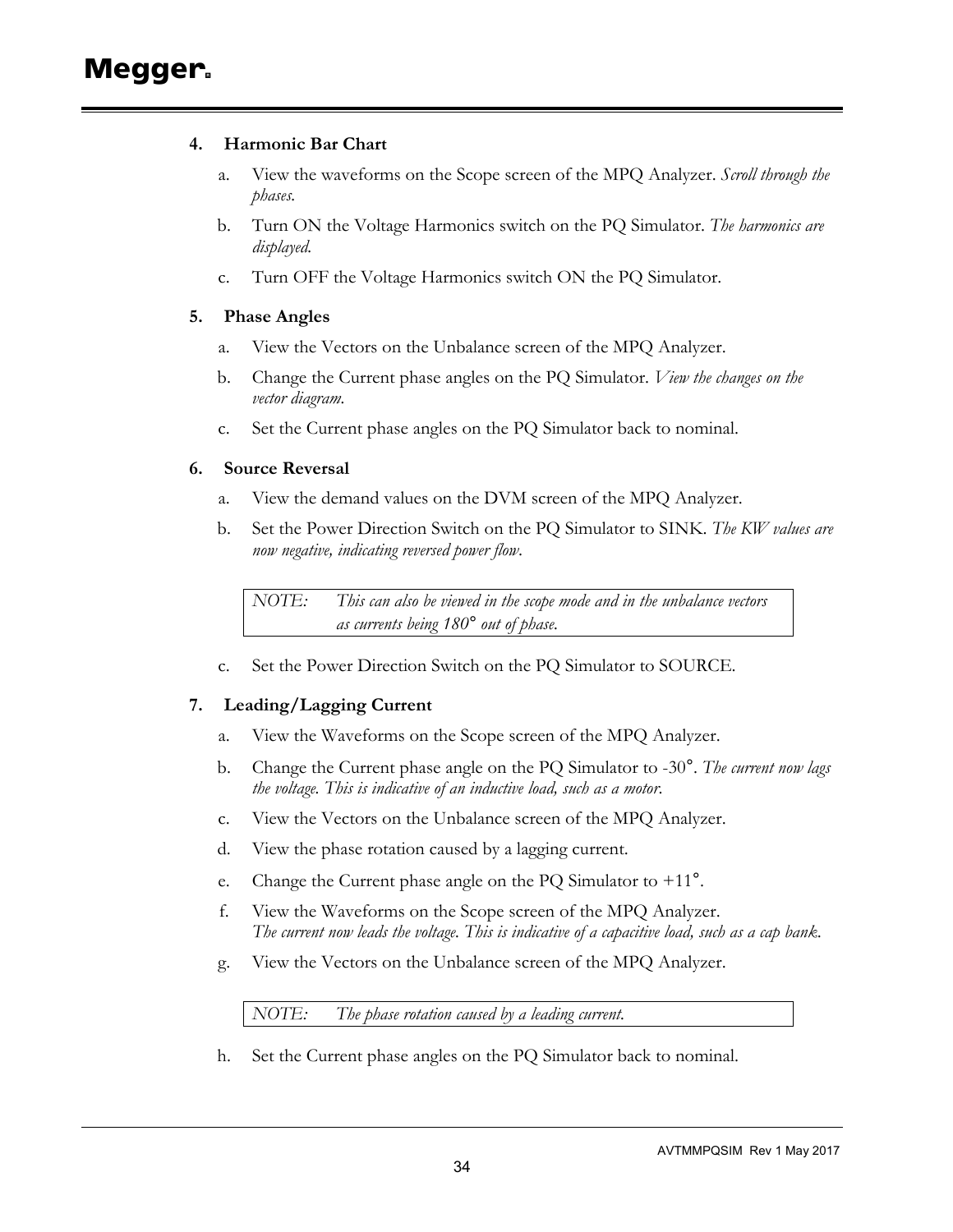#### **8. Start a Recording**

Start the MPQ Recording.

#### **9. Create a SAG / DIP**

- a. Allow the unit to record for approximately 15 seconds (minimum).
- b. Start a SAG / DIP on one of the voltage phases by setting the voltage selector to 85%.
- c. Wait about 1 second.
- d. Stop the SAG / DIP by setting the voltage selector back to 100%. *The record screen now will register a sag*.

#### **10. Create a Swell**

- a. Allow the unit to record for approximately 15 seconds (minimum).
- b. Start a SWELL on one of the voltage phases by setting the voltage selector to 115%.
- c. Wait about 1 second.
- d. Stop the SWELL by setting the voltage selector back to 100%. *The record screen now will register a swell*.

#### **11. Create a Transient**

- a. Allow the unit to record for approximately 15 seconds (minimum).
- b. Create a transient by depressing and releasing one of the transient switched on the PQ Simulator. *The record screen now will register a transient*.

#### **12. Create THD Event**

- a. Allow the unit to record for approximately 15 seconds (minimum).
- b. Start a THD Event by turning ON one of the voltage harmonic switches.
- c. Wait about 2 second.
- d. Stop the THD Event by turning OFF one of the voltage harmonic switches. *The record screen now will register a THD Event*.

#### **13. Create a Phase Event**

- a. Allow the unit to record for approximately 15 seconds (minimum).
- b. Start a Phase Event by setting one of the Voltage Phase switches to +11°.
- c. Wait about 1 second.
- d. Stop the Phase Event by setting the voltage phase switch selector back to nominal. *The record screen now will register a Phase Event*.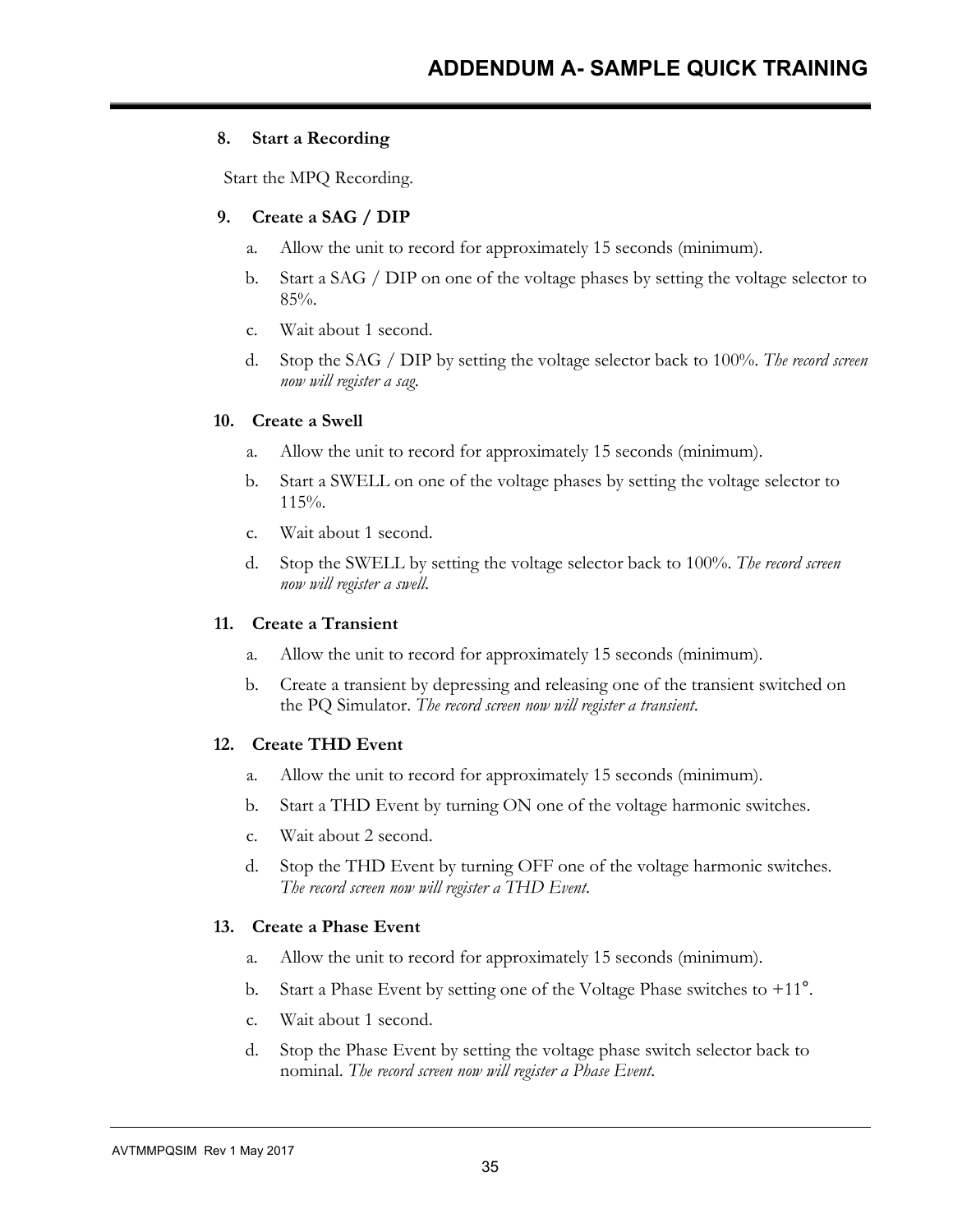#### **14. Turn on Harmonics**

- a. Allow the unit to record for approximately 15 seconds (minimum).
- b. Turn ON one of the voltage and current harmonic switches.
- c. Let the unit record for about 1 minute.
- d. Turn OFF the voltage and current harmonic switches.
- e. Let the unit record for about another 15 seconds then stop the recording.

#### **15. View the data on the MPQ Analyzer**

- a. View the RMS Charts.
- b. View the Power Charts.
- c. View the Harmonic Charts.
- d. View the Event Data Charts.

*NOTE: This data can also be transferred and viewed in the Megger PQ software.*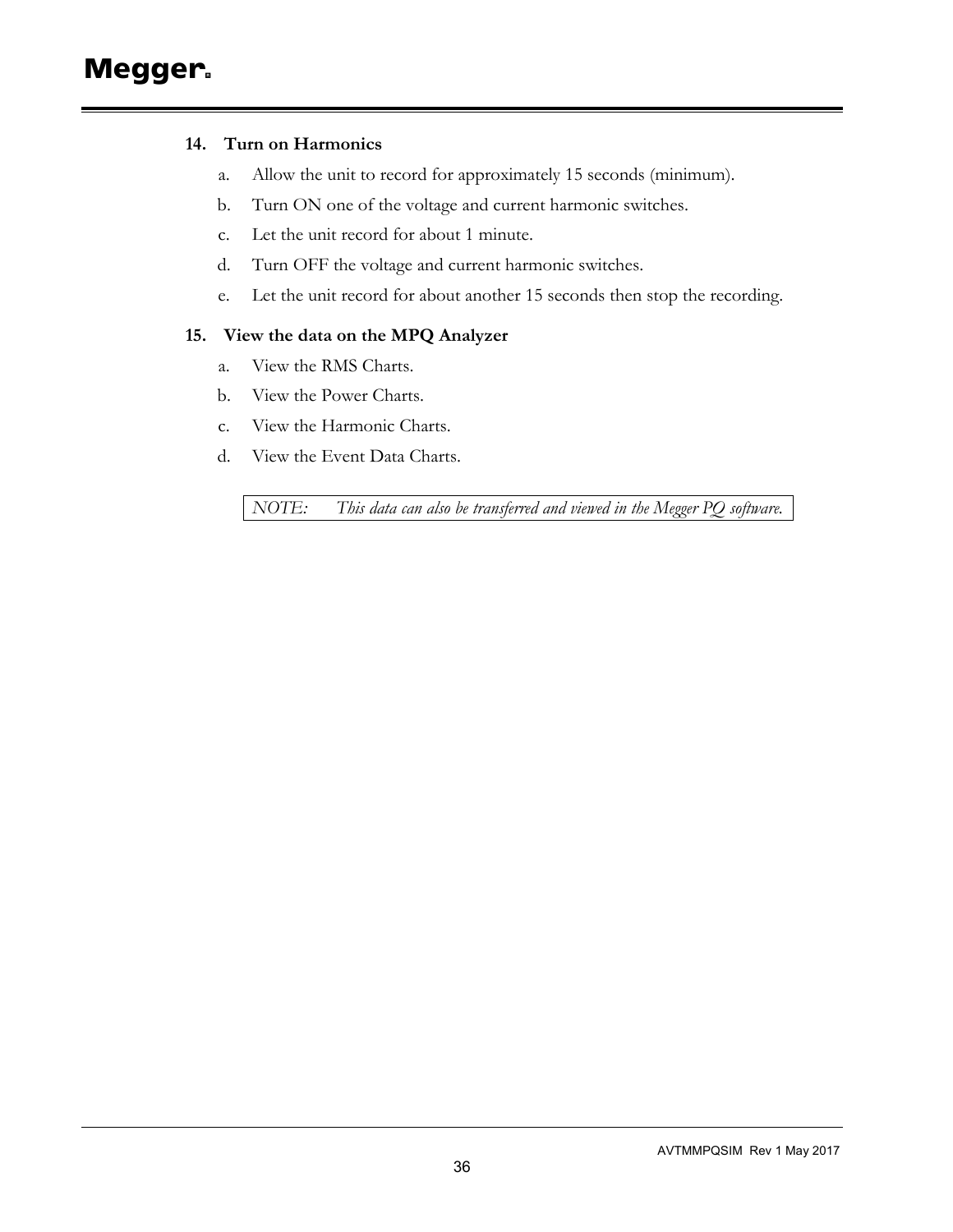## **ADDENDUM B**

### **SAMPLE DEMAND TRAINING**

This Addendum is meant to offer a possible sample training to illustrate power and energy parameters.

#### **1. Initial PQ Simulator Configuration**

Configure the PQ Simulator as shown in *Section 7: Initial Settings* of this manual.

### **2. Program the MPQ Analyzer**

| Programming the MPQ Analyzer for 115V input from simulator.        |           |  |
|--------------------------------------------------------------------|-----------|--|
| Voltage sag / dip limit                                            | 108.00    |  |
| <b>Voltage swell limit</b>                                         | 132.00    |  |
| <b>Fast transient limit</b>                                        | 400.00    |  |
| <b>THD limit</b>                                                   | 5.0       |  |
| <b>RMS storage interval</b>                                        | 3 Seconds |  |
| <b>Demand Configuration</b><br>4-Wire Wye 3-Wattmeter              |           |  |
| <b>Demand Storage Interval</b><br>5 Minutes                        |           |  |
| See Addendum 4 - Complete 115V MPO Setup File for full setup file. |           |  |

See *Addendum 4 - Complete 115V MPQ Setup File* for full setup file.

| Programming the MPQ Analyzer for 230V input from simulator.        |           |  |
|--------------------------------------------------------------------|-----------|--|
| Voltage sag / dip limit                                            | 207.00    |  |
| <b>Voltage swell limit</b>                                         | 262.00    |  |
| <b>Fast transient limit</b>                                        | 600.00    |  |
| <b>THD limit</b>                                                   | 5.0       |  |
| <b>RMS storage interval</b>                                        | 3 Seconds |  |
| 4-Wire Wye 3-Wattmeter<br><b>Demand Configuration</b>              |           |  |
| 5 Minutes<br><b>Demand Storage Interval</b>                        |           |  |
| See Addendum 5 - Complete 230V MPQ Setup File for full setup file. |           |  |

Connect the unit to the simulator as shown in Section 6 *Product Installation* of this manual.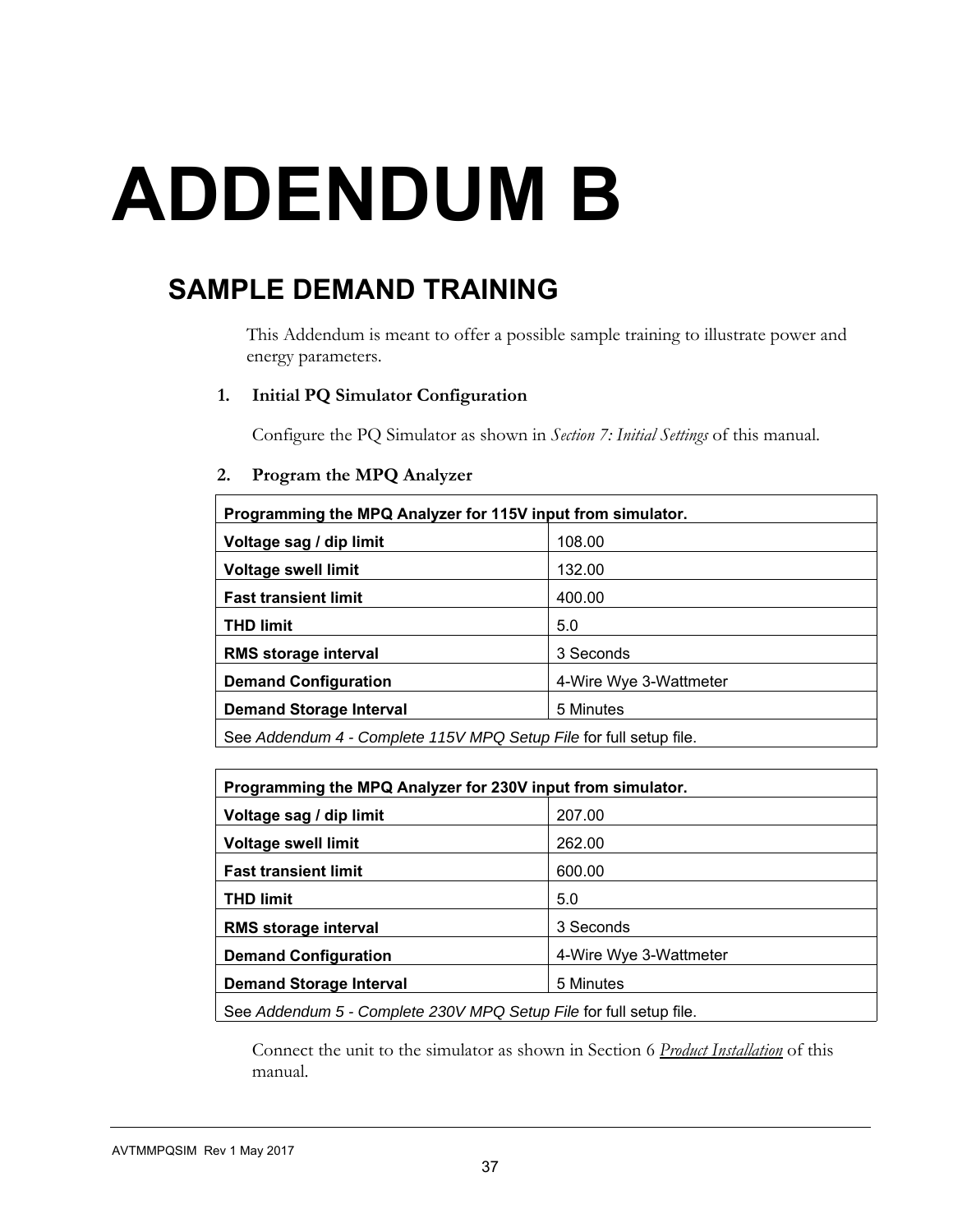#### **3. RMS and Demand Values**

a. View the voltages and demand values on the DVM screen of the MPQ Analyzer.

*NOTE: The phase angles of the voltage and current. Voltages and current are at 0, 120 and 240. This is true under purely resistive loads only.* 

Confirm the following:

- The KW is positive. This indicates the power is flowing from the source to the load.
- The KVAR is near zero. This indicates there is minimal phase shifting due to reactive loads.
- The DPF is 1.0 and is positive. This is a sign of a resistive load.

The Displacement Power Factor (DPF) is the power factor of the fundamental value. (COS of the phase angle between the voltage and current)

b. View the waveforms on the Scope screen of the MPQ Analyzer. Scroll through the phases. *The currents are in phase with the voltages*.

#### **4. Phase Rotation**

a. View the Vectors and Power Factor on the DVM Power screen of the MPQ Analyzer.

The phase rotation is as follows:

- Phase A Voltage  $= 0^{\circ}$
- Phase B Voltage  $= 120^{\circ}$
- Phase C Voltage  $= 240^{\circ}$

#### *This is an ABC Phase rotation.*

b. Swap Phase B and C voltage inputs.

The phase rotation is as follows:

- Phase A Voltage  $= 0^{\circ}$
- Phase B Voltage  $= 240^{\circ}$
- Phase C Voltage  $= 120^{\circ}$

#### *This is an ACB phase rotation*

Notice the currents are still in an ABC Phase rotation. The Phase B and C current phase angles now have a phase angle difference of greater than 90° from their voltages.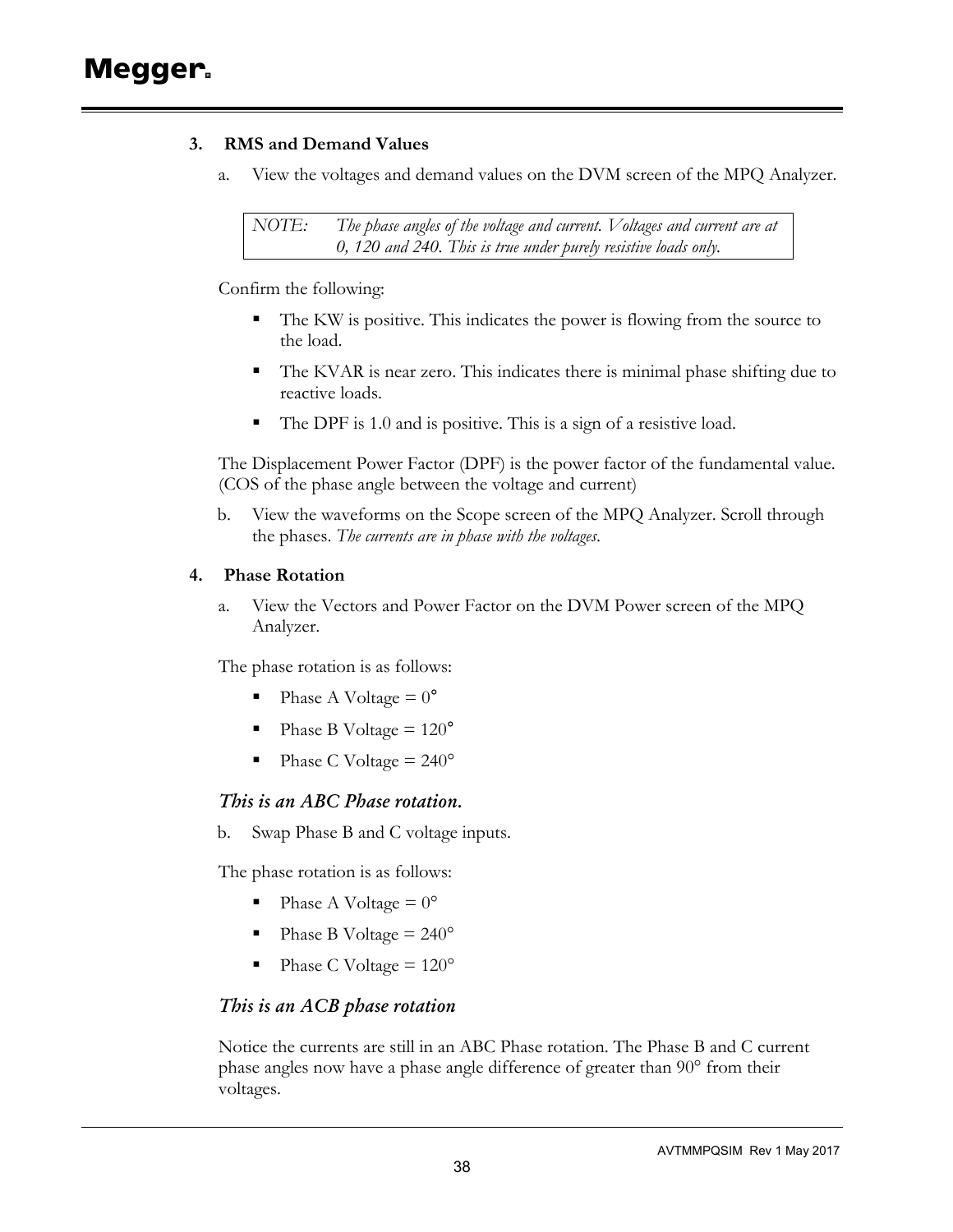Different phase rotations can be used however the current phase angle can never be more than 90° away from the phase voltage. This is a sign that something is not connected properly.

c. Swap Phase B and C voltage inputs back to normal.

#### **5. Phase Angles and Power Factor**

- a. View the Phase A Voltage and Current Waveforms on the Scope screen of the MPQ Analyzer.
- b. Change the Phase A Current phase angle on the PQ Simulator to -30°.

This simulates an inductive load, such as a motor.

*The current now lags the voltage. This is because the coil is resistant to the change in ac current, per Lenz law.* 

Lenz's law states that when an *electromagnetic field* (EMF) is generated by a change in magnetic flux. The polarity of the induced EMF is such, that it produces a current that's magnetic field opposes the change which produces it.

c. View the Vectors and Power Factor on the DVM Power screen of the MPQ Analyzer. The phase rotation due to the lagging current moves the current vector clockwise.

*NOTE: The DPF is now less than 1.0 and is positive. A positive DPF is a sign of a lagging current (Inductive load).* 

- d. Change the Phase A Current phase angle on the PQ Simulator to +11°. *This simulates a capacitive load such as a cap bank*.
- e. View the Waveforms on the Scope screen of the MPQ Analyzer. The current now leads the voltage. This is because the capacitors will charge and discharge as the voltage changes. This creates a phase shift.
- f. View the Vectors and Power Factor on the DVM Power screen of the MPQ Analyzer. The phase rotation due to the leading current moves the current vector counter-clockwise.

*NOTE: The DPF is now less than 1.0 and is negative. A negative DPF is a sign of a leading current (Capacitive load).* 

g. Set the Current phase angles on the PQ Simulator back to nominal.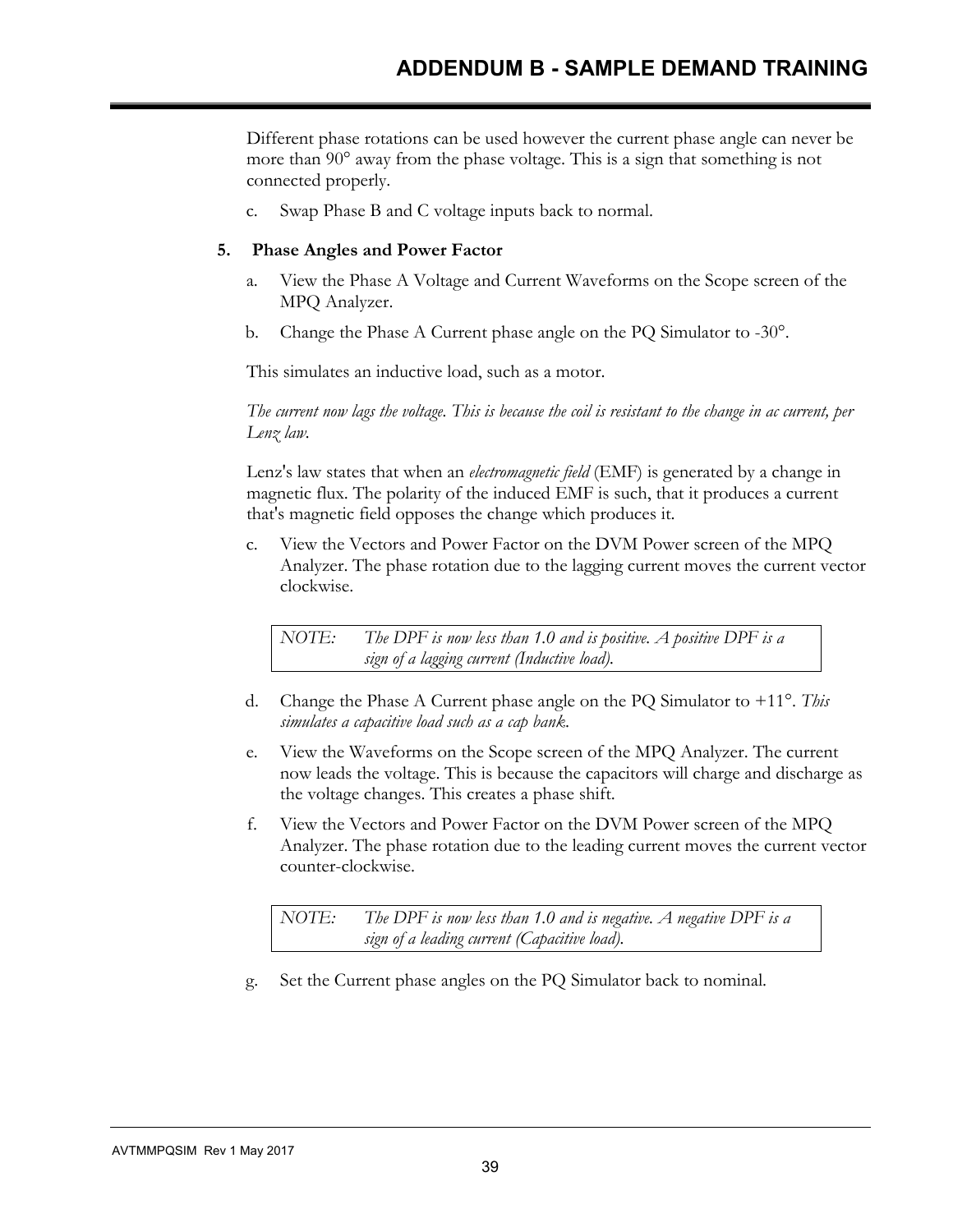#### **6. Source Reversal**

- a. View the demand values on the DVM screen of the MPQ Analyzer.
- b. Set the Power Direction Switch on the PQ Simulator to SINK. *The KW values are now negative, indicating reversed power flow. The power is now flowing from the load to the source. This can be due to local sources such as solar power locations, distributed generation devices*.

If the KW is *negative* when the power quality device is connected this can be an indication that the current probes are backwards. Verify the arrows on the current probes point toward the load.

*NOTE: This can also be viewed in the scope mode and in the unbalance vectors as currents being 180° out of phase.* 

c. Set the Power Direction Switch on the PQ Simulator to SOURCE.

#### **7. Power Triangle**

a. View the demand values on the DVM screen of the MPQ Analyzer.

*NOTE:* 

$$
KVA = \sqrt{KW^2 + KVAR^2}
$$

*Active Power (P): measured in W / (KW): Performs real work Reactive Power (Q): measured in VAR / (KVAR): Out of phase power, does not perform real work. Apparent Power (S): measured in VA / (KVA)* 

#### **POWER TRIANGLE**



b. Change the Phase A Current phase angle on the PQ Simulator to -30°. *The KVAR on Phase A increased due to the increase in reactive current caused by the added inductive load*.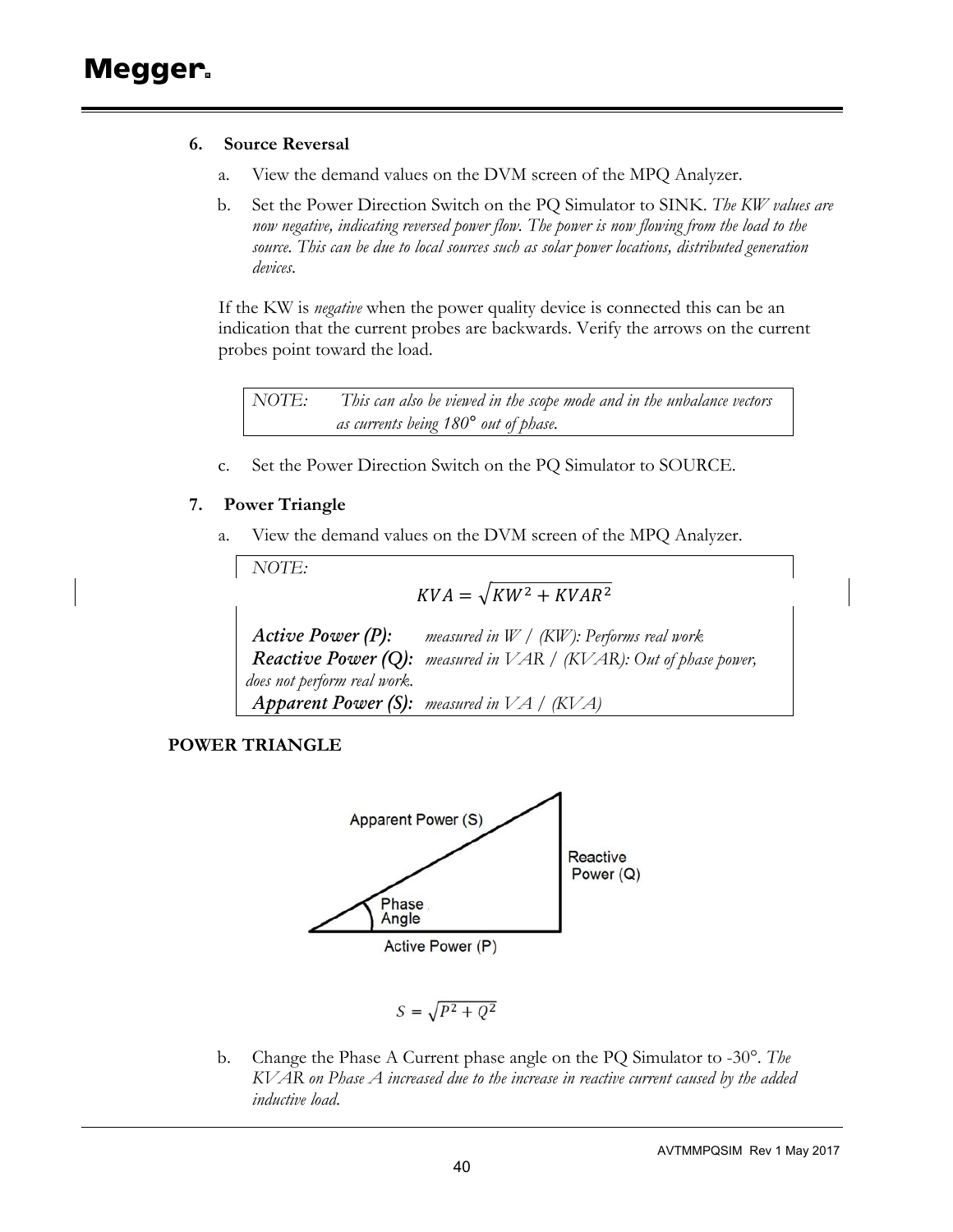However the power triangle still holds true.  $KVA = \sqrt{KW^2 + KVAR^2}$ 

The more reactive power in a system the greater the amount of apparent power (KVA) is required. As inductive loads are added to a network they increase the lag in the current. This increases the amount of reactive power in that network. The energy provider needs to create larger amounts of apparent power to carry that burden. By switching in a capacitive load such as a capacitor bank, this compensates for the lagging current and therefore reduces the reactive power in the network. This means the energy provider can produce less apparent power to run the network. This makes the energy provider more efficient.

c. Set the Current phase angles on the PQ Simulator back to nominal.

#### **8. Harmonic Effects on the Power Triangle**

a. View the demand values on the DVM screen of the MPQ Analyzer.

| NTO' | $\sqrt{KW^2+1}$<br>$\overline{AP^2}$<br>the <b>KVA</b><br>IZ 1<br>$-1$<br>$\mathbf{v}$ |  |
|------|----------------------------------------------------------------------------------------|--|
|      |                                                                                        |  |

- b. Change the Phase A Current phase angle on the PQ Simulator to -30°. The KVAR on Phase A increased due to the increase in reactive current caused by the added inductive load.
- c. Turn ON the Phase A Voltage and Current Harmonics on the PQ Simulator. *The power triangle does NOT hold true*  $\neq \sqrt{KW^2 + KVAR^2}$ .

The power triangle only holds true for sinusoidal waveforms. Once harmonics are introduced the waveform is no longer sinusoidal, therefore the power triangle will have errors. In the real world virtually all power will have some amount of harmonics. This means that calculating a single power parameter based on the other two will always have some error. In a PQ Instrument these values need to be measured values not calculated values.

#### *There is now a difference between the DPF and the TPF.*

This is because the Displacement Power Factor (DPF) is the power factor of the fundamental value only (COS of the phase angle between the voltage and current). The True Power Factor (TPF) is the power factor of the fundamental plus the harmonics (TPF  $=$  KW/KVA).

The greater the difference between the TPF and DPF, the greater the harmonic content.

d. Set the Current phase angles on the PQ Simulator back to nominal.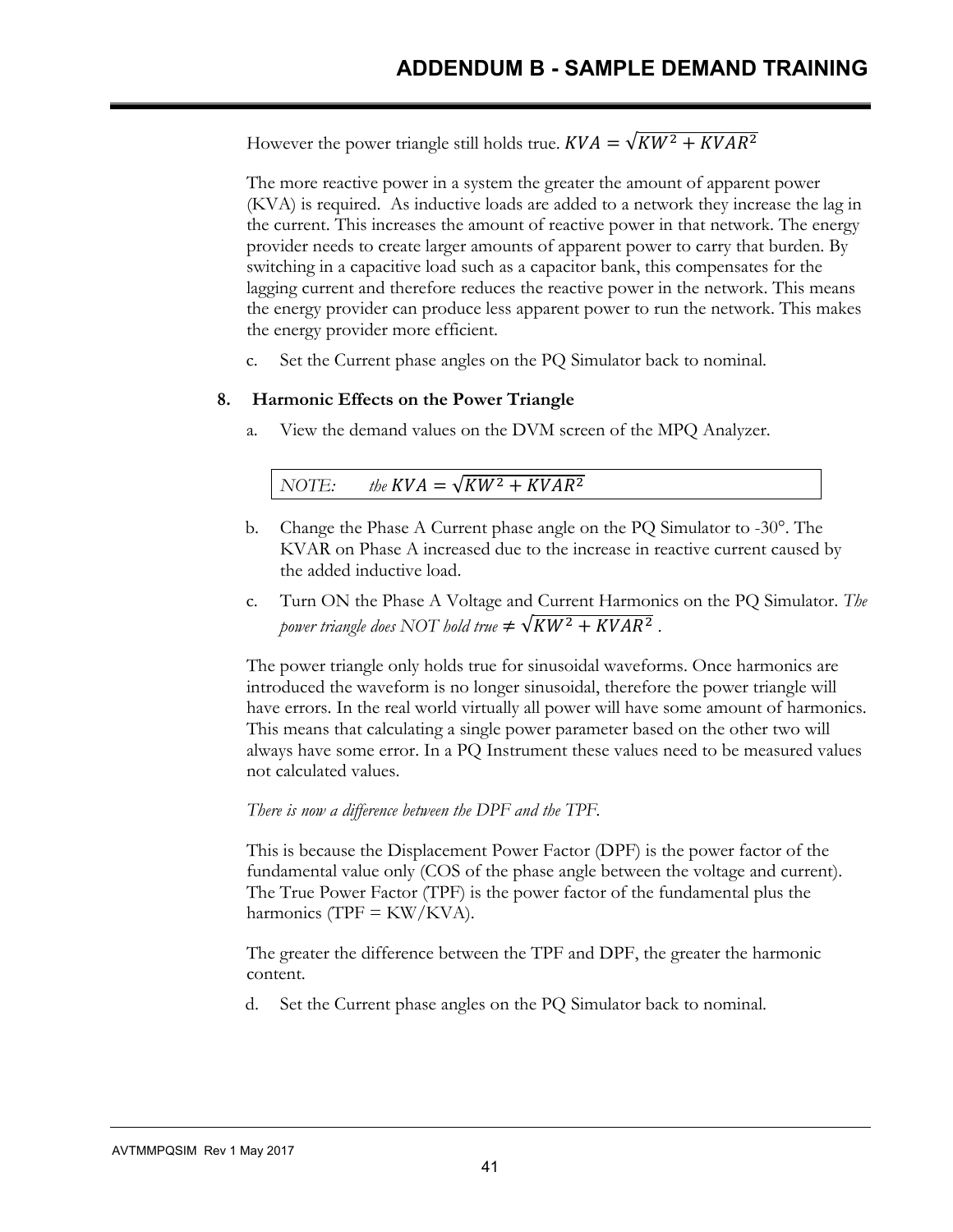#### **9. Start a recording**

- a. Change the Phase A Current phase angle on the PQ Simulator to -30°.
- b. Change the Phase B Current phase angle on the PQ Simulator to -30°.
- c. Change the Phase C Current phase angle on the PQ Simulator to -30°.

*NOTE: The KW, KVA and KVA values on the DVM Demand screen.* 

d. Start the MPQ Recording.

Allow the unit to record for 20 minutes.

#### **10. Energy**

- a. Stop the recording.
- b. View the recorded energy graph on the unit.

Confirm the following:

- Each KWH 5 minute interval  $=$  KW/12
- Each KVAR 5 minute interval  $=$  KVAR/12
- Each KVA 5 minute interval  $=$  KVA/12

This is because the demand interval was set to 5 minutes. There are 12 (5 minute) intervals in an hour. So the power is aggregated over a 5 minute interval to calculate energy. If the demand interval was set to 15 minutes then the energy would be aggregated 4 times every hour. So if the active power draw was constant the over the 15 minute demand interval then the KWH  $=$  KW/4.

When verifying revenue meters the demand aggregation should be set to the same value as the revenue meter.

*NOTE: This data can also be transferred and viewed in the Megger PQ software.*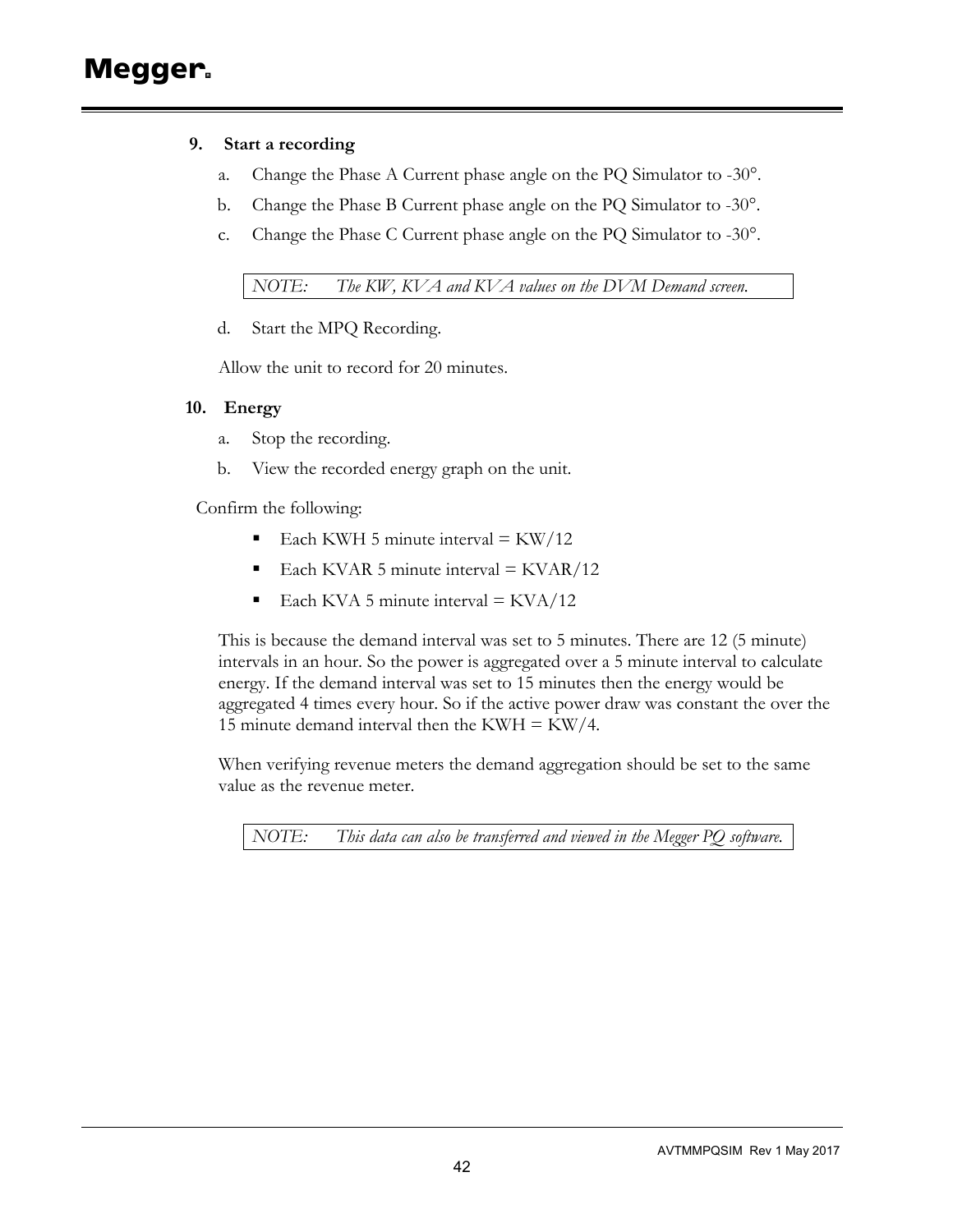## **ADDENDUM C**

## **SAMPLE POWER QUALITY TRAINING**

This Addendum is meant to offer a possible sample training to illustrate power quality phenomenon.

#### **1. Initial PQ Simulator configuration**

Configure the PQ Simulator as shown in *Section 7 Initial Settings* of this manual.

#### **2. Program the MPQ Analyzer**

| Programming the MPQ Analyzer for 115V input from simulator.      |        |  |
|------------------------------------------------------------------|--------|--|
| Voltage sag / dip limit                                          | 108.00 |  |
| <b>Voltage swell limit</b>                                       | 132.00 |  |
| <b>Fast transient limit</b>                                      | 400.00 |  |
| <b>THD limit</b>                                                 | 5.0    |  |
| <b>RMS</b> storage interval<br>3 Seconds                         |        |  |
| See Addendum 4 Complete 115V MPQ Setup File for full setup file. |        |  |

| Programming the MPQ Analyzer for 230V input from simulator.       |        |  |
|-------------------------------------------------------------------|--------|--|
| Voltage sag / dip limit                                           | 207.00 |  |
| <b>Voltage swell limit</b>                                        | 262.00 |  |
| <b>Fast transient limit</b>                                       | 600.00 |  |
| <b>THD limit</b>                                                  | 5.0    |  |
| 3 Seconds<br><b>RMS</b> storage interval                          |        |  |
| See Addendum E Complete 2201/11/DO Setup File for full potun file |        |  |

See *Addendum 5 Complete 230V MPQ Setup File* for full setup file.

Connect the unit to the simulator as shown in Section 6 *Product Installation* of this manual.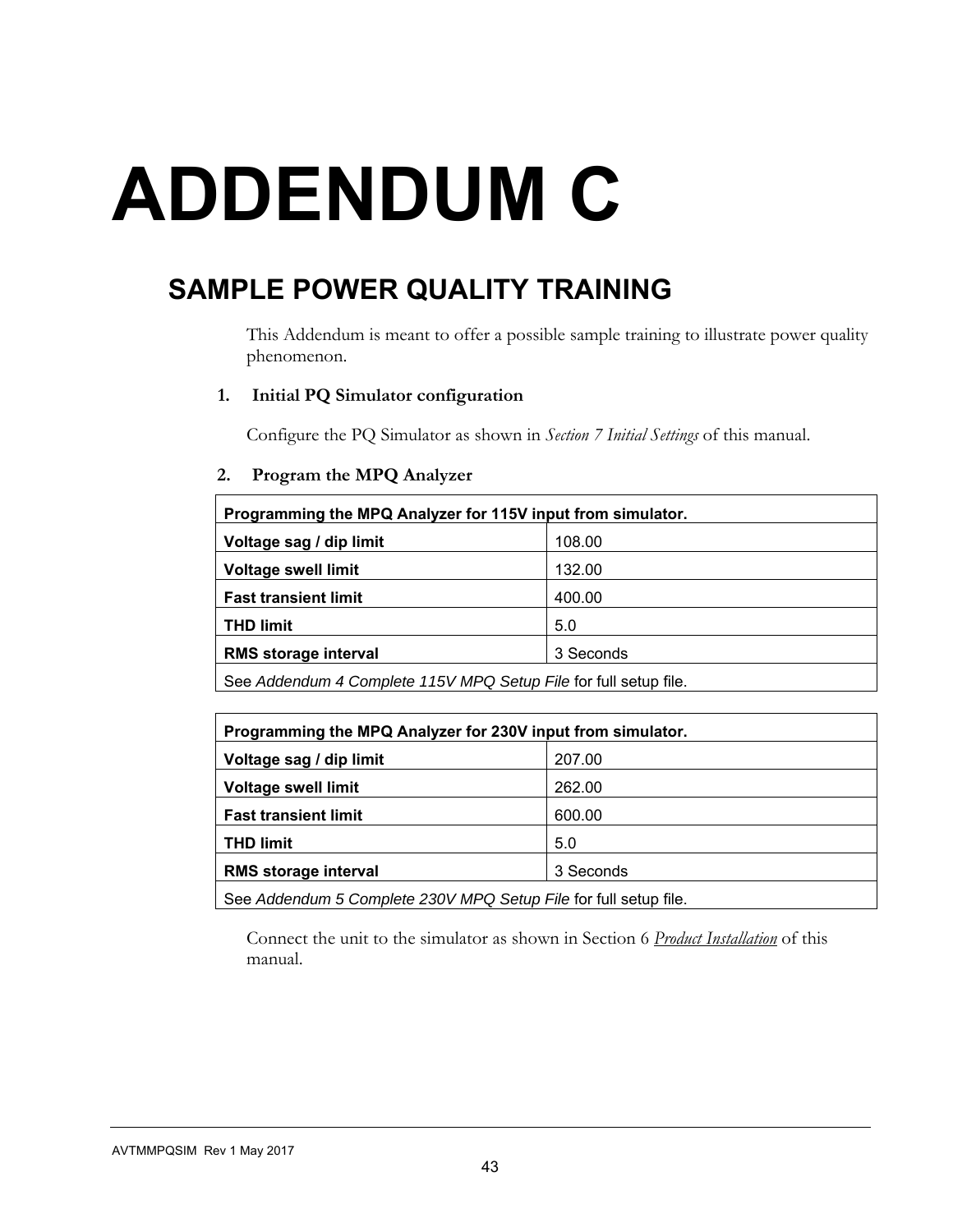#### **3. RMS, Phases and THD**

- a. View the voltages and current values on the DVM screen of the MPQ Analyzer. Verify RMS voltages and currents are correct. This should always be done prior to performing a power quality investigation.
- b. View the phase angles of the voltage and current on the DVM screen of the MPQ Analyzer.

| NOTE: | Always verify the voltage phase angles are correct per the power<br>configuration.                                                               |
|-------|--------------------------------------------------------------------------------------------------------------------------------------------------|
|       | Always verify the current angles are less than $90^{\circ}$ from their respective<br>voltage angles.                                             |
|       | Current phase angle can never be more than $90^{\circ}$ away from the phase<br>voltage. This is a sign that something is not connected properly. |

c. View the scope screen of the MPQ Analyzer.

Examinations of voltage waveforms can indicate power quality problem. These can include harmonic distortion, notching and noise.

d. View the scope harmonics screen of the MPQ Analyzer.

Examinations of the harmonics can indicate power quality problems without the need of doing a recording.

| NOTE: | Harmonics can cause various problems, including heating of<br>transformers, and motors, reduced efficiency in motors, neutral line                         |
|-------|------------------------------------------------------------------------------------------------------------------------------------------------------------|
|       | overheating, capacitor bank failures, as well as equipment failure.<br>Even harmonics $(2, 4, 6, \ldots)$ are indications of a faulty rectifier.           |
|       | Negative sequence harmonics $(5, 11, 17, \ldots$ etc) have magnetic fields that<br>rotate opposite the fundamental. This creates inefficiencies in motors. |
|       | Odd Zero Sequence harmonics also known as triplens (3, 9, 15etc)<br>do not cancel out. They add together. This can create high neutral<br>currents.        |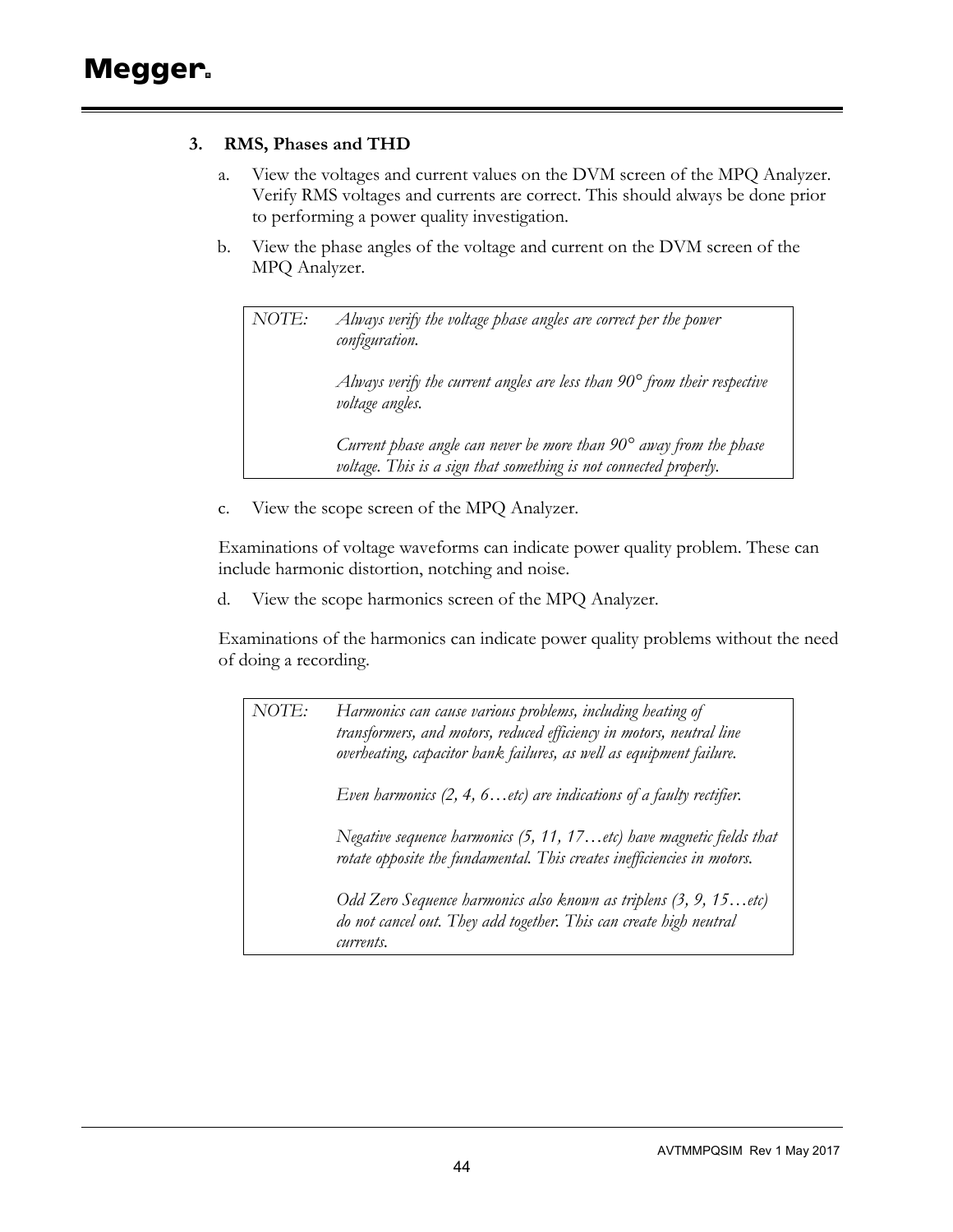#### **4. Unbalance**

- a. View the Vectors and Unbalance on the SCOPE/UNBALANCE screen of the MPQ analyzer.
- b. Change the Phase A Current phase angle on the PQ Simulator to -30°.
- c. Change the Phase A Voltage to 85% on the PQ Simulator. *Note the change in the unbalance.*

| NOTE: | Voltage unbalance causes heating in neutral lines, motors, unbalanced<br>currents and uncharacteristic harmonics for electronic equipment such as<br>adjustable speed drives.                                                    |
|-------|----------------------------------------------------------------------------------------------------------------------------------------------------------------------------------------------------------------------------------|
|       | High-efficiency motors can be more susceptible to negative sequence<br>unhalance.                                                                                                                                                |
|       | Negative sequence harmonics have a magnetic field that rotate opposite of<br>the fundamental.                                                                                                                                    |
|       | This can lead to loss of efficiency as it resists the rotation of the motor.                                                                                                                                                     |
|       | The negative sequence factor [(negative sequence   positive sequence) $*$<br>$100$ ] is most the key unbalance value to reference when working with<br>motor loads.                                                              |
|       | Negative sequence unbalance is the basis of most international standards<br>for unbalance.                                                                                                                                       |
|       | It is recommended that the voltage unbalance be within $2\%$ for 95% of<br>the time measured over a period of a week at 10 minute intervals. For<br>systems with large single-phase loads, the unbalance can be as high as<br>3% |

d. Use the UP/DOWN button on the MPQ analyzer to change from an IEC Unbalance measurement to an ANSI unbalance measurement.

*The ANSI method of measuring unbalance compares the individual line-to-line voltage to the average of the sum of all the line to line voltages. This value can be influenced by the zero sequence voltage as well as by the negative sequence voltage.* 

*ANSI C84.1-2006 recommends that voltage unbalance be limited to 3%.* 

- e. Change the Phase A Current phase angle on the PQ Simulator to 0°.
- f. Change the Phase A Voltage to 100% on the PQ Simulator.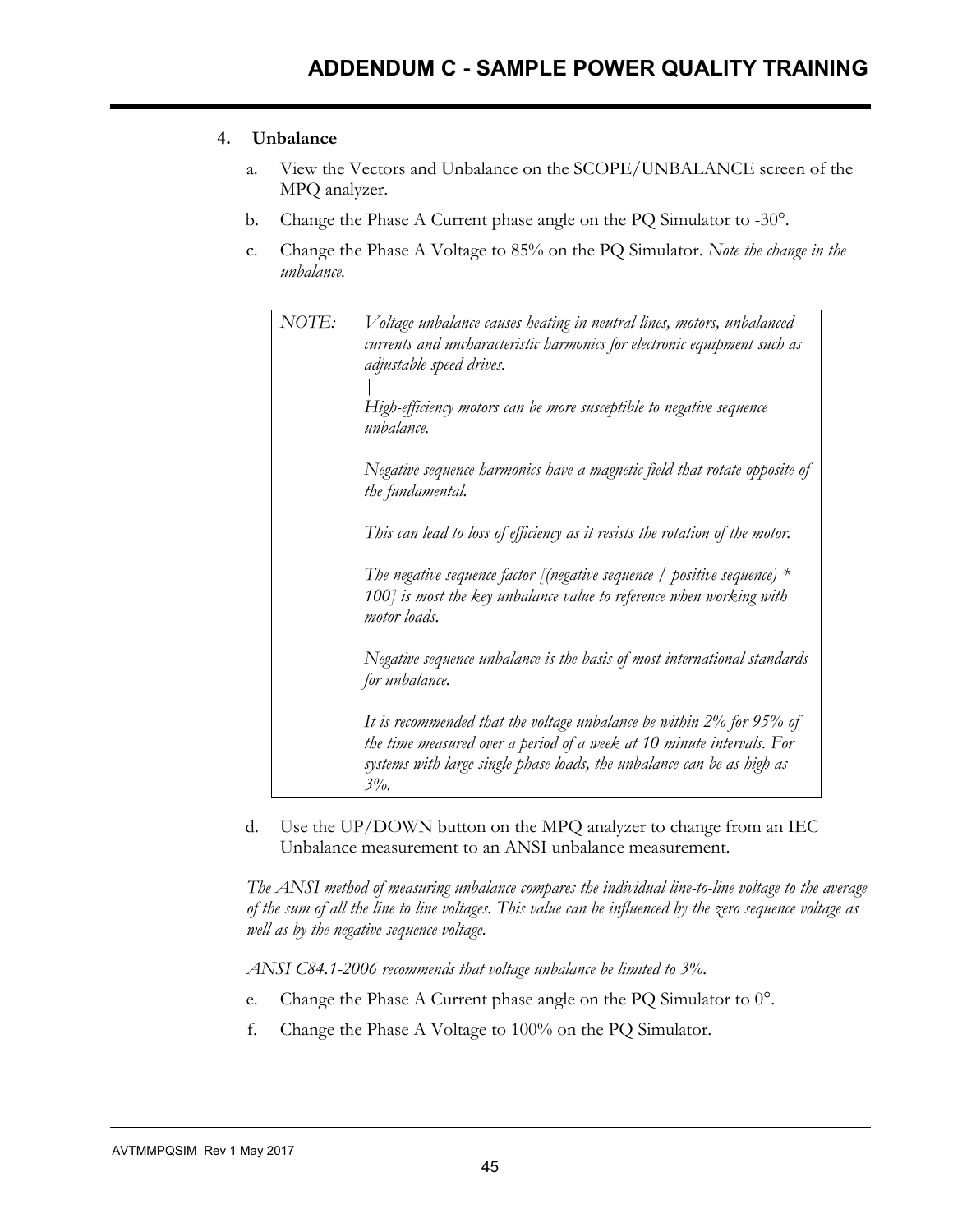#### **5. Harmonics**

- a. View the Harmonics Bar Chart on the SCOPE / HARMONICS screen of the MPQ analyzer.
- b. Turn on the voltage and current harmonics on the PQ simulator. Note the change in the harmonic bar chart as the harmonics are applied.
- c. View the waveform on the SCOPE screen of the MPQ analyzer. *Note the distortion*.

Immediate effects of harmonics can include the misoperation of electronic controls or uninterruptible power supplies. Over time harmonic distortion can results in increased heating in transformers, motors, capacitors and conductors. In addition voltage distortion can excite resonances overloading customer power factor correction equipment.

AC current flowing though coils create eddie currents. These eddie current create magnetic fields in opposition of the flow of current. This causes the current to be pushed out to the edge of the wire. This is known as "skin effect". As the skin effect increases the usable cross sectional area of the wire decreases. This increases the impedance of the wire which in turn increases the heat. The higher the harmonic order the greater this effect. Eddie current losses increase with approximately the square of the frequency.

IEC 61000-2-2 specifies harmonic distortion compatibility levels dependent on the harmonic order. The compatibility level for the voltage THD is 8% for 95% of the time measured over a period of a week at 10 minute intervals.

IEEE 519 recommends voltage distortion limits of 8% for the total harmonic distortion (THD) IEEE 519 recommends individual harmonic components limits be at 5%. The compatibility level is for 95% of the time measured over a period of a week at 10 minute intervals.

d. Turn off the voltage and current harmonics on the PQ simulator.

#### **6. Start a Recording**

Before starting a recording it is always recommended to verify several parameters.

- a. Go to the DVM screen of the MPQ Analyzer. Verify the voltages and currents look correct.
- b. Go to the DVM / POWER screen of the MPQ Analyzer
	- Verify the KW is positive. If it is not then the power flow is reversed. This can be demonstrated by placing the SOURCE / LOAD switch on the PQ Simulator in the SOURCE position.
	- Verify the voltage phases angles are correct per the programmed power configuration. This can be demonstrated by reversing the cable connection of one of the voltage lead cables.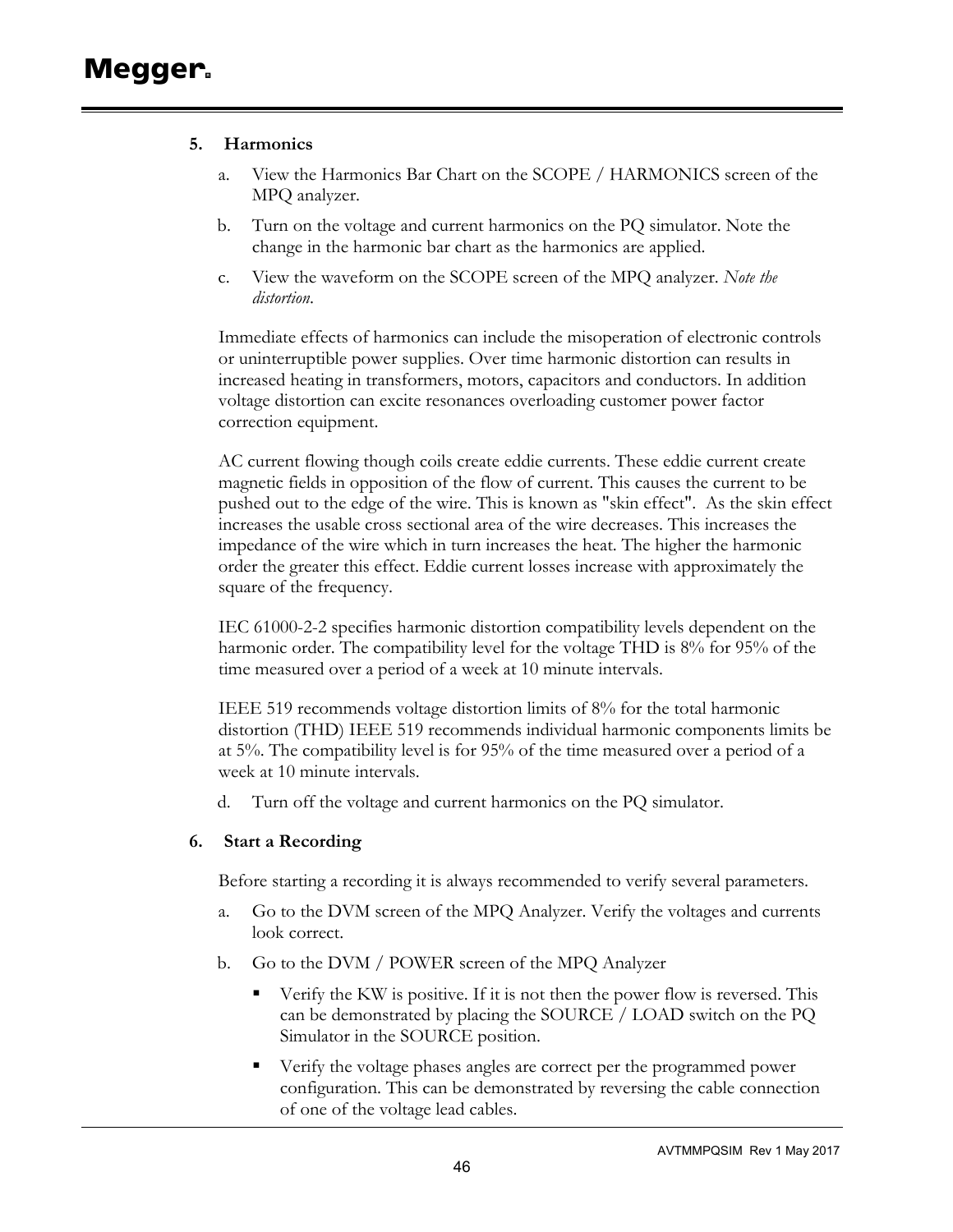Verify the current phases angles are correct. Each phase current should be within 90<sup>°</sup> of its phase voltage. If it is not within 90<sup>°</sup> then the current clamp may be backwards.

Once these parameters are verified, start the recording by pressing the record button on the MPQ Analyzer.

#### **7. Create a Sag/Dip**

- a. Allow the unit to record for approximately 15 seconds (minimum).
- b. Start a SAG / DIP on one of the voltage phases by setting the voltage selector to 85%.
- c. Wait about 1 second.
- d. Stop the SAG / DIP by setting the voltage selector back to 100%. *Note the record screen now will register a sag.*

Facility operations can be affected by both long and short duration dips (sags). Momentary voltage dips (sags) lasting less than 100 ms are often sufficient to cause disruptions to equipment and operations. Momentary or short duration dips (sags) can occur more frequently. Dips (sags) can be generated from either the load side of the source side. Large loads turning on this can create high inrush currents that create momentary dips (sags) on the voltage. Dips (sags) can also result from faults on distribution circuits and transmission circuits.

Short duration dips (sags) are defined as a decrease in rms voltage between 0.1 pu and 0.9 pu for durations from 0.5 cycles to 1 min. Under-voltages with durations exceeding 1 minute are considered to be long term duration events.

A dip (sag) event can either be a single phase event or a poly-phase phase event.

A dip (sag) is initiated when the ½ cycle RMS voltage of a single phase falls below the dip (sag) threshold. The event ends when all phases are within above the dip (sag) threshold plus any hysteresis programmed by the user.

The recommended thresholds for dip (sag) detection is 0.9pu the RMS value aggregated every 1/2 cycle.

#### *For example:*

A 230V system the dip (sag) limit would be 228V.

A 120V system the dip (sag) limit would be 108V.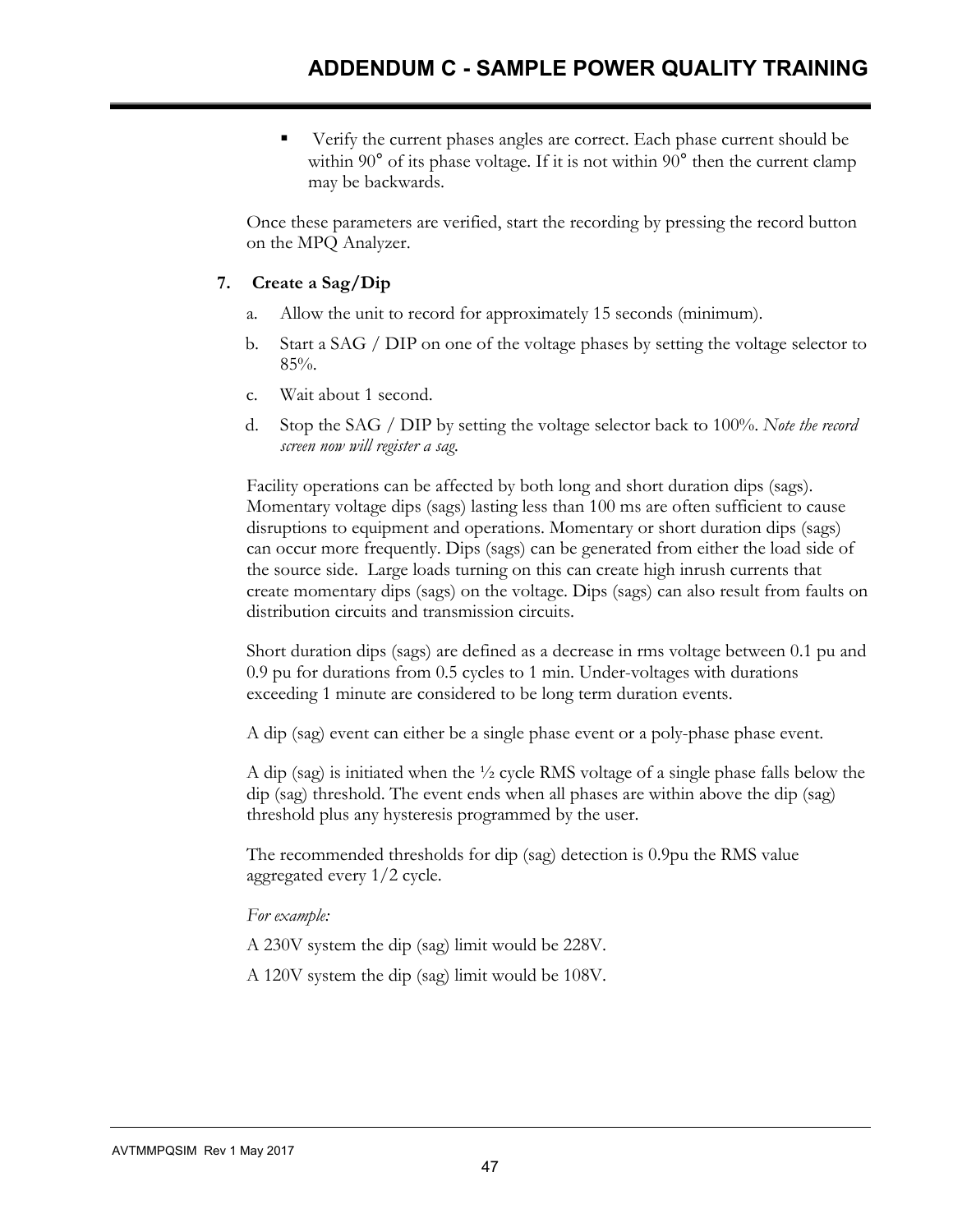#### **8. Create a Swell**

- a. Allow the unit to record for approximately 15 seconds (minimum).
- b. Start a SWELL on one of the voltage phases by setting the voltage selector to 115%.
- c. Wait about 1 second.
- d. Stop the SWELL by setting the voltage selector back to 100%. *Note the record screen now will register a swell*.

Facility operation scan be affected by swells. Swells can cause systems and operations to trip off line. Swells can be caused by switching off a large load, load shedding, or switching on a large capacitor bank. Swells can also be caused by system fault conditions.

*For example*: a single line to ground (SLG) fault can cause a temporary voltage rise (swell) on the un-faulted phases.

A swell is defined as an increase in rms voltage above 1.1 pu for durations from 0.5 cycle to 1 min.

A swell is initiated when the 1/2 cycle RMS voltage of a single phase rises above the swell threshold. The event ends when all phases are below the swell threshold minus any hysteresis programmed by the user.

The recommended thresholds for swell detection is 1.1pu the the RMS value aggregated every 1/2 cycle.

#### *For example:*

A 230V system the dip (sag) limit would be 253V.

A 120V system the dip (sag) limit would be 132V.

#### **9. Create a Transient (Low Frequency / High Frequency / EFT)**

- a. Allow the unit to record for approximately 15 seconds (minimum)
- b. Create a transient by depressing and releasing one of the transient switched on the PQ Simulator. *Note the record screen now will register a transient.*

Transient over-voltages can result in degradation or immediate dielectric failure in all classes of equipment. Repetitive lower magnitude application of transients decreases equipment mean time between failures. High magnitude and fast rise time of transient over-voltages contribute to insulation breakdown in electrical equipment. This equipment can include rotating machinery, transformers, capacitors, cables, current and potential transformers (CTs and PTs), as wells as switchgear. In electronic equipment, power supply component failures can result from transients. Transients can also cause tripping of Adjustable Speed Drives due to the dc link overvoltage protection circuitry.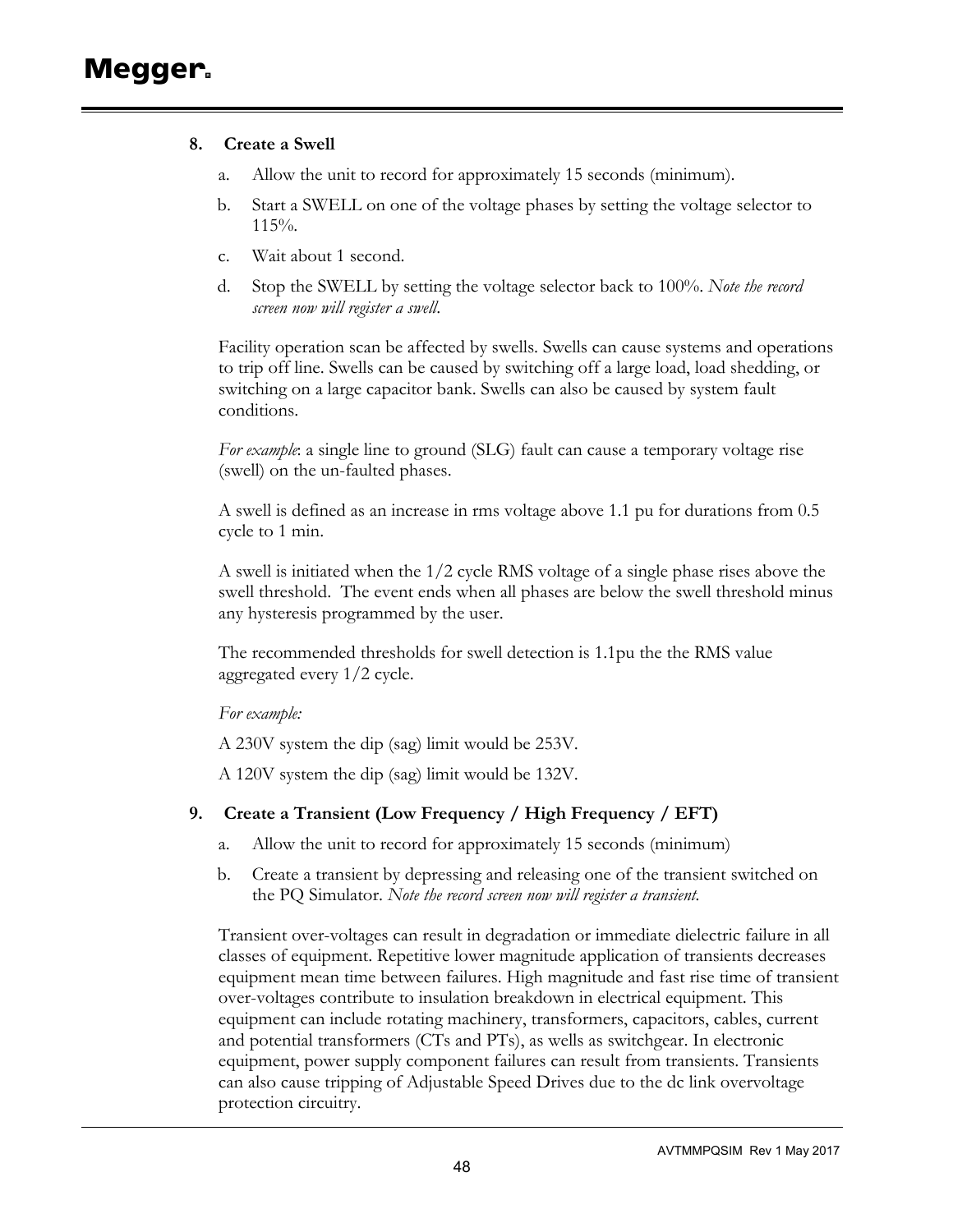Transients are caused by lightning or almost any switching event on the power system.

Transients can be categorized into several categories.

**Oscillatory transients:** These are typically low frequency transients in the few hundred Hz range. They are caused by capacitor bank switching.



**Impulse transients:** These are typically high frequency transients in the few hundred KHz range. They are caused by lightning or equipment switching operations. They can be either uni-directional or bidirectional.



Impulsive transients can pass through transformers and appear on the low side of the transformer. They are not reduced by the turns ratio. This can cause damage on equipment connected to the low side of the transformer.

**Extremely Fast Transients (EFT):** These typically have rise times in the nanoseconds. The EFT has limited energy and is typically dampened out by just a few meters of wire.

These only become an issue in locations with short cable runs, such as off shore platforms or mines.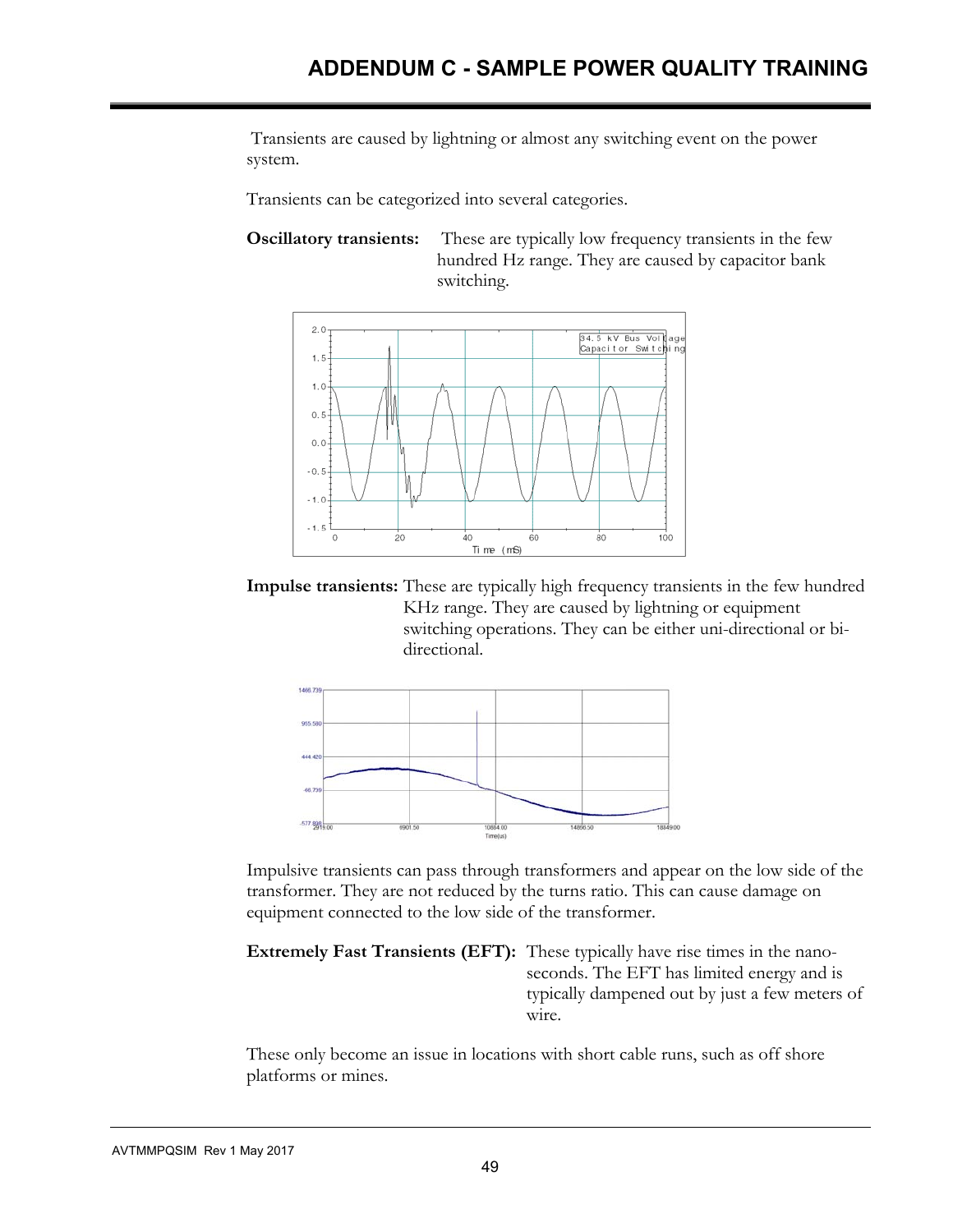#### **10. Create a THD Event**

- a. Allow the unit to record for approximately 15 seconds (minimum).
- b. Turn ON one of the voltage and current harmonic switches.
- c. Let the unit record for about 1 minutes.
- d. Turn OFF the voltage and current harmonic switches.
- e. Let the unit record for about another 15 seconds then stop the recording.

The MPQ PQ Analyzer will record harmonics as a trended value. It will also record Total Harmonic Distortion (THD) as a PQ event.

A THD event is initiated when the THD value (aggregated over a 200msec period) of a single channel rises above the THD threshold. The event ends when the THD value (aggregated over a 200msec period) of a single channel drops below the THD threshold.

Note THD value for current channels can be misleading. THD is represented as a percentage of the fundamental value. The voltage fundamental value is a constant value. The current fundamental value can fluctuate based on the changing load impedance. This make THD evaluation on current channel difficult. IEEE 519 recommends using Total Demand Distortion (TDD) to analyze current distortion. TDD references the harmonic content of the current channels to the maximum average current drawn within the test interval. This can be analyzed in the PC software provided the unit is programmed to capture periodic waveforms.

#### **11. Create a Phase Event (Loss of phase)**

- a. Allow the unit to record for approximately 15 seconds (minimum).
- b. Start a Phase Event by setting one of the Voltage Phase switches to +11°.
- c. Wait about 1 second.
- d. Stop the Phase Event by setting the voltage phase switch selector back to nominal. *Note the record screen now will register a Phase Event.*

The phase angle shift (jump) manifests itself as a shift in zero crossing of the instantaneous voltage. Change in the phase angle of the voltage can affect powerelectronics converter and relays that use phase angle information for their firing instant. The inconsistent nature of renewable energy such as wind and solar can lead to inverters turning on and off leading to phase shift phenomenon. These can also be caused by system faults.

The phase angle is referenced from Phase A voltage. The phase angle of the Phase B Voltage and Phase C voltage are measured relative to Phase A voltage. If the Phase B or C voltage deviated by more than the programmed amount from nominal then a phase shift event occurs.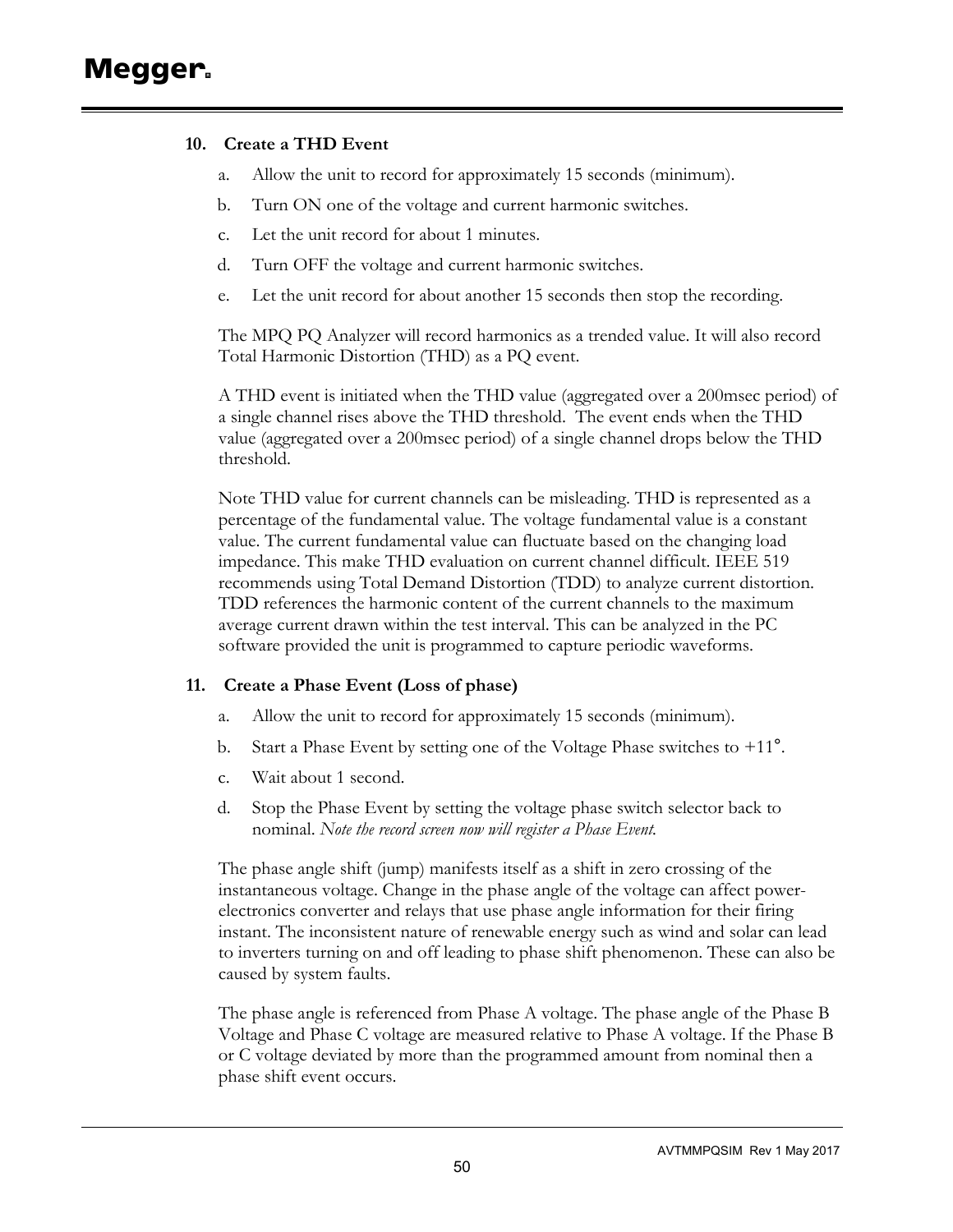#### **12. View the Data on the Unit**

- a. Allow the unit to record for at least 10 minutes to obtain enough data for adequate charts.
- b. Stop the unit recording.
- c. Press the HOME button.
- d. Select VIEW DATA.

| <b>View the RMS Charts:</b>       | Scroll through the phase and note the RMS variation<br>throughout the test period. The RMS variation should<br>not exceed 10% of nominal for 95% of the test interval.<br>It is recommended that this value is measured in 10<br>minute intervals over a period of 1 week.                                                                                                                      |
|-----------------------------------|-------------------------------------------------------------------------------------------------------------------------------------------------------------------------------------------------------------------------------------------------------------------------------------------------------------------------------------------------------------------------------------------------|
| <b>View the Unbalance Charts:</b> | View the Unbalance data and note the unbalance<br>deviation throughout the test period. It is recommended<br>that the voltage unbalance does not exceed 2% of<br>nominal for 95% of the test interval. It is recommended<br>that this value is measured in 10 minute intervals over a<br>period of 1 week.                                                                                      |
| View the THD Chart:               | View the THD data for the various channels and note<br>the deviation throughout the test period. It is<br>recommended that the voltage THD does not exceed<br>8% of nominal for 95% of the test interval. It is<br>recommended that this value is measured in 10 minute<br>intervals over a period of 1 week.                                                                                   |
| <b>View the Harmonic Charts:</b>  | View the Zero Sequence harmonics and Negative<br>Sequence Harmonics. The PQ simulator will generate<br>3rd and 5th order harmonic. The third harmonic is a<br>zero sequence harmonic. The 5th harmonic is a negative<br>sequence harmonic. Per EN50160 standards 3rd<br>harmonic should not exceed 5% of the declared value.<br>The 5th harmonic should not exceed 6% of the declared<br>value. |

IEEE519 recommends that the individual harmonics do not exceed 5% of the fundamental value.

#### **13. View the Event Data Charts**

|                        | <b>View the Dip/Sag events:</b> Note the start and stop times as well as the duration and<br>the channel that triggered the event. |
|------------------------|------------------------------------------------------------------------------------------------------------------------------------|
| View the Swell events: | Note the start and stop times as well as the duration and<br>the channel that triggered the event.                                 |
| View the THD events:   | Note the start and stop times as well as the duration and<br>the channel that triggered the event.                                 |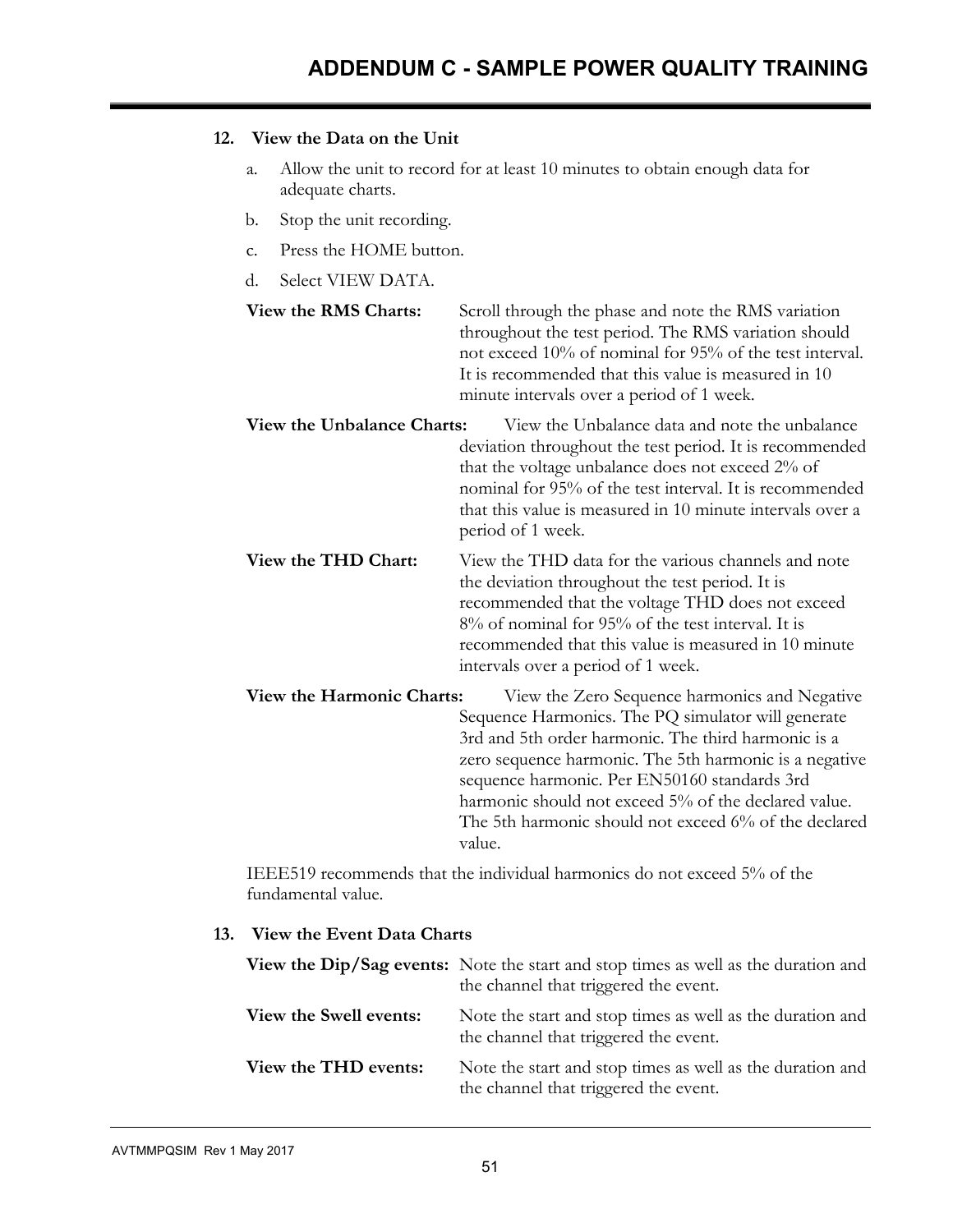#### **14. Transfer the Data to a PC**

For the MPQ series of Power Quality Analyzers this can be done using the SD card, the USB stick or a direct link to the PC using the USB cable or Ethernet cable.

#### **15. Analyze the Data on the PC**

Highlight the name of the data file in the data file bar.

| File Config Mode Analyzer Chart Report View Window                                                                                                                 |                      | Help                 |
|--------------------------------------------------------------------------------------------------------------------------------------------------------------------|----------------------|----------------------|
| $\Box \Box \quad \textcircled{\scriptsize{\#}} \Box \quad \textcircled{\scriptsize{\#}} \quad \textcircled{\scriptsize{\ast}} \quad \textbullet \quad \textbullet$ |                      |                      |
| Create Setup File   Install Setup File                                                                                                                             | <b>Download Data</b> | Verify<br>Connection |
| PRODUCT                                                                                                                                                            |                      |                      |
| $\mathbf{r}$ $\mathbf{t}$ $\mathbf{r}$<br>MPQ-2000                                                                                                                 |                      |                      |
| Default Custom<br>Data                                                                                                                                             |                      |                      |
| E MeggerPQ-1_1.pg2d                                                                                                                                                |                      |                      |
| E-MeggerPQ-2_1.pg2d                                                                                                                                                |                      |                      |
| E-MeggerPQ-3_1.pg2d                                                                                                                                                |                      |                      |
| E-MeggerPQ-4_6.pg2d                                                                                                                                                |                      |                      |
| El-MeggerPQ-6_7.pg2d                                                                                                                                               |                      |                      |
| El ShawPItDecaturBetaUnit.pq2d                                                                                                                                     |                      |                      |
| <b>TEST DATA.pg2d</b>                                                                                                                                              |                      |                      |
|                                                                                                                                                                    |                      |                      |
|                                                                                                                                                                    |                      |                      |

#### **16. Create a Summary and Setup report**

Click on the CREATE REPORT button then select the "Summary and Setup" report and click CREATE.



This report provides data on the following.

- Test duration
- Unit configuration
- Overall demand and power projections
- The maximum and minimum voltages & current recorded during the test interval
- A breakdown of the total number of events recorded during the test interval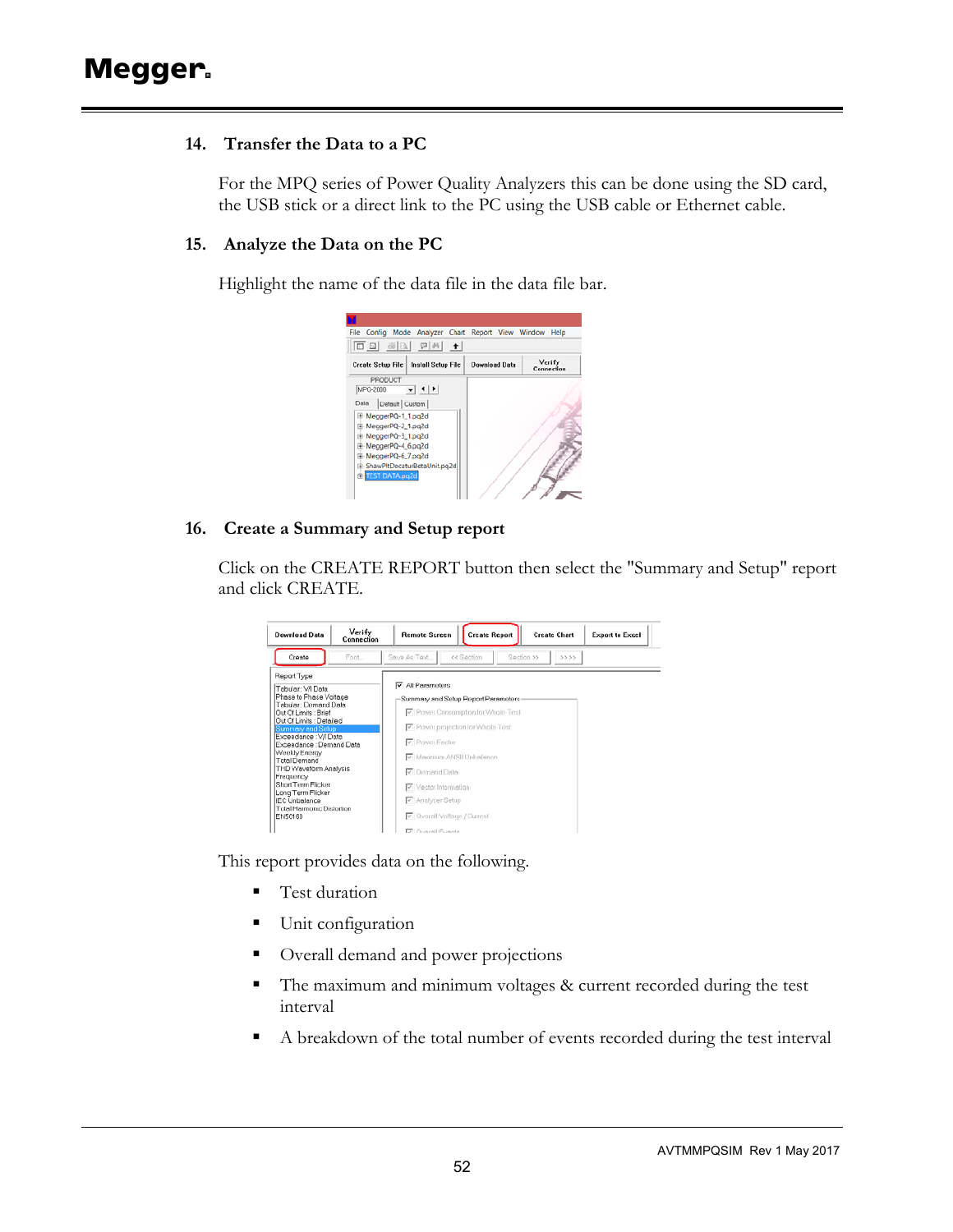#### **17. Create an Out Of Limits-Brief report**

Click on the SETUP button to return to the report screen. Select the "Out Of Limits - Brief" report and click CREATE.



This report provides a brief view of the out of limits data. The report only shows the data for the channel that triggered the out of limits event.

#### **18. Create an Out Of Limits-Detailed report**

Click on the SETUP button to return to the report screen then select the "Out Of Limits-Detailed" report and click CREATE.

| <b>Download Data</b>                                                                                                                                                                                                                                                                                                                                                                                     | Verify<br>Connection | <b>Remote Screen</b> | <b>Create Report</b> | <b>Create Chart</b> | <b>Export to Excel</b> |
|----------------------------------------------------------------------------------------------------------------------------------------------------------------------------------------------------------------------------------------------------------------------------------------------------------------------------------------------------------------------------------------------------------|----------------------|----------------------|----------------------|---------------------|------------------------|
| Create                                                                                                                                                                                                                                                                                                                                                                                                   | Font                 | Save As Text         | << Section           | Section >><br>35.55 |                        |
| Report Type<br>Tabular: V/I Data<br>Phase to Phase Voltage<br>Tabular: Demand Data<br>Out Of Limits : Brief<br>Out Of Limits : Detailed<br>Summary and Setup<br>Exceedance: V/I Data<br>Exceedance: Demand Data<br>Weekly Energy<br><b>Total Demand</b><br>THD Waveform Analysis<br>Frequency<br>Short Term Flicker<br>Long Term Flicker<br><b>IEC Unbalance</b><br>Total Harmonic Distortion<br>EN50160 |                      |                      |                      |                     |                        |

*This report provides a full report of the out of limits data. The report shows the data for all the channels for each out of limits event.*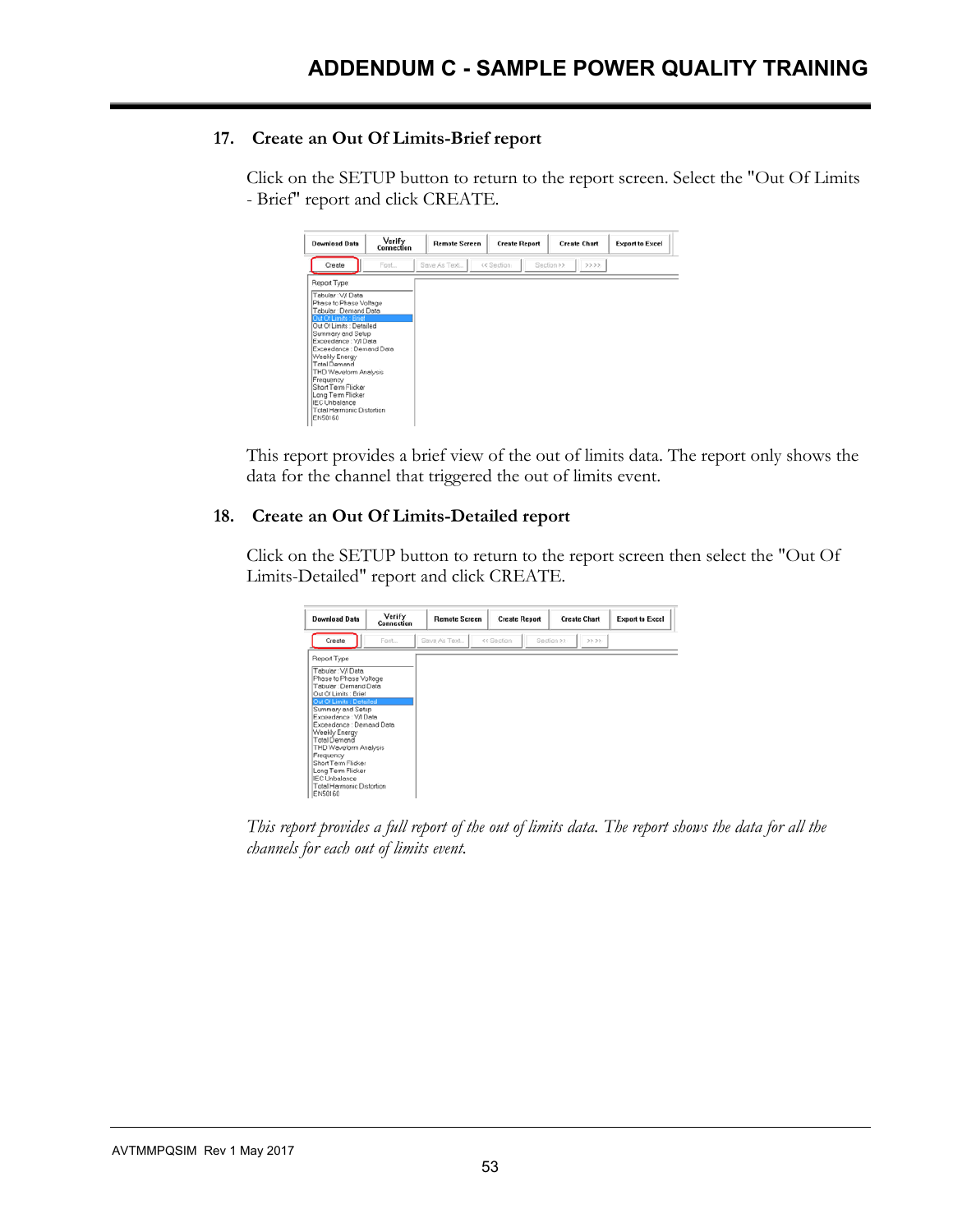#### **19. Create an RMS chart**

Click on the CREATE CHART button then select the "RMS" chart and click CREATE.

| <b>Download Data</b>                                                                                                                                                                                          | Verify<br>Connection | <b>Remote Screen</b>                                                                                                                              | <b>Create Report</b>     |          | <b>Create Chart</b>                                               | <b>Export to Excel</b>                                                                        |
|---------------------------------------------------------------------------------------------------------------------------------------------------------------------------------------------------------------|----------------------|---------------------------------------------------------------------------------------------------------------------------------------------------|--------------------------|----------|-------------------------------------------------------------------|-----------------------------------------------------------------------------------------------|
| Create                                                                                                                                                                                                        | Left Axis            | Right Axis                                                                                                                                        | Scan Line                | Zoom Out | Zoom In                                                           |                                                                                               |
| Chart Type<br><b>RMS</b><br>Phase to Phase<br>Demand<br>Waveform<br>ANSII Unbalance<br>IEC Unbalance (61000-4-27)<br>Frequency<br>IEC Harmonics (61000-4-30)<br><b>THD</b><br>TDD<br>IEC Flicker (61000-4-15) |                      | Chart Title:<br>Time Axis<br>From:<br>$\text{To:}$<br>Major Tick Mark Interval:<br>Show Grid Lines<br>⊽<br>$\overline{\phantom{a}}$ Chart Scaling | 01/27/2015<br>02/10/2015 | at<br>at | 12:01:00<br>09:19:39<br>0083:19:39<br>25%<br>$\blacktriangledown$ | A(<br>PO Event<br>Waveform<br>Analysis<br>PO Timed<br>Waveform<br>Analysis<br>Demand Analysis |



*Please note" this is only an indication, it does not holds true in all cases.* 

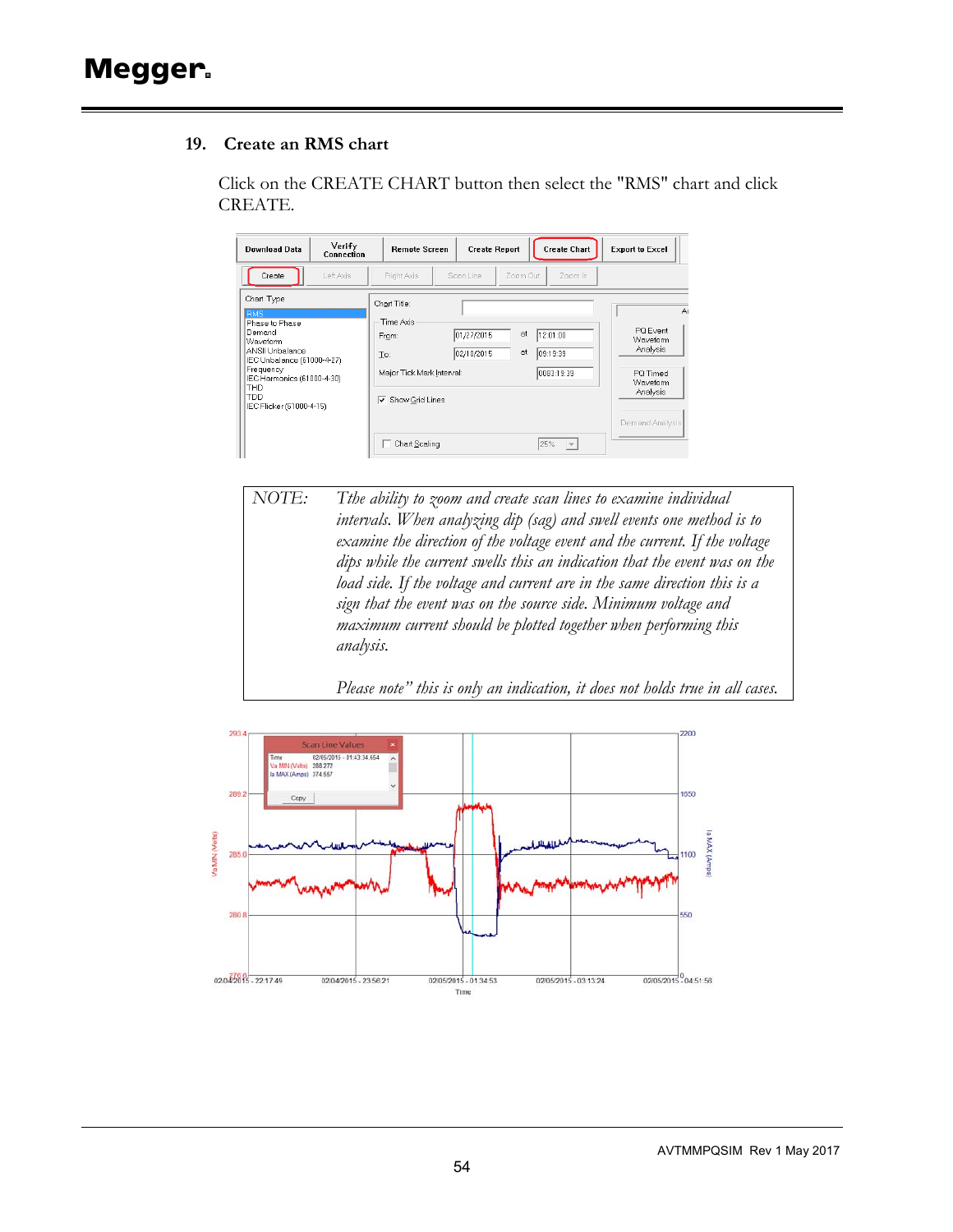#### **20. Create an Unbalance chart**

Click on the SETUP button to return to the chart selection screen then select the "IEC Unbalance" chart and click CREATE.





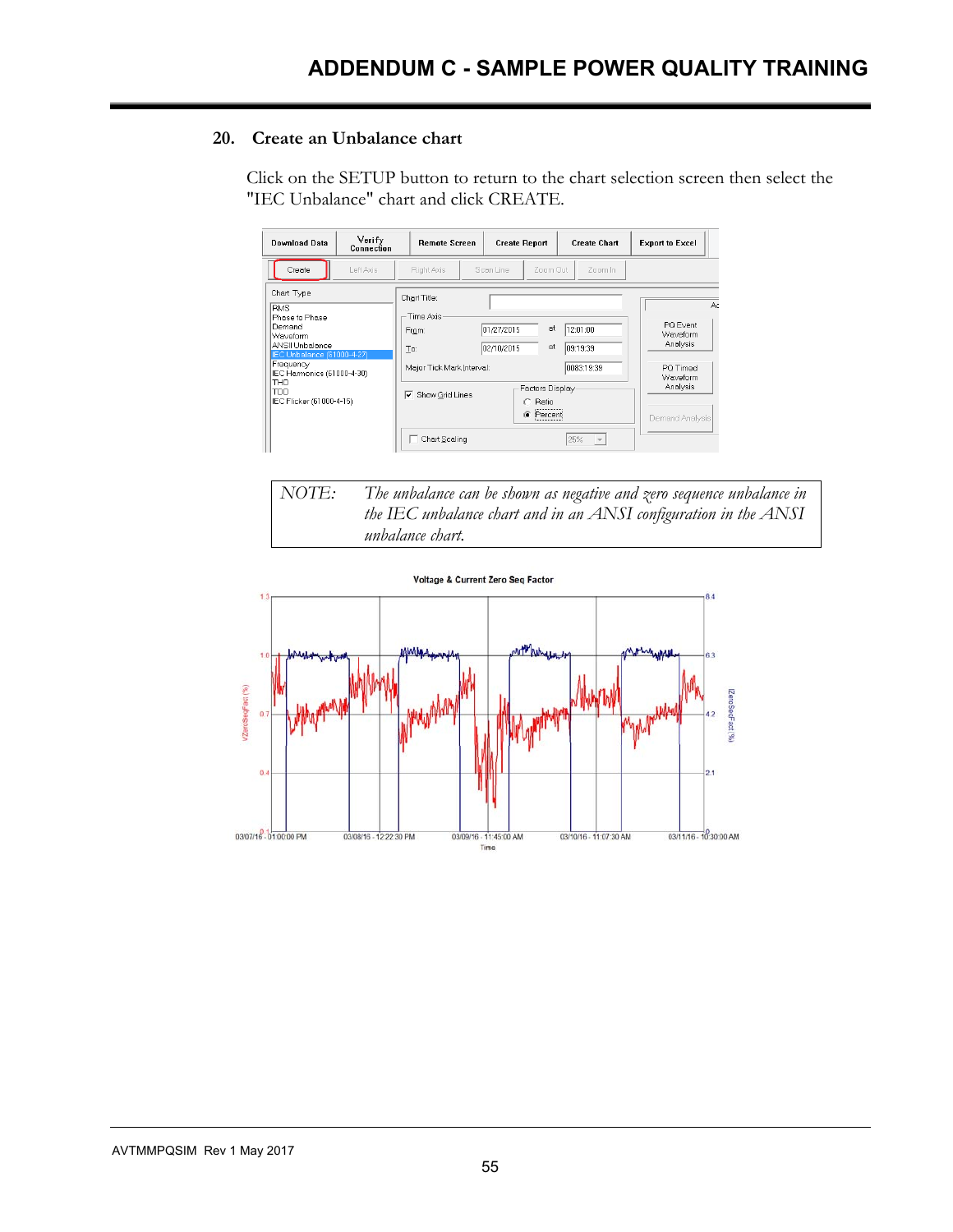#### **21. Create a THD chart**

Click on the SETUP button to return to the chart selection screen then select the "THD" chart and click CREATE.

| Download Data                                                                                                                                                                                                       | Verify<br>Connection | <b>Remote Screen</b>                                                                                              | <b>Create Report</b>     |          | <b>Create Chart</b>                  | <b>Export to Excel</b>                                                    |
|---------------------------------------------------------------------------------------------------------------------------------------------------------------------------------------------------------------------|----------------------|-------------------------------------------------------------------------------------------------------------------|--------------------------|----------|--------------------------------------|---------------------------------------------------------------------------|
| Create                                                                                                                                                                                                              | Left Axis            | <b>Right Axis</b>                                                                                                 | Scan Line                | Zoom Out | Zoom In                              |                                                                           |
| Chart Type<br><b>BMS</b><br>Phase to Phase<br>Demand<br>Waveform<br>ANSII Unbalance<br>IEC Unbalance (61000-4-27)<br>Frequency<br>IEC Harmonics (61000-4-30)<br>THD<br><b>TDD</b><br><b>EC-Plicker</b> (61000-4-15) |                      | Chart Title:<br>Time Axis<br>From:<br>To:<br>Major Tick Mark Interval:<br>$\overline{\mathbf{v}}$ Show Grid Lines | 01/27/2015<br>02/10/2015 | at<br>at | l14:00:00.<br>09:20:37<br>0082:50:09 | А<br>PQ Event<br>Waveform<br>Analysis<br>PQ Timed<br>Waveform<br>Analysis |
|                                                                                                                                                                                                                     |                      | Chart Scaling                                                                                                     |                          |          | 25%<br>$\lnot$                       | Demand Analysis                                                           |

You can create THD charts to view the total harmonic distortion on the voltage channels and the current channels if you wish. However you can also create TDD total demand distortion charts to view the harmonic distortion on the current channels. TDD provides a better method for viewing current waveform distortion since the reference value is not changing.

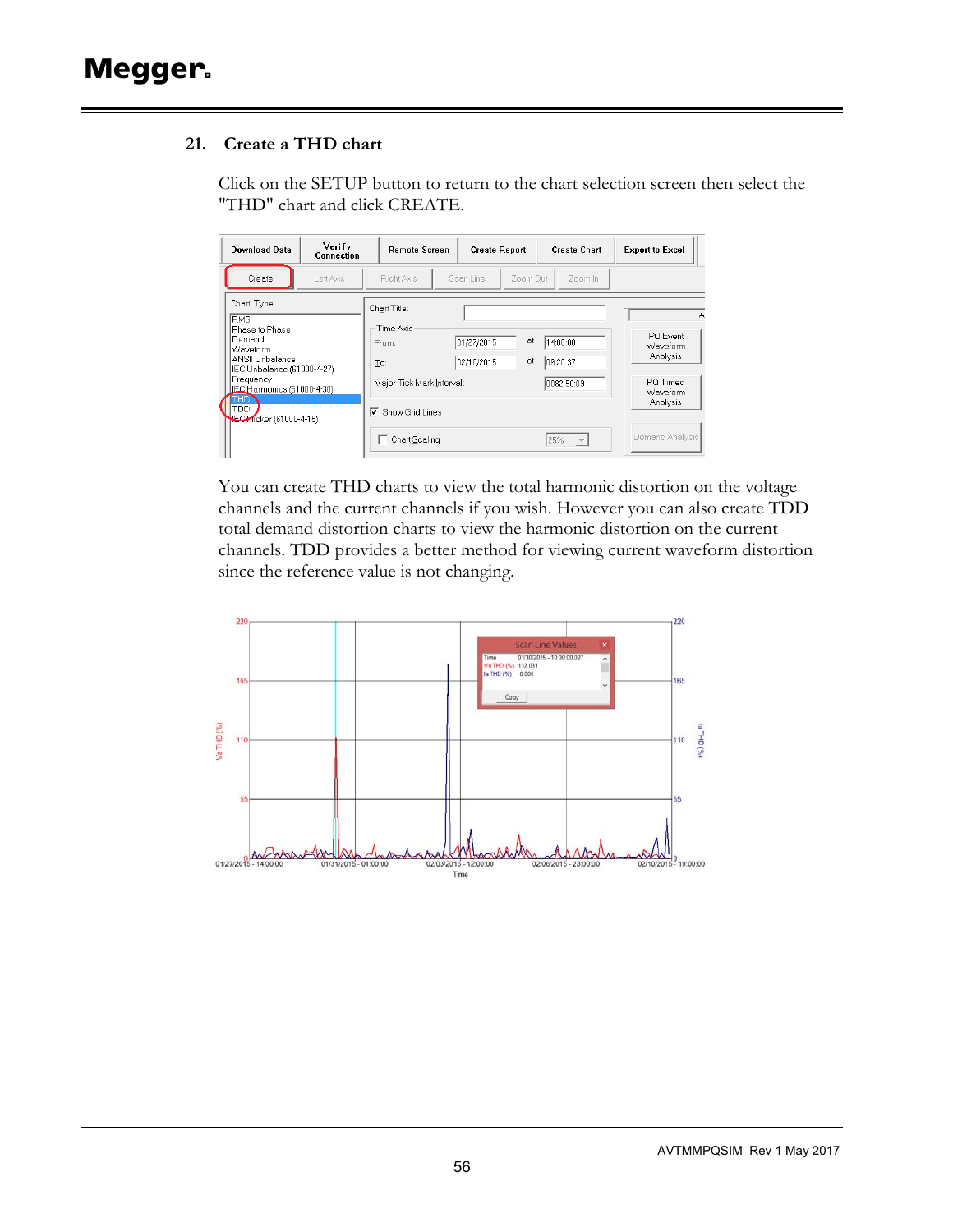#### **22. Create a Harmonics chart**

Click on the SETUP button to return to the chart selection screen then select the "IEC Harmonics" chart and click CREATE.

| Create                                     | Left Axis                      |                         |       | Right Axis                | Scan Line                                                                 |                 | Zoom Out       |                 | Zoom In |                |                      |
|--------------------------------------------|--------------------------------|-------------------------|-------|---------------------------|---------------------------------------------------------------------------|-----------------|----------------|-----------------|---------|----------------|----------------------|
| Chart Type                                 |                                |                         |       | Chart Title:              |                                                                           |                 |                |                 |         |                |                      |
| <b>BMS</b>                                 |                                |                         |       |                           |                                                                           |                 |                |                 |         |                |                      |
| Phase to Phase<br>Demand                   |                                |                         |       | Time Axis                 |                                                                           |                 |                |                 |         |                | PO Event             |
| Waveform                                   |                                |                         | From: |                           | 01/27/2015                                                                |                 | at             | 14:00:00        |         |                | Waveform             |
| <b>ANSII Unbalance</b>                     |                                |                         | To:   |                           | 02/10/2015                                                                |                 | at             | 09:20:37        |         |                | Analysis             |
| IEC Unbalance (61000-4-27)                 |                                |                         |       |                           |                                                                           |                 |                |                 |         |                |                      |
| Frequency<br>IEC Harmonics (61000-4-30)    |                                |                         |       | Major Tick Mark Interval: |                                                                           |                 |                | 0082:50:09      |         |                | PQ Timed             |
| <b>THD</b>                                 |                                |                         |       |                           |                                                                           |                 |                |                 |         |                | Waveform<br>Analysis |
| TDD                                        |                                |                         | ⊽     | Show Grid Lines           |                                                                           |                 |                |                 |         |                |                      |
| IEC Flicker (61000-4-15)                   |                                |                         |       |                           |                                                                           |                 |                |                 |         |                |                      |
|                                            |                                |                         |       | Chart Scaling             |                                                                           |                 |                | $100%$ $=$      |         |                | Demand Analysis      |
|                                            |                                |                         |       |                           |                                                                           |                 |                |                 |         |                |                      |
|                                            |                                |                         |       | Graph                     |                                                                           |                 |                |                 |         |                |                      |
|                                            |                                |                         |       | G Harmonics               |                                                                           |                 |                | Interharmonics  |         |                |                      |
|                                            |                                |                         |       | C % Fundamental           |                                                                           | ◠               | <b>RMS</b>     |                 |         |                |                      |
|                                            |                                |                         |       | Harmonics                 |                                                                           |                 |                |                 |         |                |                      |
|                                            |                                |                         | 03    | ۸                         | $\hat{\cdot}$                                                             |                 | $\hat{\cdot}$  | $\frac{15}{16}$ | $\land$ |                |                      |
|                                            |                                |                         | n4    | $\checkmark$              | $\frac{05}{06}$                                                           | $\frac{09}{10}$ |                |                 |         |                |                      |
|                                            |                                |                         |       |                           |                                                                           |                 |                |                 |         |                |                      |
| Trace                                      | Y Axis MIN Y Axis MAX          |                         |       |                           | Line Color Line Type Line Color Line Type Line Color Line Type Line Color |                 |                |                 |         |                |                      |
| $\nabla$ Va Harm (%)                       | 000000<br>п                    | 000000                  |       |                           | Solid                                                                     |                 | <b>Solid</b>   |                 |         | Solid          |                      |
| $\Box$ Ia Harm (%)                         | $\Box$ 000000<br>$\Box$ 000000 | $\Box$ 000000<br>000000 |       |                           | Solid<br>Solid                                                            |                 | Solid<br>Solid |                 |         | Solid<br>Solid |                      |
| $\nabla$ Vb Harm (%)<br>$\Box$ Ib Harm (%) | $\Box$ 000000                  | г.<br>$\Box$ 000000     |       |                           | Solid                                                                     |                 | <b>Solid</b>   |                 |         | Solid          |                      |
| Vc Harm (%)   000000                       |                                | 000000<br>г.            |       |                           | Solid                                                                     |                 | <b>Solid</b>   |                 |         | Solid          |                      |
| $\Box$ Ic Harm (%)                         | $\Box$ 000000                  | $\Box$ 000000           |       |                           | Solid                                                                     |                 | <b>Solid</b>   |                 |         | Solid          |                      |
|                                            |                                |                         |       |                           |                                                                           |                 |                |                 |         |                |                      |
|                                            |                                |                         |       |                           |                                                                           |                 |                |                 |         |                |                      |

You can view both harmonics and inter-harmonics. You can select which harmonic orders you wish to view. You can also view the harmonics as a percentage of the fundamental or as an RMS value.

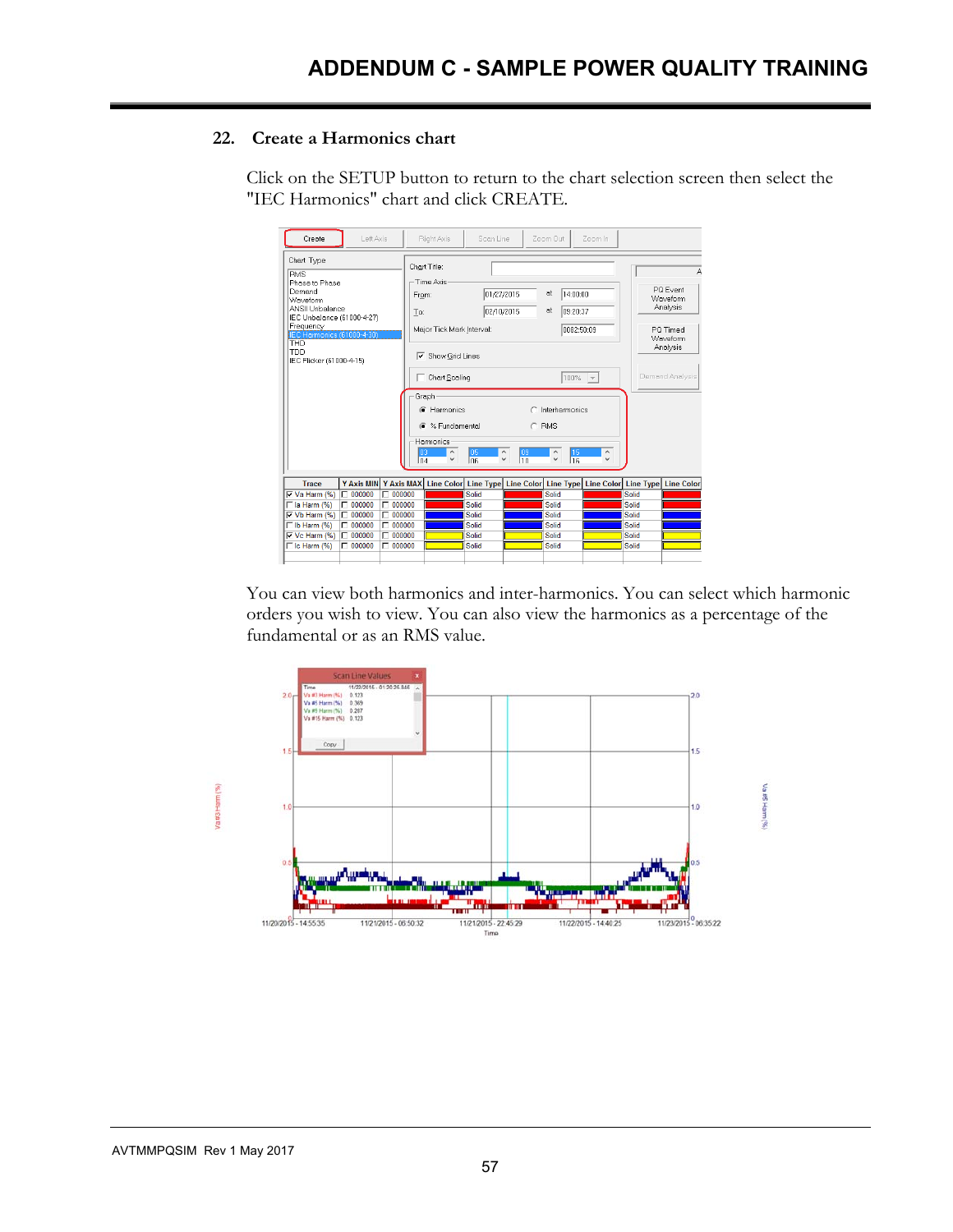#### **23. Create a Waveform Chart**

Click on the SETUP button to return to the chart selection screen. Then select the "Waveforms" chart and click CREATE.

| <b>Download Data</b>                                                                                                              | Verify<br>Connection | <b>Remote Screen</b>                                                         |  | <b>Create Report</b>  | <b>Create Chart</b>                                           | <b>Export to Excel</b>      |  |
|-----------------------------------------------------------------------------------------------------------------------------------|----------------------|------------------------------------------------------------------------------|--|-----------------------|---------------------------------------------------------------|-----------------------------|--|
| Create                                                                                                                            | Left Axis            | Right Axis                                                                   |  | Scan Line<br>Zoom Out | Zoom In                                                       |                             |  |
| Chart Type<br><b>RMS</b><br>Demand<br>Waveform<br>ANSII Unbalance<br>Frequency<br>IEC Harmonics (61000-4-30)<br>THD<br><b>TDD</b> |                      | Chart Title:<br>Waveform Data<br>Waveform Number:<br>11/20/2015 14:55:32.792 |  | $\blacktriangledown$  | А<br>PO Event<br>Waveform<br>Analysis<br>PQ Timed<br>Waveform |                             |  |
| IEC Flicker (61000-4-15)                                                                                                          |                      | Show Grid Lines<br>⊽<br>Chart Scaling                                        |  |                       | Timed Waves Only<br>$ 100\% $ –                               | Analysis<br>Demand Analysis |  |

On all charts you can double click on the trace. This will open a window that will allow you to alter the trace parameters or view the values of each data point. You can change the line weight. This is a nice feature when you want to copy the chart into a report. A thicker trace is easier to view. You can view the data points, then copy and paste them into Excel for further analysis or data-basing. This way you can view the waveforms in Excel.

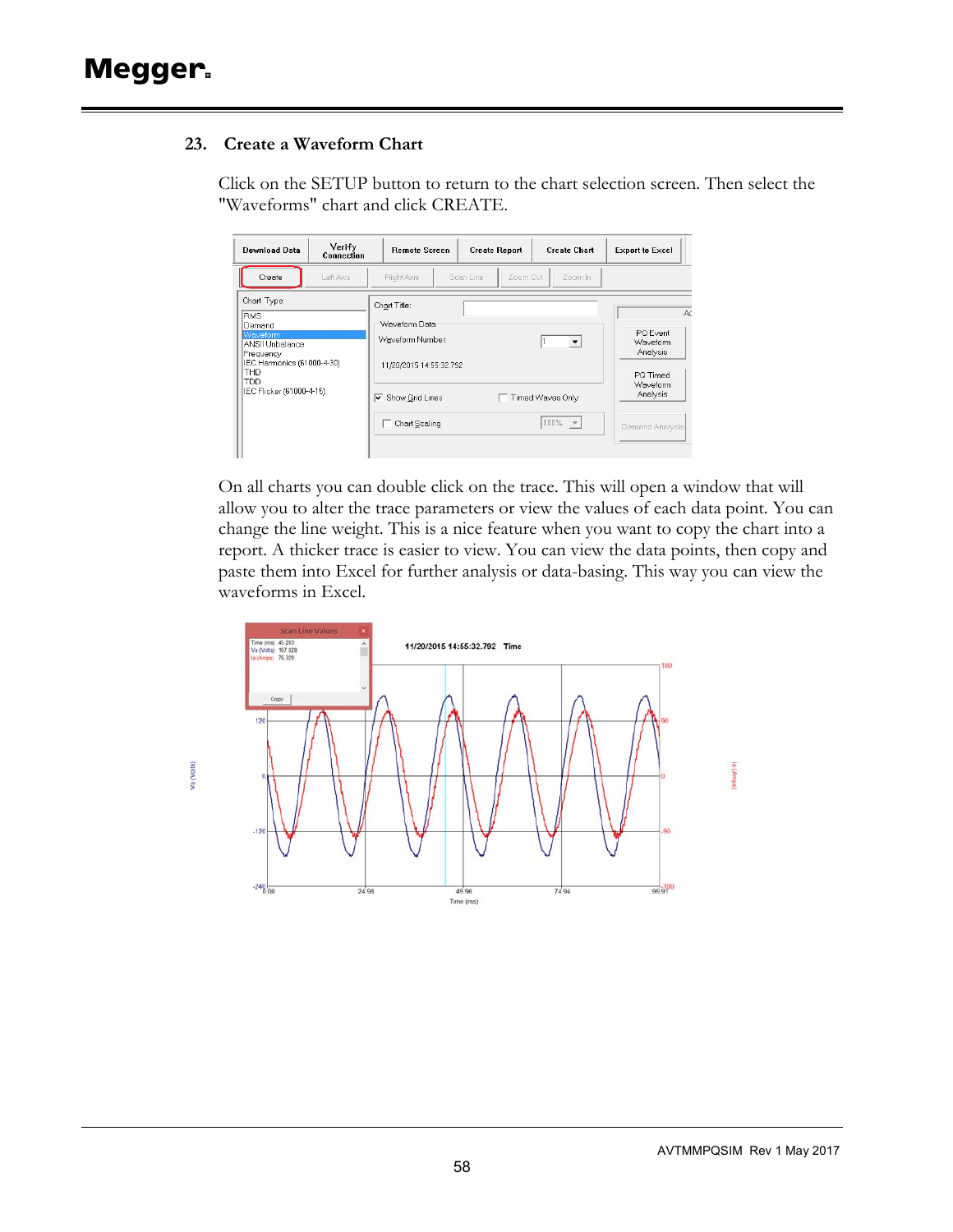#### **24. Create a Detailed Harmonic Analysis**

Click on CHART/HARMONIC ANALYSIS.



Then select the cycle of the waveform to be analyzed and click CREATE.



This chart will allow you to select the waveform of interest, the cycle of interest and create a detailed harmonic analysis of the waveform. It can be viewed as either text or as a bar chart. The user can also zoom into the bar chart. Using the detailed harmonic analysis helps characterize waveforms. For example a 6 pulse converter can be identified by the predominate level of 5th and 7th harmonics.

When analyzing current waveform harmonics the K factor can be viewed. This value is used to select de-rated transformers. This verifies a transformer is selected that will not overheat due to actual harmonic content.



**25. Create a Power Harmonic Analysis** 

AVTMMPQSIM Rev 1 May 2017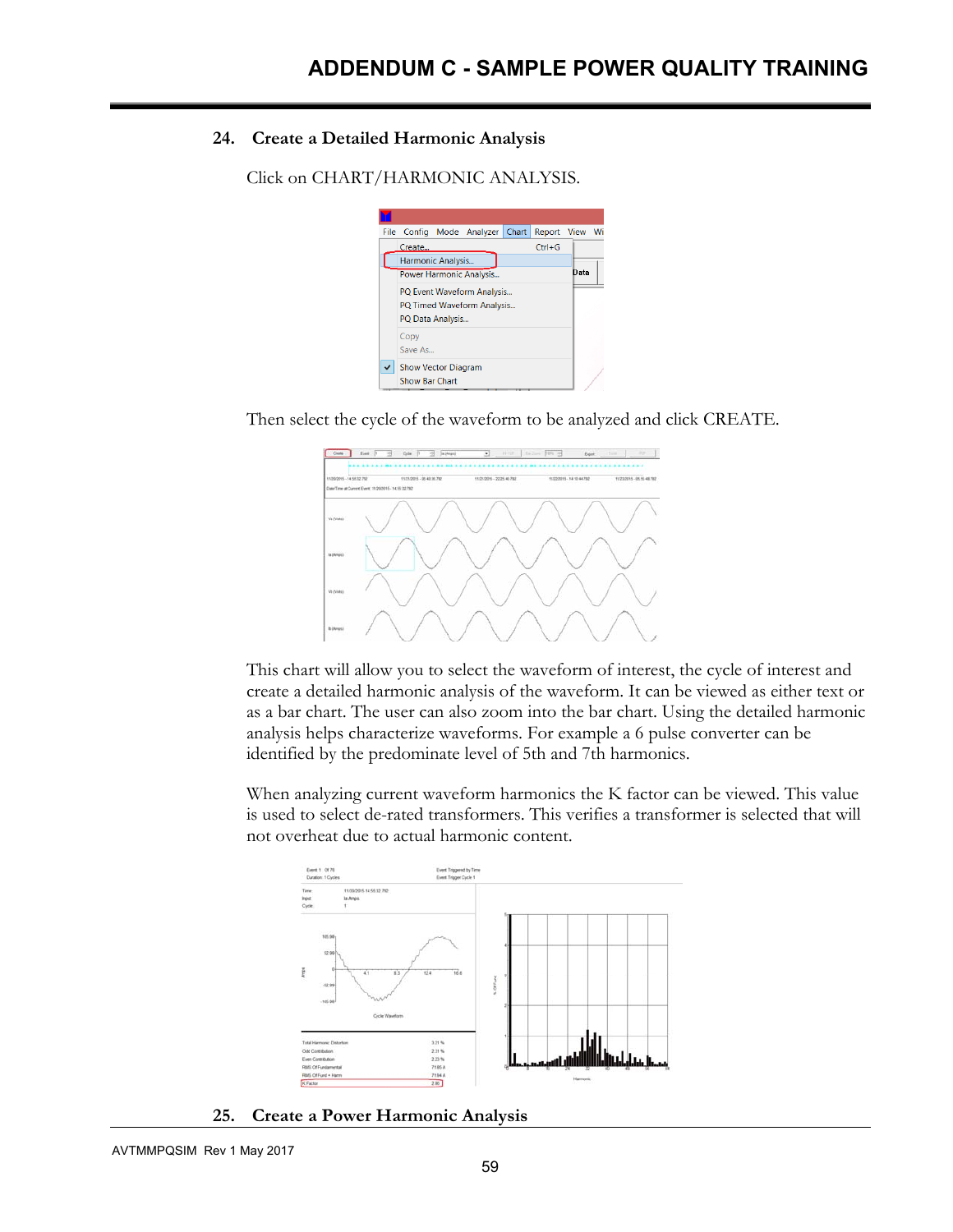

Then select the *Cycle of the Waveform* to be analyzed and click CREATE.



This chart will allow you to see which direction the different harmonic orders are coming from. This can be viewed as text or as a bar chart.

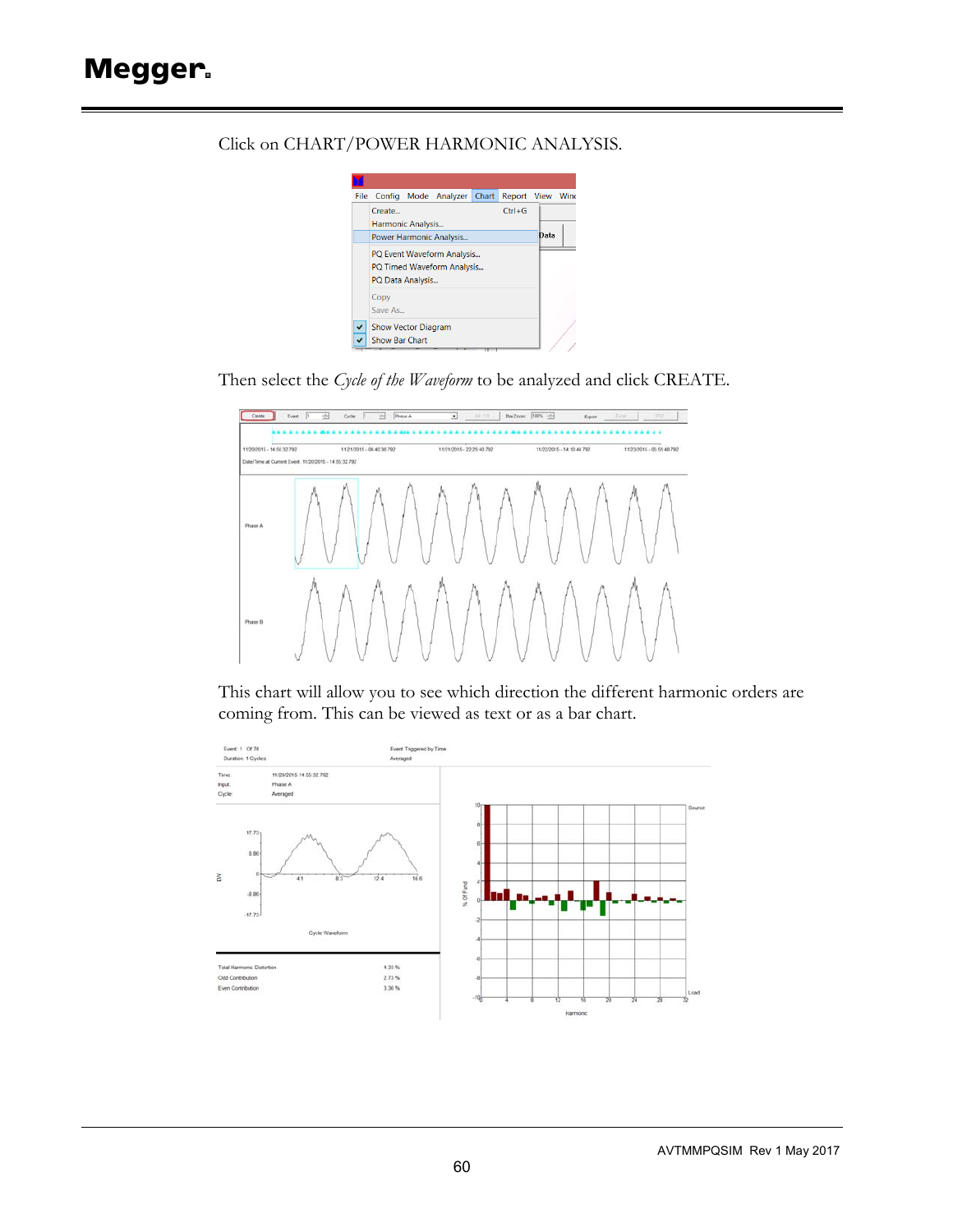### **26. Create a PQ Event Waveform Analysis**

Click on CREATE CHART/ PQ EVENT WAVEFORM ANALYSIS.

| Download Data                                                                                                                                           | Verify<br>Connection | Remote Screen                                                                                                       | <b>Create Report</b>     |          | <b>Create Chart</b>                                              | <b>Export to Excel</b>                                                                       |
|---------------------------------------------------------------------------------------------------------------------------------------------------------|----------------------|---------------------------------------------------------------------------------------------------------------------|--------------------------|----------|------------------------------------------------------------------|----------------------------------------------------------------------------------------------|
| Create                                                                                                                                                  | Left Axis            | Right Axis                                                                                                          | Scan Line                | Zoom Out | Zoom In                                                          |                                                                                              |
| Chart Type<br><b>IRMS</b><br>Demand<br>Waveform<br>ANSII Unbalance<br>Frequency<br>IEC Harmonics (61000-4-30)<br>THD<br>TDD<br>IEC Flicker (61000-4-15) |                      | Chart Title:<br>Time Axis<br>From:<br>To:<br>Major Tick Mark Interval:<br><b>▽</b> Show Grid Lines<br>Chart Scaling | 11/20/2015<br>11/23/2015 | at<br>at | 15:00:00<br>06:30:00<br>0015:52:30<br>25%<br>$\overline{\nabla}$ | А<br>PQ Event<br>Waveform<br>Analysis<br>PQ Timed<br>Waveform<br>Analysis<br>Demand Analysis |

This chart allows you to view all the out of limits event data. You will also see the traces associated with those events. In addition you can filter the events you wish to view.



This chart also allows you to create a detailed harmonic analysis of the event.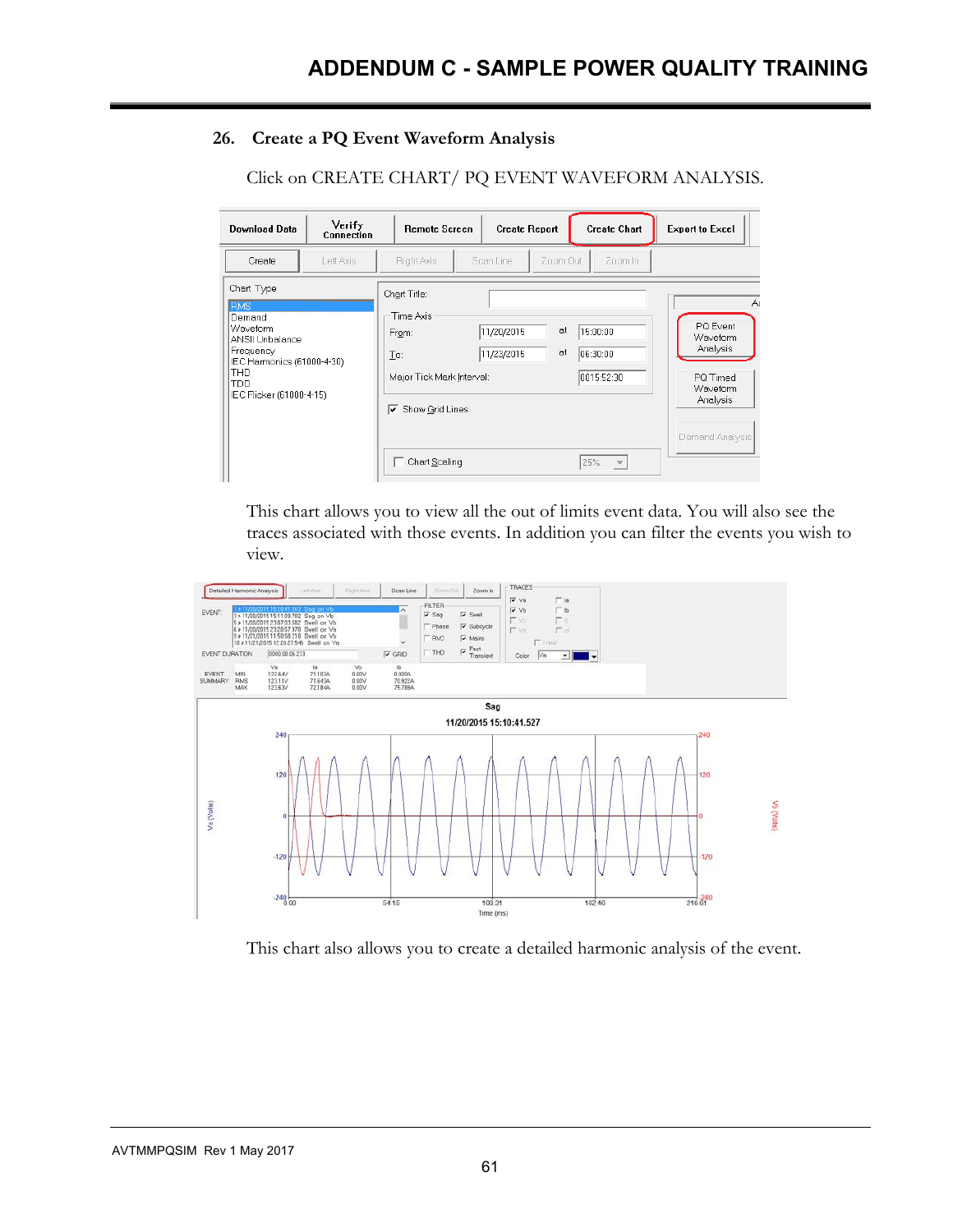#### **27. Create a PQ Timed Waveform Analysis**

Click on CREATE CHART/PQ TIMED WAVEFORM ANALYSIS.

| <b>Download Data</b>                                                                                                                                          | Verify<br>Connection | <b>Remote Screen</b>                                                                                            |                          | <b>Create Report</b> | <b>Create Chart</b>                                        | <b>Export to Excel</b>                                                                       |
|---------------------------------------------------------------------------------------------------------------------------------------------------------------|----------------------|-----------------------------------------------------------------------------------------------------------------|--------------------------|----------------------|------------------------------------------------------------|----------------------------------------------------------------------------------------------|
| Create                                                                                                                                                        | Left Axis            | Right Axis                                                                                                      | Scan Line                | Zoom Out             | Zoom In                                                    |                                                                                              |
| Chart Type<br><b>RMS</b><br>Demand<br>Waveform<br>ANSII Unbalance<br>Frequency<br>IEC Harmonics (61000-4-30)<br><b>THD</b><br>TDD<br>IEC Flicker (61000-4-15) |                      | Chart Title:<br>Time Axis<br>From:<br>To:<br>Major Tick Mark Interval:<br>⊽<br>Show Grid Lines<br>Chart Scaling | 11/20/2015<br>11/23/2015 | at<br>at             | 15:00:00<br>106:30:00<br>0015:52:30<br>25%<br>$\mathbf{v}$ | Α<br>PO Event<br>Waveform<br>Analysis<br>PO Timed<br>Waveform<br>Analysis<br>Demand Analysis |

This chart allows you to analyze all the timed waveforms that were recorded. The MPQ unit can take waveform snap shots throughout the test interval. This screen allows you to analyze that data.

This screen will average together each cycle of each individual waveform capture then perform an FFT on that averaged cycle. It will then plot the individual harmonics orders of the waveform captures.



A scan line can then be moved back and forth through the chart. The actual waveform for that interval can be viewed. In addition a harmonic bar chart of that waveform can be viewed.

This is different from IEC Harmonic recording. The IEC Harmonic recording is a continuous value that is aggregated over a periodic interval, typically 10 minutes.

The PQ timed waveform analysis chart shows the FFT analysis of the waveform snapshots. So this data may not match the IEC Harmonic data, since it is not aggregated over a periodic interval.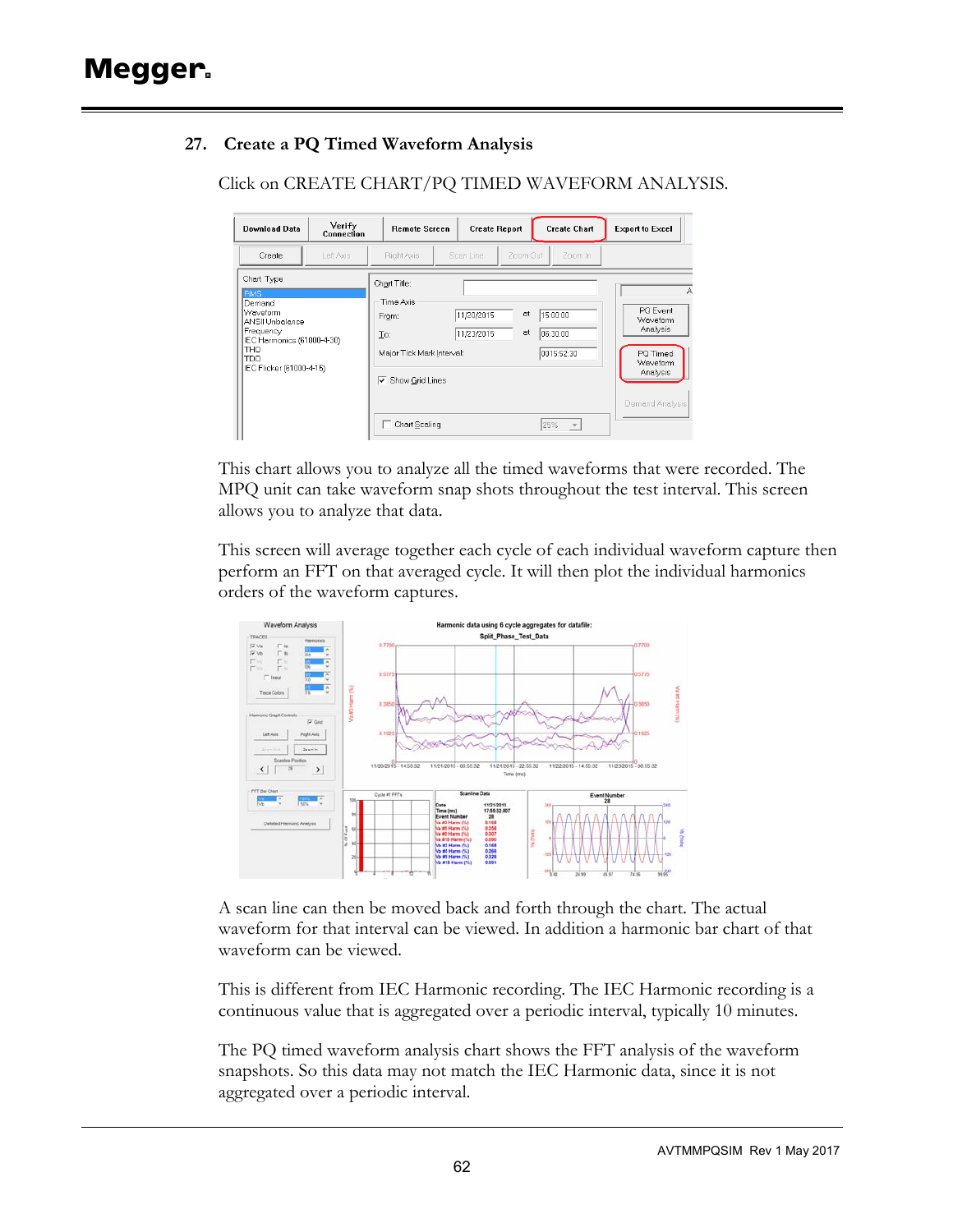# **ADDENDUM D**

## **COMPLETE 115V MPQ SETUP FILE**

| <b>DESCRIPTION</b>                                | <b>SETUP</b>              | <b>COMMENTS</b>                                                                                                                            |
|---------------------------------------------------|---------------------------|--------------------------------------------------------------------------------------------------------------------------------------------|
| <b>Power Wiring Connection</b>                    | 4 Wire Wye 3<br>Wattmeter |                                                                                                                                            |
| <b>Enable Power</b><br><b>Calculations</b>        | Enabled                   |                                                                                                                                            |
| <b>Demand Interval</b>                            | 5 Minute                  | This is not a normal interval used in<br>the real world. This is just a short<br>interval to accumulate data quickly<br>for demonstration. |
| <b>Enable RMS Recording</b>                       | Enabled                   |                                                                                                                                            |
| Record                                            | MIN, MAX, RMS             |                                                                                                                                            |
| <b>RMS Storage Interval</b>                       | 3 Seconds                 | This is not a normal interval used in<br>the real world. This is just a short<br>interval to accumulate data quickly<br>for demonstration. |
| <b>Enable IEC Unbalance</b><br><b>Recording</b>   | Enabled                   |                                                                                                                                            |
| <b>Clock Hour Orientation</b>                     | Enabled                   |                                                                                                                                            |
| <b>Enable IEC Flicker</b><br>Recording            | <b>Not Enabled</b>        | This test takes some time to perform<br>and is not suitable for a short<br>demonstration.                                                  |
| <b>Enable Frequency</b><br>Recording              | Enabled                   |                                                                                                                                            |
| <b>Enable Instant Flicker</b><br><b>Recording</b> | <b>Disabled</b>           | This is a special test used for<br>troubleshooting of flicker failures and<br>factory testing.                                             |
| <b>Hysteresis Value</b>                           | 2%                        | Standard value                                                                                                                             |
| <b>Enable Sub-cycle event</b><br>capture          | Enabled                   |                                                                                                                                            |
| <b>Enable Phase Events</b>                        | Enabled                   |                                                                                                                                            |
| <b>Enable RVC Events</b>                          | Disabled                  |                                                                                                                                            |
| <b>Rotation</b>                                   | <b>ACB</b>                |                                                                                                                                            |
| <b>Voltage Sag / Dip Limits</b>                   | 108.00                    |                                                                                                                                            |
| <b>Voltage Swell Limits</b>                       | 132.00                    |                                                                                                                                            |

AVTMMPQSIM Rev 1 May 2017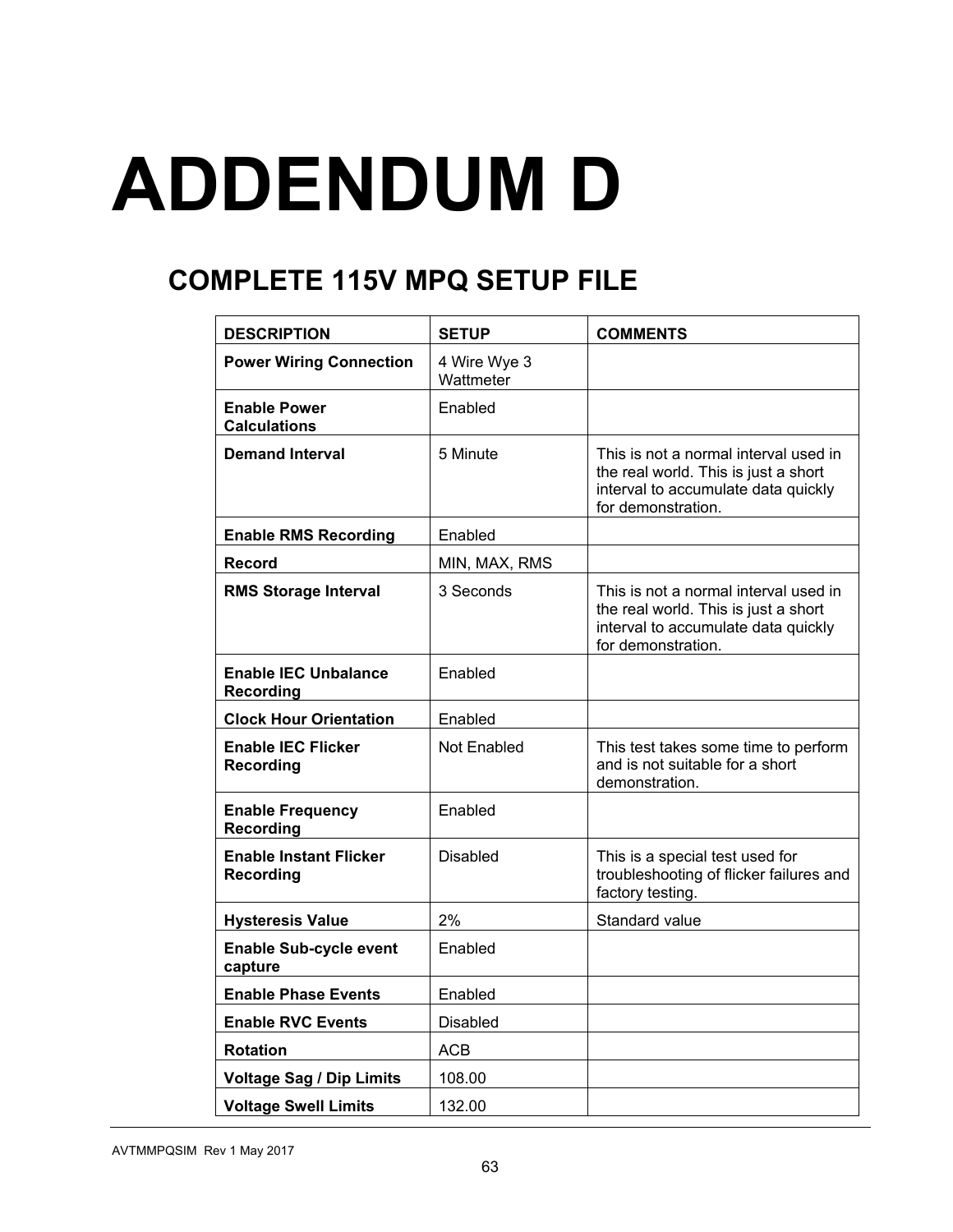## Megger.

| <b>DESCRIPTION</b>                                   | <b>SETUP</b>        | <b>COMMENTS</b>                                                                                                                            |
|------------------------------------------------------|---------------------|--------------------------------------------------------------------------------------------------------------------------------------------|
|                                                      |                     |                                                                                                                                            |
| <b>Current Limits</b>                                | <b>Disabled</b>     |                                                                                                                                            |
| <b>Sub-cycle Limit</b>                               | 240.00              |                                                                                                                                            |
| <b>Ratio</b>                                         | 1.0                 |                                                                                                                                            |
| <b>CT Full Scale</b>                                 | 6000.0              |                                                                                                                                            |
| <b>Nominal Angle</b>                                 | 0, 120, 240         |                                                                                                                                            |
| <b>Angle Deviation</b>                               | 2.0                 |                                                                                                                                            |
| <b>Fast Transient</b>                                | 400.00              |                                                                                                                                            |
| <b>THD Limit</b>                                     | 5.00                |                                                                                                                                            |
| <b>Timed Waveform Capture</b>                        | Enabled at 1 Minute | This is not a normal interval used in<br>the real world. This is just a short<br>interval to accumulate data quickly<br>for demonstration. |
| <b>Timed Capture Duration</b>                        | 6 Cycles            |                                                                                                                                            |
| <b>Exceedance Capture Pre-</b><br><b>Triggers</b>    | 9                   |                                                                                                                                            |
| <b>Exceedance Capture Post</b><br><b>Triggers</b>    | 20                  |                                                                                                                                            |
| <b>THD / Harmonics</b>                               | Enabled             |                                                                                                                                            |
| <b>THD / Harmonic Interval</b>                       | 3 Seconds           | This is not a normal interval used in<br>the real world. This is just a short<br>interval to accumulate data quickly<br>for demonstration. |
| <b>Voltage for RVC and</b><br><b>Mains Signaling</b> | Auto                |                                                                                                                                            |
| <b>Declared Voltage</b>                              | <b>NA</b>           |                                                                                                                                            |
| <b>Memory Mode</b>                                   | Stop When Full      |                                                                                                                                            |
| <b>Default Frequency</b>                             | 60                  |                                                                                                                                            |
| <b>Mains Signaling</b>                               | <b>Disabled</b>     |                                                                                                                                            |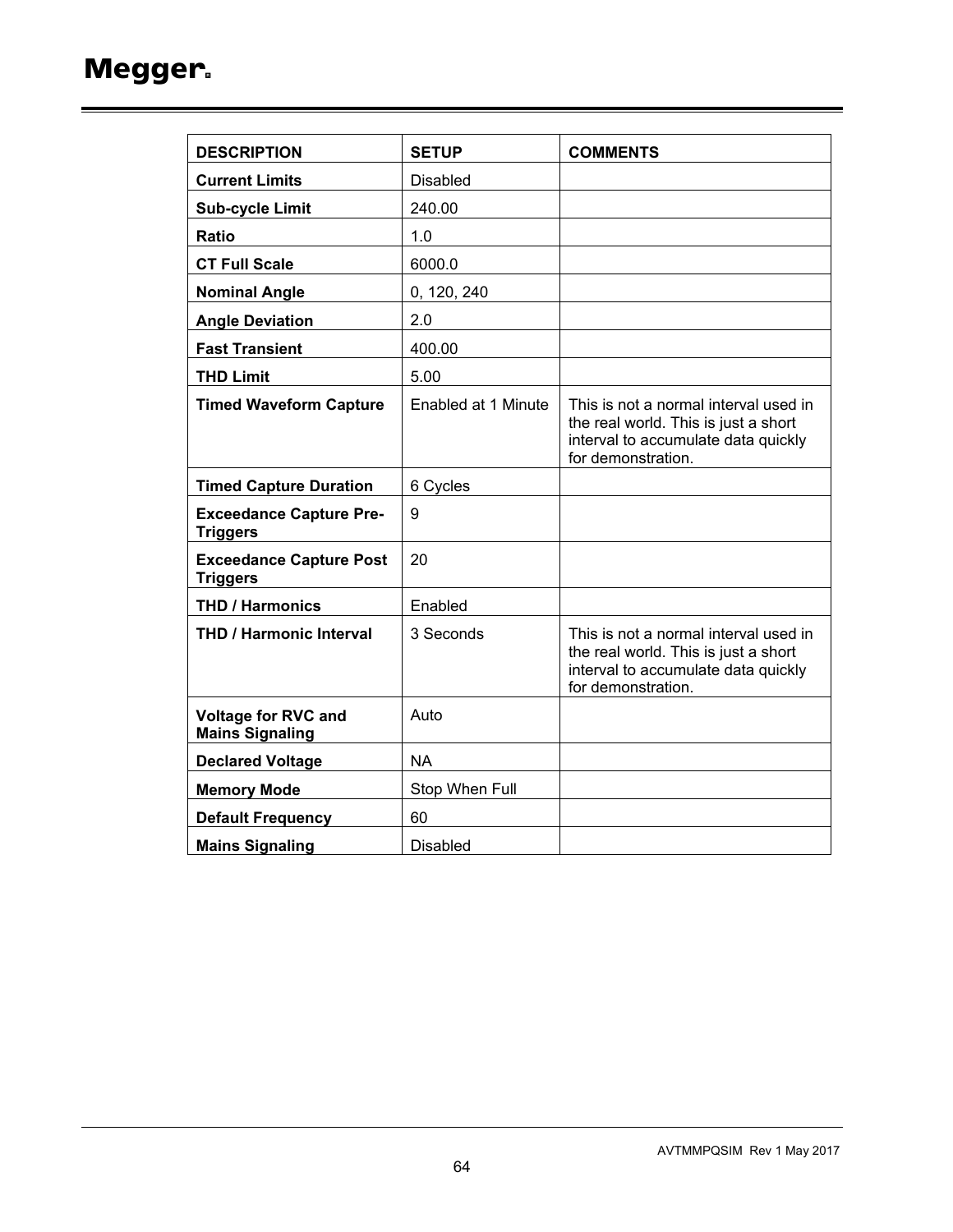# **ADDENDUM E**

### **COMPLETE 230V MPQ SETUP FILE**

| <b>DESCRIPTION</b>                          | <b>SETUP</b>           | <b>COMMENTS</b>                                                                                                                               |
|---------------------------------------------|------------------------|-----------------------------------------------------------------------------------------------------------------------------------------------|
| <b>Power Wiring Connection</b>              | 4 Wire Wye 3 Wattmeter |                                                                                                                                               |
| <b>Enable Power</b><br><b>Calculations</b>  | Enabled                |                                                                                                                                               |
| <b>Demand Interval</b>                      | 5 Minute               | This is not a normal interval<br>used in the real world. This<br>is just a short interval to<br>accumulate data quickly for<br>demonstration. |
| <b>Enable RMS Recording</b>                 | Enabled                |                                                                                                                                               |
| <b>Record</b>                               | MIN, MAX, RMS          |                                                                                                                                               |
| <b>RMS Storage Interval</b>                 | 3 Seconds              | This is not a normal interval<br>used in the real world. This<br>is just a short interval to<br>accumulate data quickly for<br>demonstration. |
| <b>Enable IEC Unbalance</b><br>Recording    | Enabled                |                                                                                                                                               |
| <b>Clock Hour Orientation</b>               | Enabled                |                                                                                                                                               |
| <b>Enable IEC Flicker</b><br>Recording      | Not Enabled            | This test takes some time to<br>perform and is not suitable<br>for a short demonstration.                                                     |
| <b>Enable Frequency</b><br><b>Recording</b> | Enabled                |                                                                                                                                               |
| <b>Enable Instant Flicker</b><br>Recording  | Disabled               | This is a special test used<br>for troubleshooting of flicker<br>failures and factory testing.                                                |
| <b>Hysteresis Value</b>                     | 2%                     | Standard value                                                                                                                                |
| <b>Enable Sub-cycle event</b><br>capture    | Enabled                |                                                                                                                                               |
| <b>Enable Phase Events</b>                  | Enabled                |                                                                                                                                               |
| <b>Enable RVC Events</b>                    | <b>Disabled</b>        |                                                                                                                                               |
| <b>Rotation</b>                             | <b>ACB</b>             |                                                                                                                                               |
| <b>Voltage Sag / Dip Limits</b>             | 207.00                 |                                                                                                                                               |